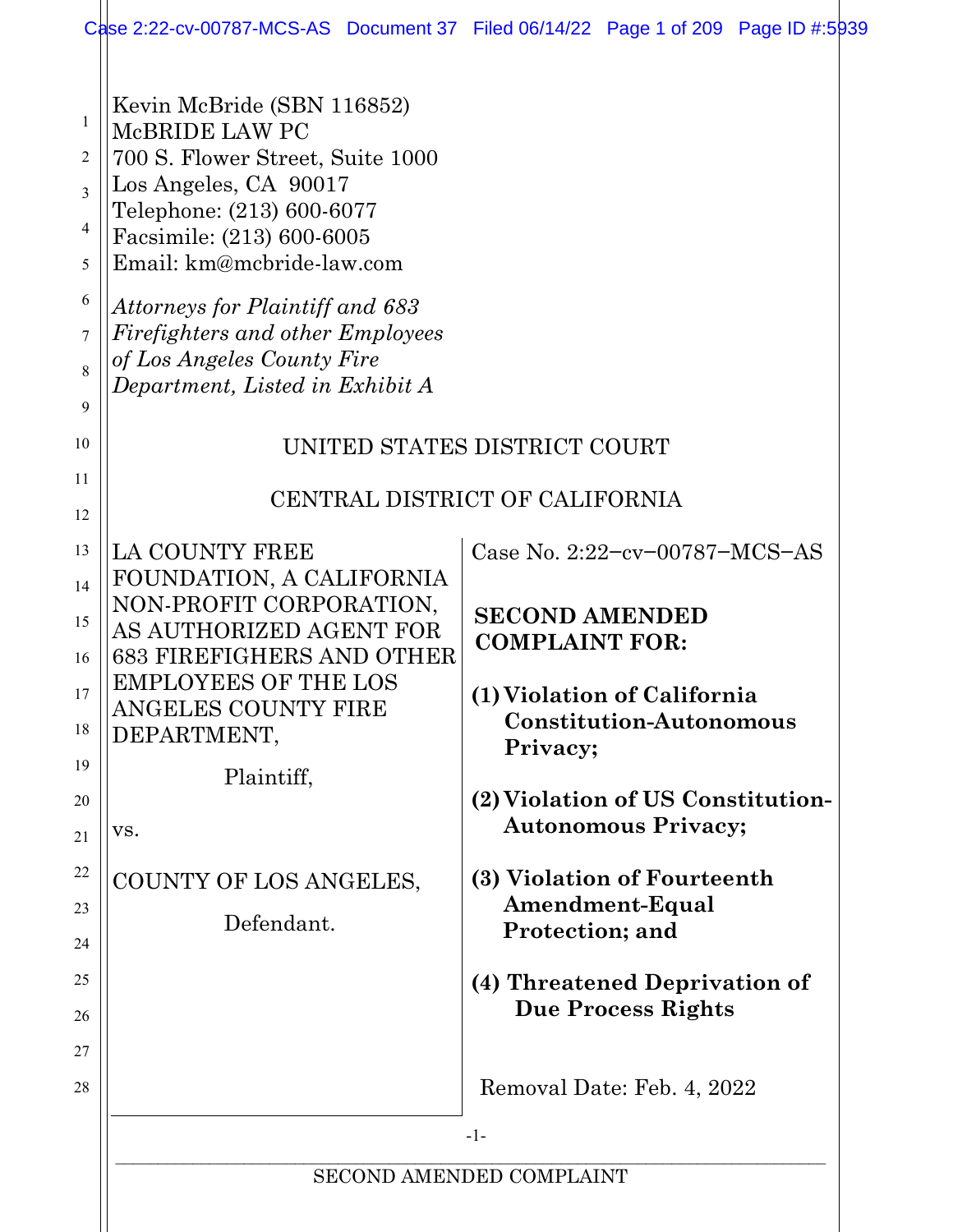1

2

3

4

5

6

7

8

9

10

11

12

13

14

15

16

17

18

19

20

21

22

23

24

25

26

27

28

Pursuant to FRCP Rule 8 and this Court's Order filed June 1, 2022 [ECF Doc. 36], Plaintiff, as authorized agent for 683 firefighters and other employees of the Los Angeles County Fire Department, listed in **Exhibit A** (collectively, "Firefighters")—*but missing Jonathan Flagler and Steven McCann, both of whom died in the line of duty during the pendency of this action—*alleges on behalf of Firefighters and against Defendant County of Los Angeles the right to a declaratory judgment under FRCP Rule 57 and a preliminary and permanent injunction under FRCP Rule 65 on all causes of action alleged herein. The Court has original jurisdiction over the Second and Third Causes of Action pursuant to 28 U.S.C. § 1331, since each arises under the United States Constitution. The Court has supplemental jurisdiction over the First and Fourth Causes of Action pursuant to 28 U.S.C. § 1367, since these additional claims are so related to the Second and Third Cause of Action that they form part of the same case or controversy under Article III of the United States Constitution.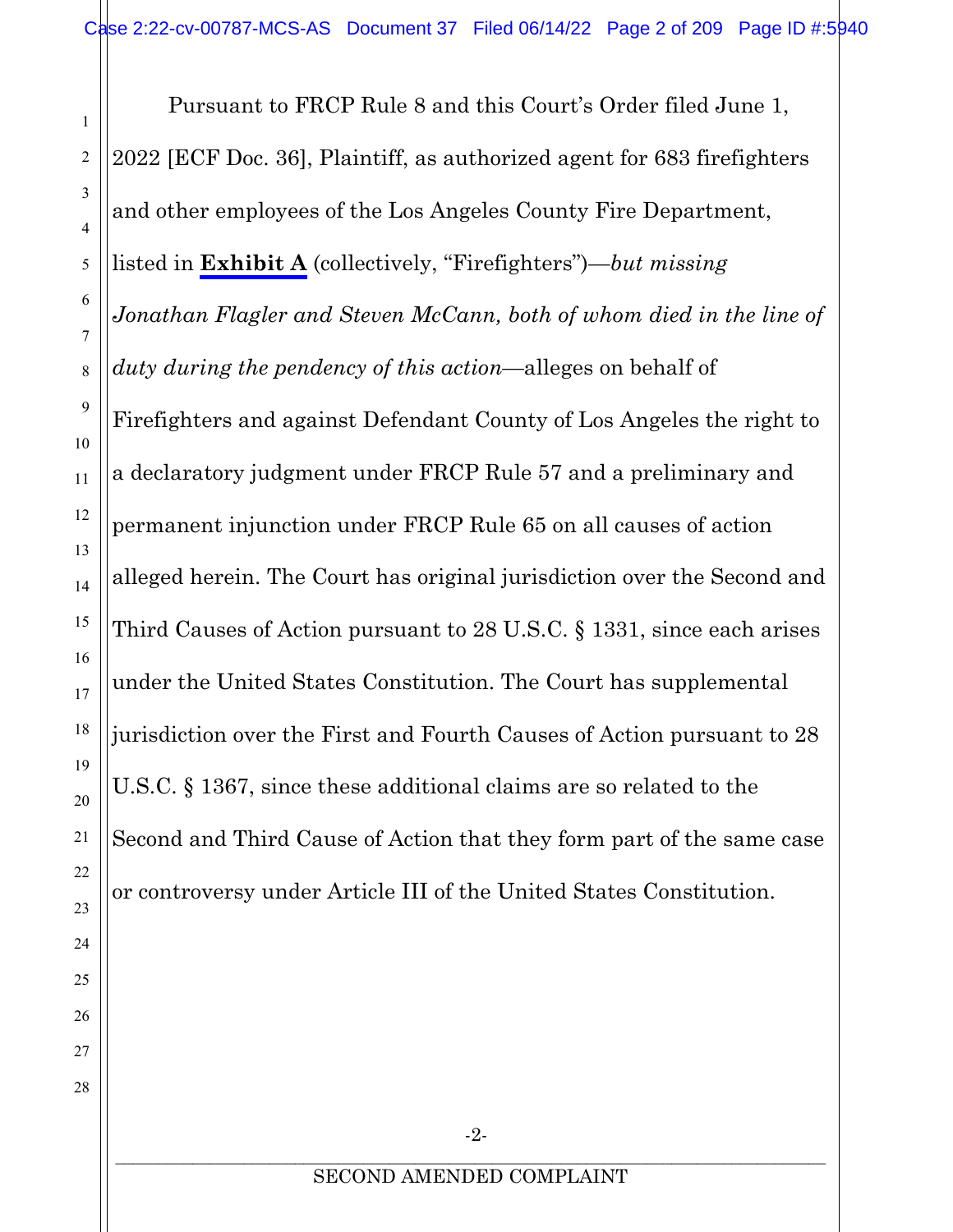# **TABLE OF CONTENTS**

1

| 3        |                                                  |
|----------|--------------------------------------------------|
| 4        |                                                  |
| 5        |                                                  |
| 6        |                                                  |
| 7<br>8   | CDC COMMUNITY LEVEL COVID STATISTICS 13          |
| 9        |                                                  |
| 10       | <b>COUNTY-ISSUED VACCINATION DEMANDS 16</b>      |
| 11       |                                                  |
| 12       |                                                  |
| 13       |                                                  |
| 14       |                                                  |
| 15<br>16 |                                                  |
| 17       | <b>UNKNOWN RISKS OF THE COVID VACCINES 37</b>    |
| 18       | <b>SWINE FLU IN THE UNITED STATES: 1976-7739</b> |
| 19       |                                                  |
| 20       |                                                  |
| 21       |                                                  |
| 22<br>23 |                                                  |
| 24       |                                                  |
| 25       |                                                  |
| 26       |                                                  |
| 27       |                                                  |
| 28       |                                                  |
|          | $-3-$                                            |
|          | SECOND AMENDED COMPLAINT                         |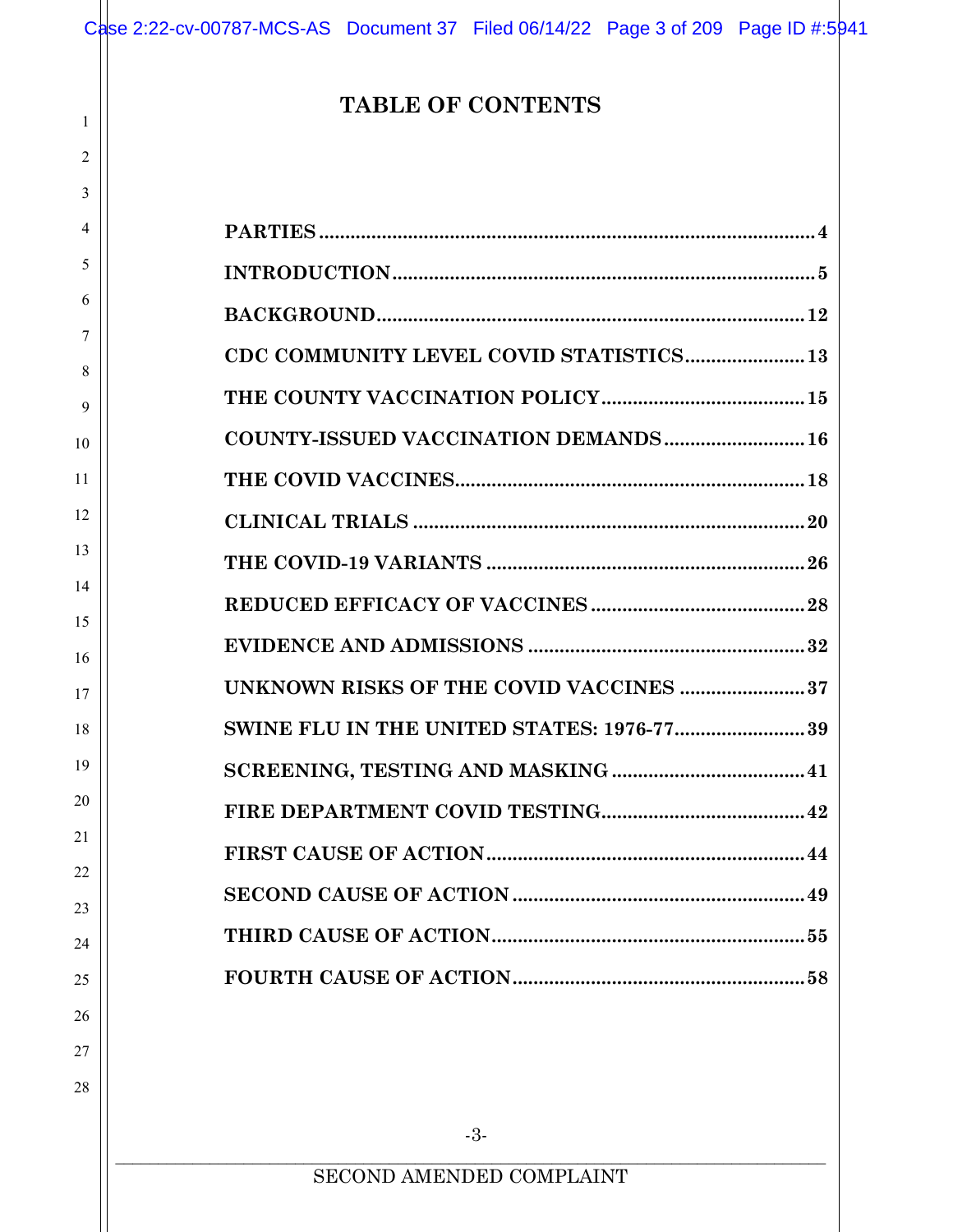# **PARTIES**

1. Plaintiff LA County Free Foundation (the "Foundation") is a California non-profit  $501(c)(3)$  corporation whose mission is to support all Los Angeles County Fire Department employees' freedom of choice in employment and public union related matters, including but not limited to: freedom of speech, religion, assembly, and privacy; and to act on behalf of public employees in this County to secure and protect these rights.

2. Each individual County employee ("Firefighter") identified in **Exhibit A** has signed an engagement letter appointing undersigned counsel as advisory and/or litigation counsel on his or her behalf, pursuant to California Govt. Code §3502, and authorizing the Foundation to file suit and act as plaintiff in this action on his or her behalf.

3. Defendant County of Los Angeles ("County") is a municipal organization formed under the laws of the State of California. The governing body authorized to act on behalf of the County is the County Board of Supervisors ("Board of Supervisors").

1

<span id="page-3-0"></span>2

3

4

5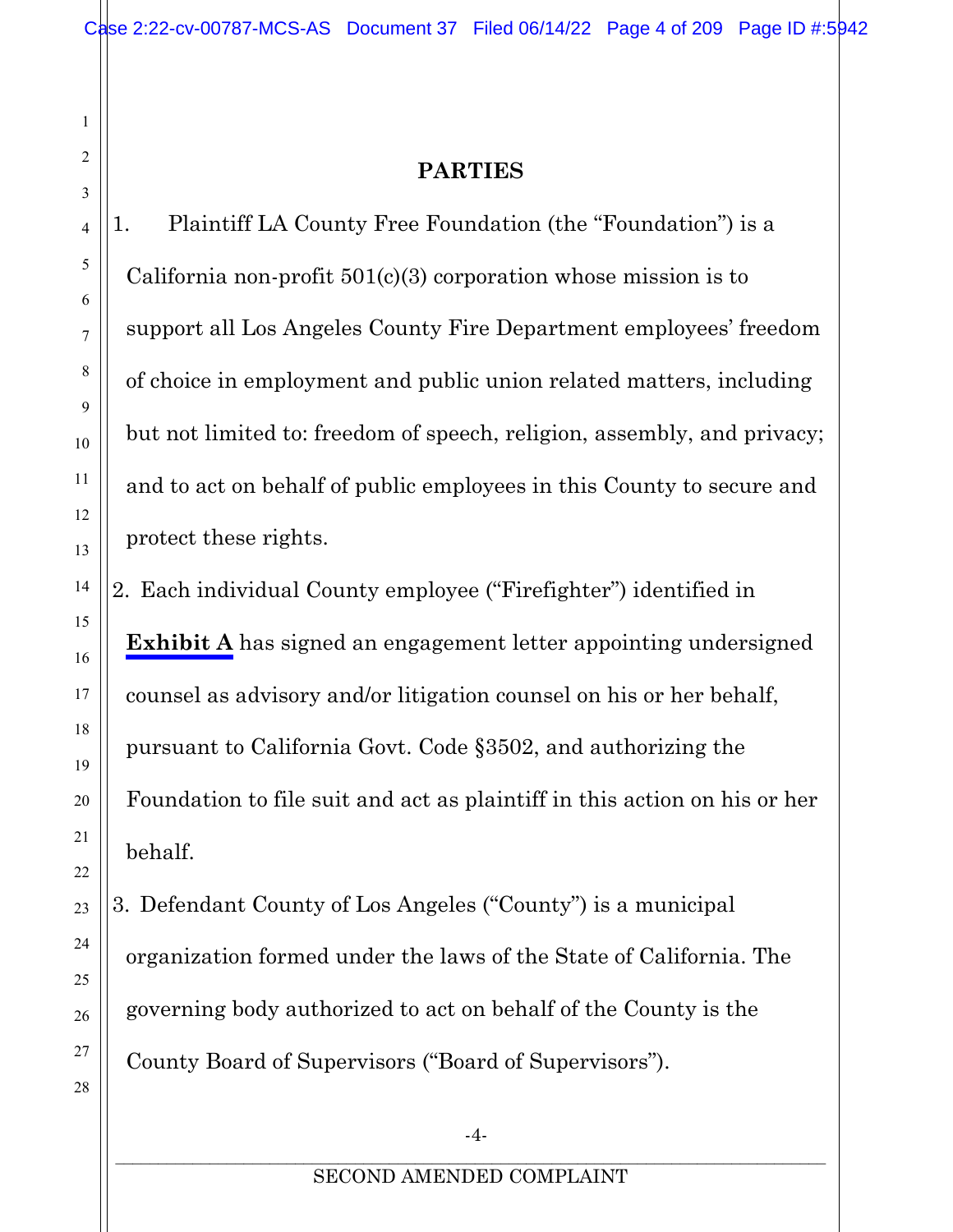# **INTRODUCTION**

<span id="page-4-0"></span>4. This action invokes the autonomous constitutional privacy rights of Firefighters that are *explicitly* protected under the California Constitution, article I, section 1; and *implicitly* protected under a penumbra of individual rights that emanate from the First and Fourteenth Amendments to the United States Constitution. 5. This action also raises an equal protection challenge under the Fourteenth Amendment to the US Constitution based on a recent (June 1, 2022) Covid testing policy that applies only to unvaccinated Fire Department employees, including Firefighters, while excusing vaccinated employees from testing.

6. Defendant County of Los Angeles ("County") demands that all employees of the LA County Fire Department ("Fire Department") receive a Covid-19 vaccine, including boosters ("Covid Vaccine"), unless they qualify for a religious or medical exemption.

7. The standard form of the County's vaccination demand notice (the "45-Day Vaccination Demand Notice") requires each noticed Firefighter to receive a Covid Vaccine within 45 days. From and after February 11, 2022, two-hundred forty (240) such notices have been served on Firefighters, to the best of plaintiff's current knowledge;

SECOND AMENDED COMPLAINT

-5-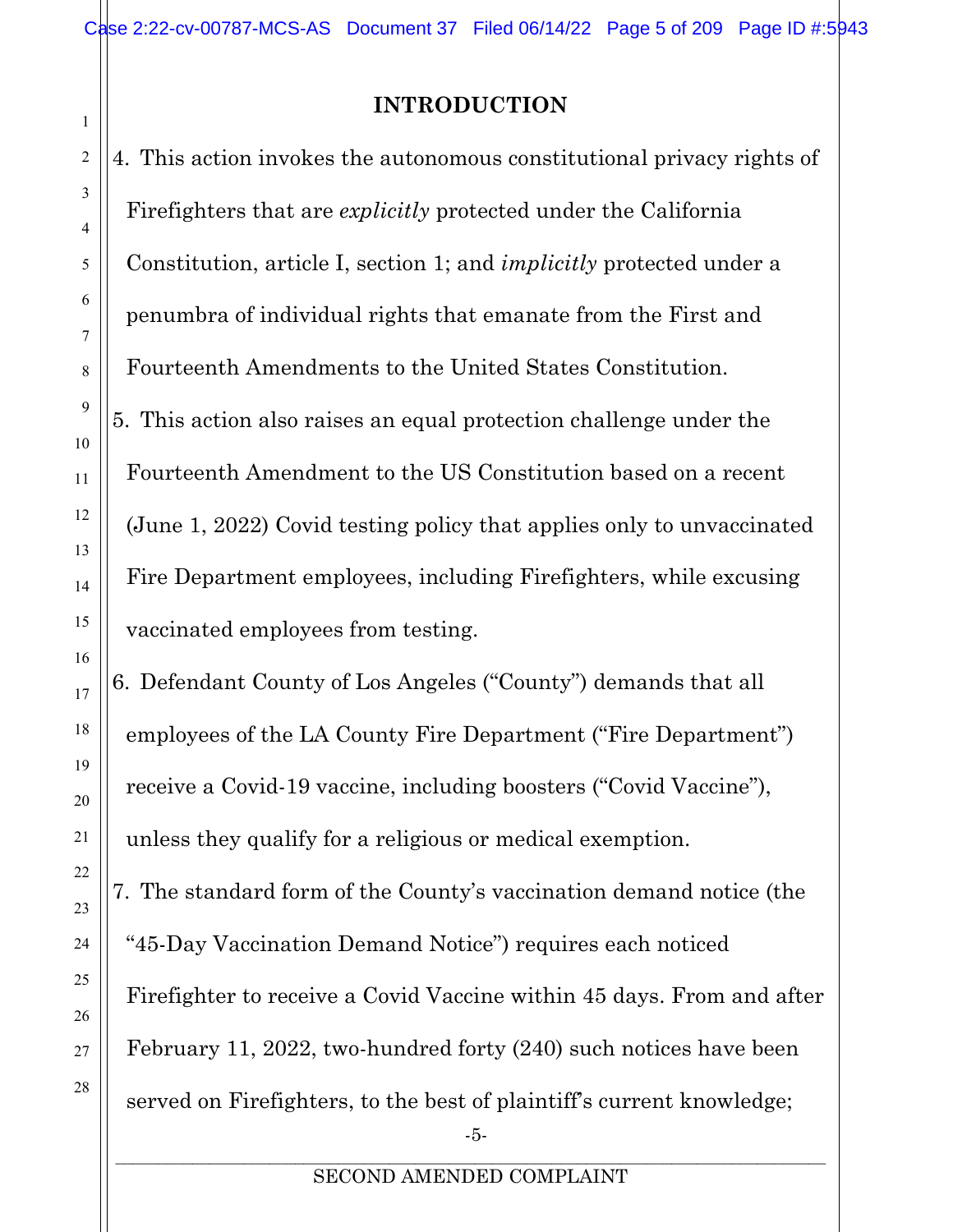including those filed with the Court as ECF Doc. 20-3 to Doc. 20-33 and ECF Doc. 30 to Doc. 30-4 and ECF Doc. 38.

8. All Firefighters identified in Exhibit A object to the County's vaccination demands and seek declaratory relief from this Court that the 45-Day Vaccination Demand Notices, either served or threatened, violate Firefighters' constitutionally protected privacy rights to exercise informed consent with respect to the Covid Vaccines.

9. Firefighters also seek preliminary and permanent injunctive relief to prohibit disciplinary action with respect to the 45-Day Vaccination Demand Notices, and to enjoin the Fire Department from enforcing its June 1, 2022 Test Policy only against unvaccinated employees, including Firefighters. Based on reports from several Firefighters to the undersigned counsel, before the June 1, 2022 Test Policy went into effect, vaccinated employees were testing positive for Covid at a higher rate than unvaccinated. In one fire station, for example, thirteen positive tests were reported: twelve were fully vaccinated firefighters and one was unvaccinated. This means two things: vaccines do not prevent positive Covid tests and, as a result, a "vaccinate-or-test" policy is no longer effective.

1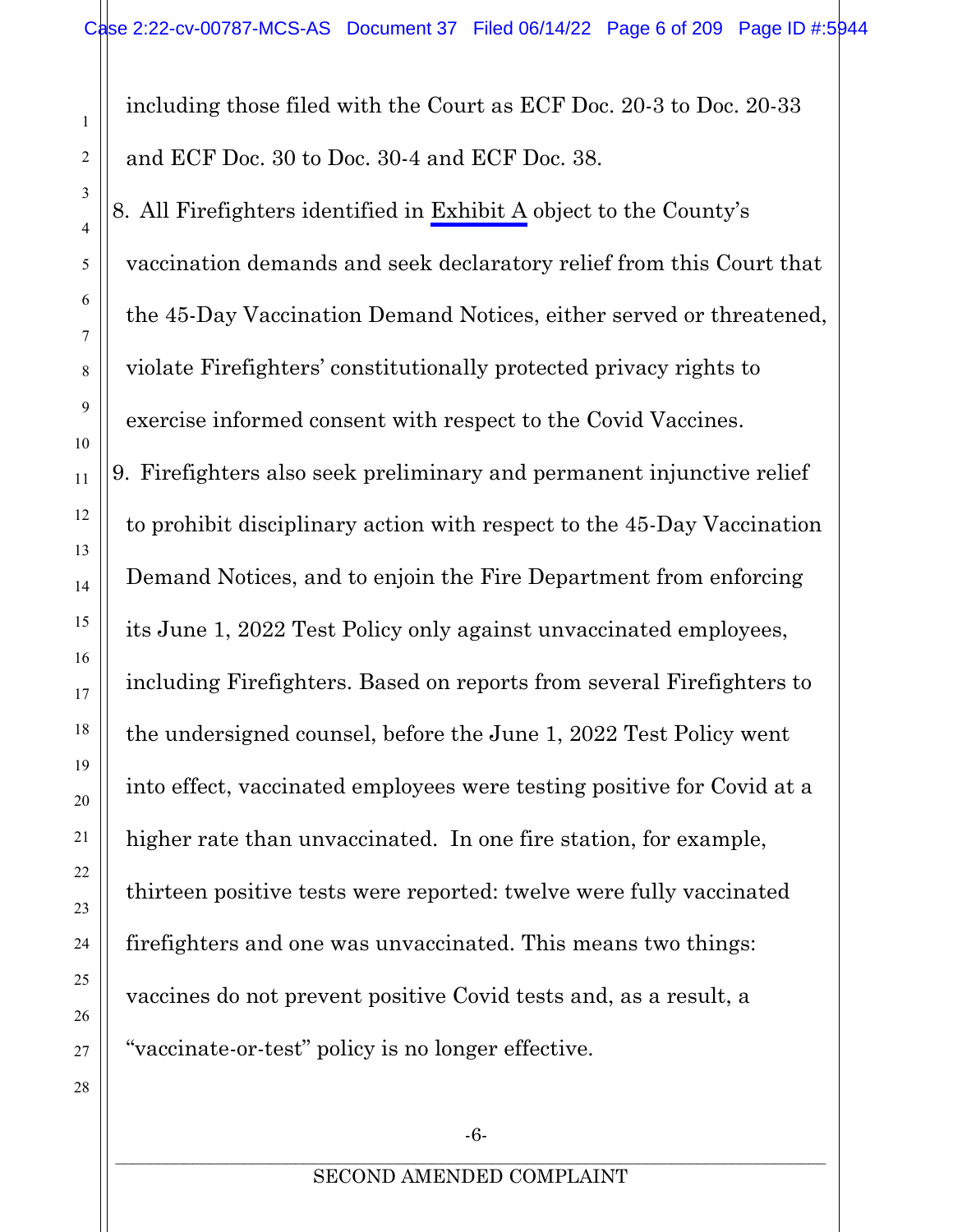10. As concerns the Vaccination Policy, Firefighters' constitutional privacy rights to exercise informed consent must be recognized because: (a) the Covid Vaccines remain new, novel, and unproven; (b) an expectation of privacy exists; (c) serious questions about safety and effectiveness of the Covid Vaccines remain unanswered; and (d) the balance of interest tips decisively in favor of Firefighters' privacy rights.

11. The Covid Vaccines are "new." The first vaccine was administered in the United States on December 14, 2020[1—](#page-6-0)eighteen months before the date of this pleading. By comparison, the first smallpox vaccine was administered in 1796 in England and 1800 in the United States. The first smallpox mandate was issued for school children in the State of Massachusetts in 1855. (**Exhibit F** )[2](#page-6-1) 12. The Covid Vaccines are "novel," since they involve an experimental mRNA technology that deterministically generates

<span id="page-6-1"></span><sup>2</sup> Exhibit F: History of Smallpox [https://www.mayoclinic.org/coronavirus-covid-19/history-disease](https://www.mayoclinic.org/coronavirus-covid-19/history-disease-outbreaks-vaccine-timeline/smallpox)[outbreaks-vaccine-timeline/smallpox](https://www.mayoclinic.org/coronavirus-covid-19/history-disease-outbreaks-vaccine-timeline/smallpox) [ECF Doc. 20-3, Ex. 56, pp. 431- 435]

<span id="page-6-0"></span><sup>1</sup> First Covid Vaccine administered in the United States: <https://www.bbc.com/news/av/world-us-canada-55307642>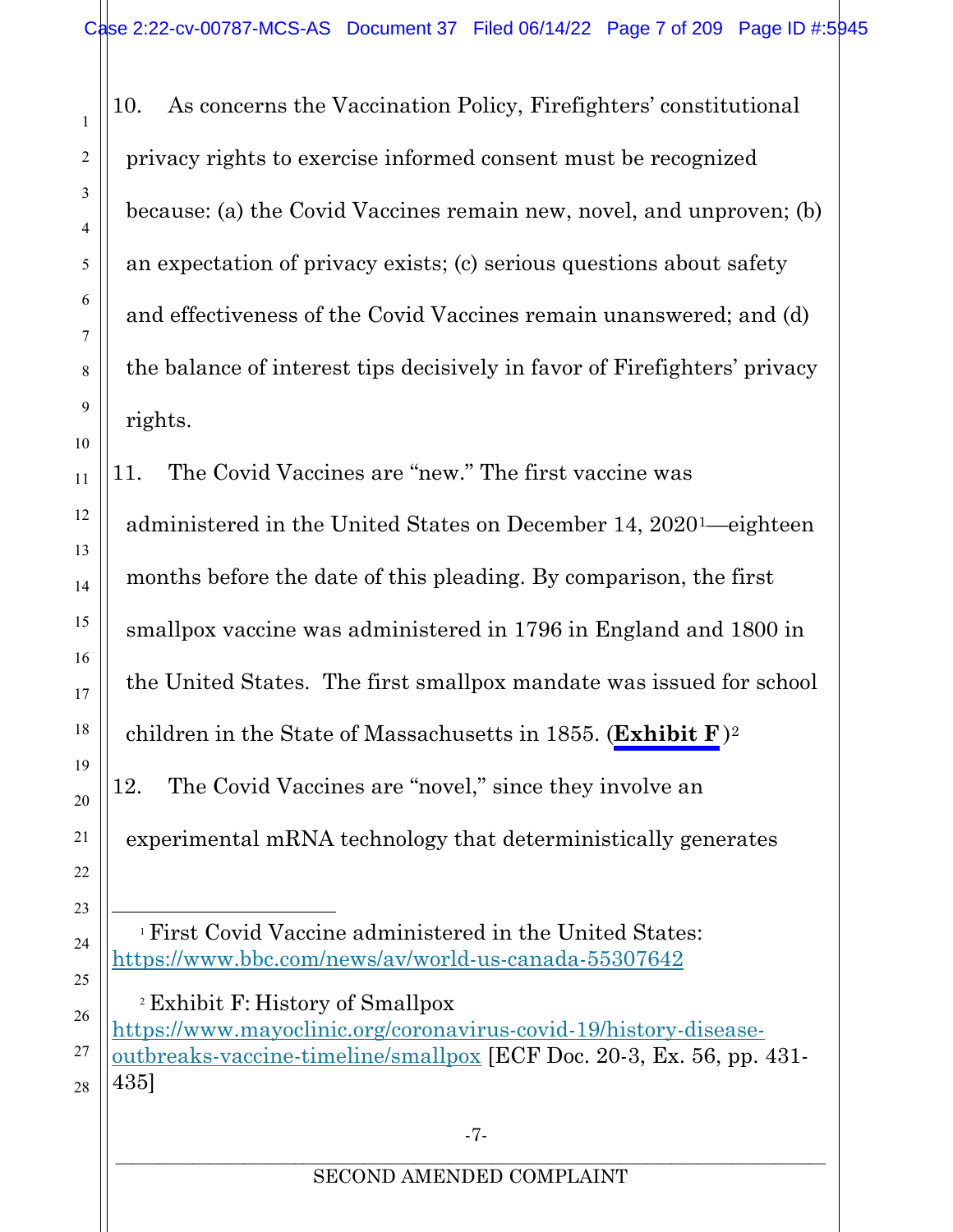antibodies to neutralize specific illness-causing proteins on the receptor binding domain (RBD) of the Covid-19 virus. By contrast, traditional vaccines (like smallpox vaccines) inject a small bit of a whole virus to teach the body's immune system how to develop its own immunity antibodies (and t-cells) that can detect a comparatively broader scope of viral mutations. (**Exhibit G** )[3](#page-7-0) 13. Moderna CEO Stephane Bancel acknowledged in a Dec. 21, 2020, podcast that mRNA vaccines are a "fundamental shift in the world of drug development."[4](#page-7-1)

14. Some researchers see the mRNA approach to treatment used by the Covid Vaccines as "first generation Covid vaccines" that will soon give way to more complex drug designs that use artificial intelligence, such as Google's Deep Mind AI system that can deliver more effective Covid drugs using nasal sprays. (**Exhibit H**)<sup>[5](#page-7-2)</sup> By all

<span id="page-7-0"></span><sup>3</sup> Exhibit G: How does a mRNA vaccine compare to a traditional vaccine? [https://www.vumc.org/viiii/infographics/how-does-mrna](https://www.vumc.org/viiii/infographics/how-does-mrna-vaccine-compare-traditional-vaccine)[vaccine-compare-traditional-vaccine](https://www.vumc.org/viiii/infographics/how-does-mrna-vaccine-compare-traditional-vaccine) 

<span id="page-7-1"></span><sup>4</sup> [https://www.modernatx.com/media-center/all-media/podcasts/the](https://www.modernatx.com/media-center/all-media/podcasts/the-machine-that-made-the-vaccine-company-platform-innovation)[machine-that-made-the-vaccine-company-platform-innovation](https://www.modernatx.com/media-center/all-media/podcasts/the-machine-that-made-the-vaccine-company-platform-innovation)

<span id="page-7-2"></span><sup>5</sup> Exhibit H: Artificial Proteins Never Seen in the Natural World Are Becoming New COVID Vaccines and Medicines. [https://www.scientificamerican.com/article/artificial-proteins-never-](https://www.scientificamerican.com/article/artificial-proteins-never-seen-in-the-natural-world-are-becoming-new-covid-vaccines-and-medicines/)

-8-

#### \_\_\_\_\_\_\_\_\_\_\_\_\_\_\_\_\_\_\_\_\_\_\_\_\_\_\_\_\_\_\_\_\_\_\_\_\_\_\_\_\_\_\_\_\_\_\_\_\_\_\_\_\_\_\_\_\_\_\_\_\_\_\_\_\_\_\_\_\_\_\_\_\_\_\_\_\_\_\_\_\_\_\_ SECOND AMENDED COMPLAINT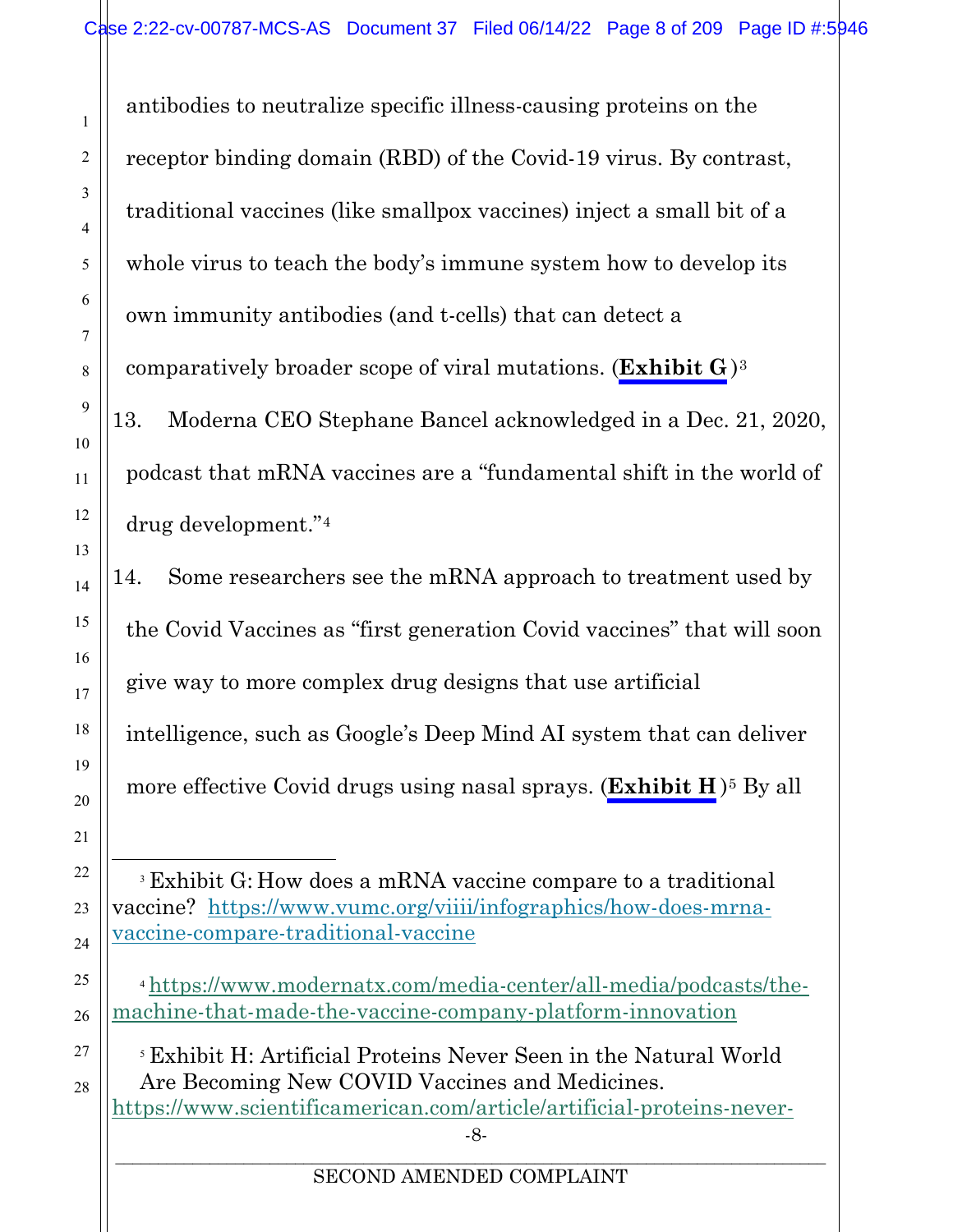reasonable accounts, development of Covid vaccines is a work in progress, involving novel scientific experimentation.

15. The Covid Vaccines are "unproven." Of 138 Covid Vaccine-related clinical trials currently ongoing in the United States, only one has published results (ClinicalTrials.gov Identifier: NCT04505722).[6](#page-8-0) This study's results include 97 deaths out of 44,325 initial participants and the study is still ongoing. This is far from a ringing endorsement for vaccine safety.

16. Further, the updated VAERS database reports 873,276 adverse effects from Covid Vaccines in the United States, as of June 2, 2022, with 14,592 deaths. And while the total number of adverse reports has increased by 25% from the data reported on December 31, 2021, the number of deaths has increased by 52%. [\(Infra at p. 38, ¶72](#page-37-0)) These reports of adverse effects and deaths in the US underscore how unproven the Covid Vaccines really are.

17. And it is now undisputed that existing vaccines are unable to neutralize at least 15 protein mutations on the Omicron virus

<span id="page-8-0"></span>[seen-in-the-natural-world-are-becoming-new-covid-vaccines-and](https://www.scientificamerican.com/article/artificial-proteins-never-seen-in-the-natural-world-are-becoming-new-covid-vaccines-and-medicines/)[medicines/](https://www.scientificamerican.com/article/artificial-proteins-never-seen-in-the-natural-world-are-becoming-new-covid-vaccines-and-medicines/) 

 $\delta$  Infra, p. 26,  $\sqrt{52}$ , study no. 1.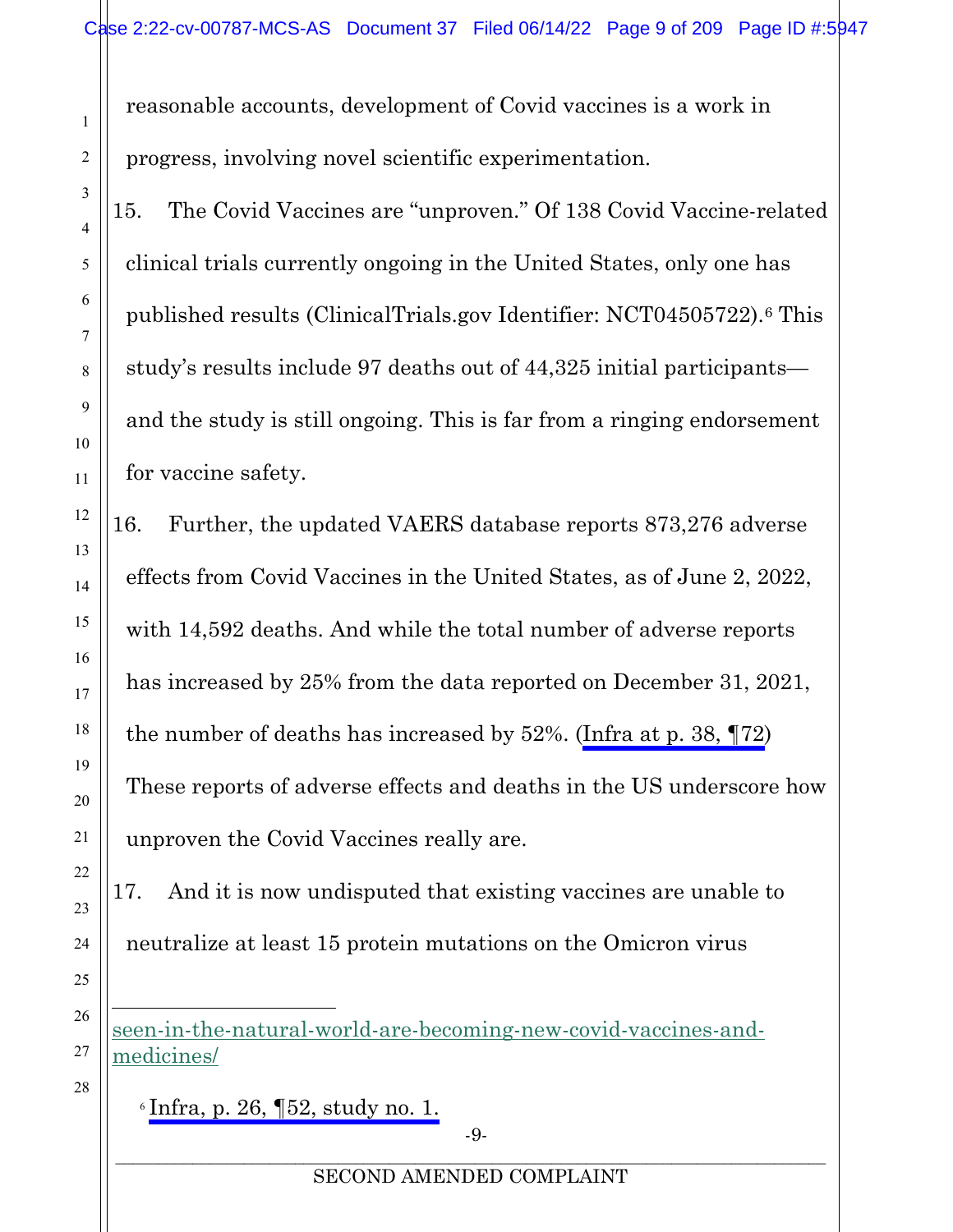<span id="page-9-0"></span>genome. Even Dr. Barbara Ferrer, County Public Health Director, acknowledges this vaccine inadequacy. [\(Infra, p. 32, ¶67](#page-31-1)) Such vaccine deficiency is additional critical evidence of these unproven vaccines.

18. For the above reasons, the Covid Vaccines are new, novel, and unproven. On balance, given these serious unresolved questions about the Covid Vaccines safety and effectiveness, the right to exercise informed consent becomes paramount.

19. Furthermore, the Covid-19 public health risk has significantly reduced in recent months as the early wild type Covid virus has mutated into less harmful variants. There is no current public health crisis that could reasonably justify forced vaccinations at the present time—even if the Covid Vaccines were proven safe and effective (which they are not).

-10- 20. On March 3, 2022, the County relaxed Covid restrictions countywide based on CDC statistics that placed Los Angeles County in a "low" category for Covid-19 risk. [ECF Doc. 20-2, ¶2, p. 2] Since then, the absolute number of reported Covid cases has increased from 111 to 308 per 100,000 population, countywide, as last reported on June 9, 2022. However, during the same period the percentage of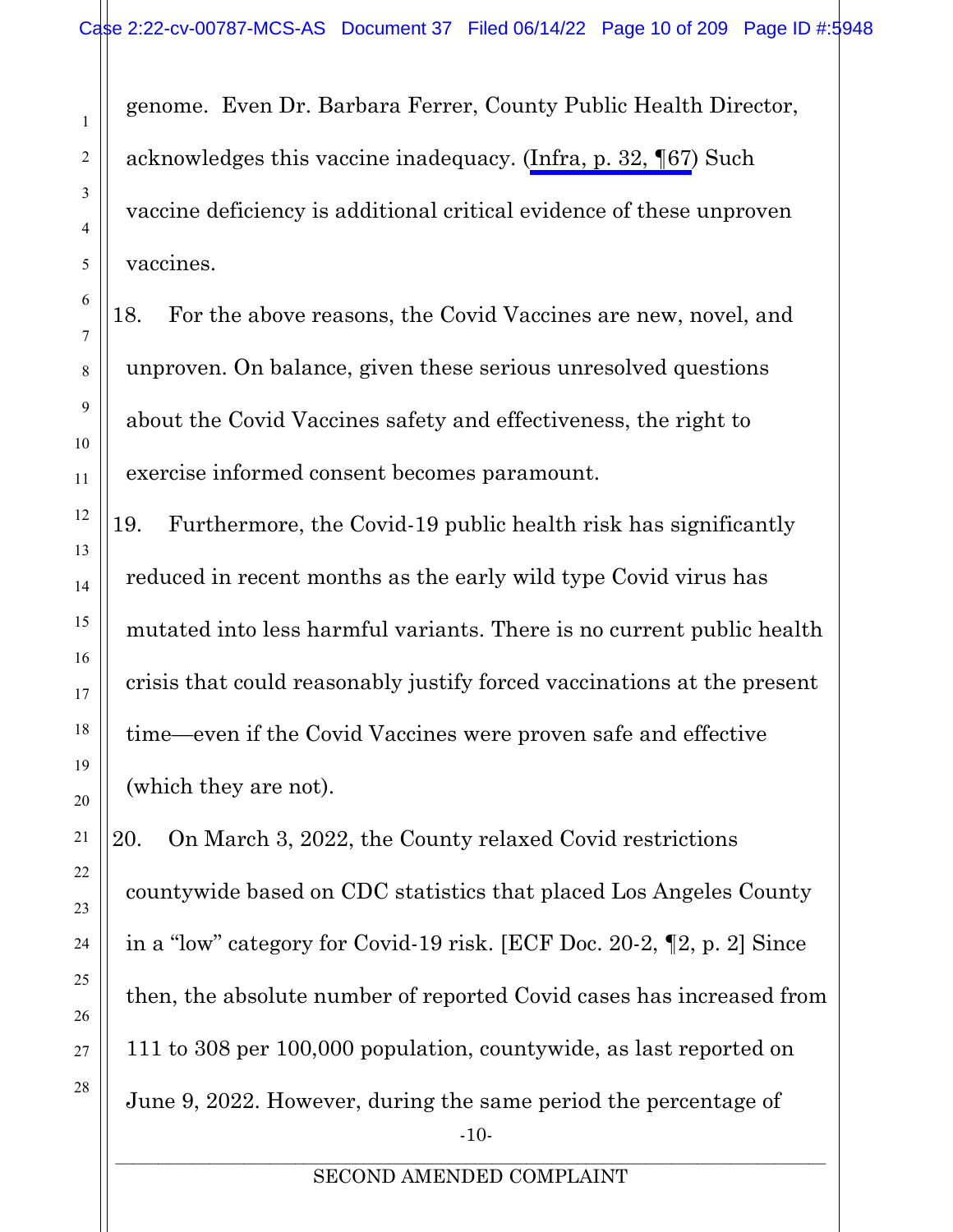inpatient hospital beds in this county occupied by Covid-19 patients actually *decreased* from 5.5% to 3.1%. This means that as of June 9, 2022, only 3.1 percent of hospital beds in this county have been occupied by Covid-19 patients, which is a *46% decrease* in inpatient hospital beds taken by Covid-19 patients compared to March 3, 2022 (the date Covid restrictions were relaxed). ([Infra, p. 14, ¶ 30\)](#page-13-0) 21. A reasonable interpretation of this CDC data confirms what has been widely reported about the Omicron variant—it is more easily transmissible, but symptoms are far less severe than earlier Covid variants. Amd. McCullough Decl. [ECF Doc. 20-1, p. 20, ¶34] Many new Covid cases are asymptomatic or involve flu-like symptoms. 22. Reasonable protective measures already in use by the County testing and masking—offer an eminently reasonable, and less intrusive, alternative to Covid Vaccines. With the uncertainties swirling around vaccine safety and efficacy, nothing shows that vaccines would be better than masking and testing to prevent transmission of Covid-19. In fact, the opposite is true: CDC guidance is that the vaccines are no longer effective at preventing Covid transmission. ([Infra, p. 29, ¶63\)](#page-28-0)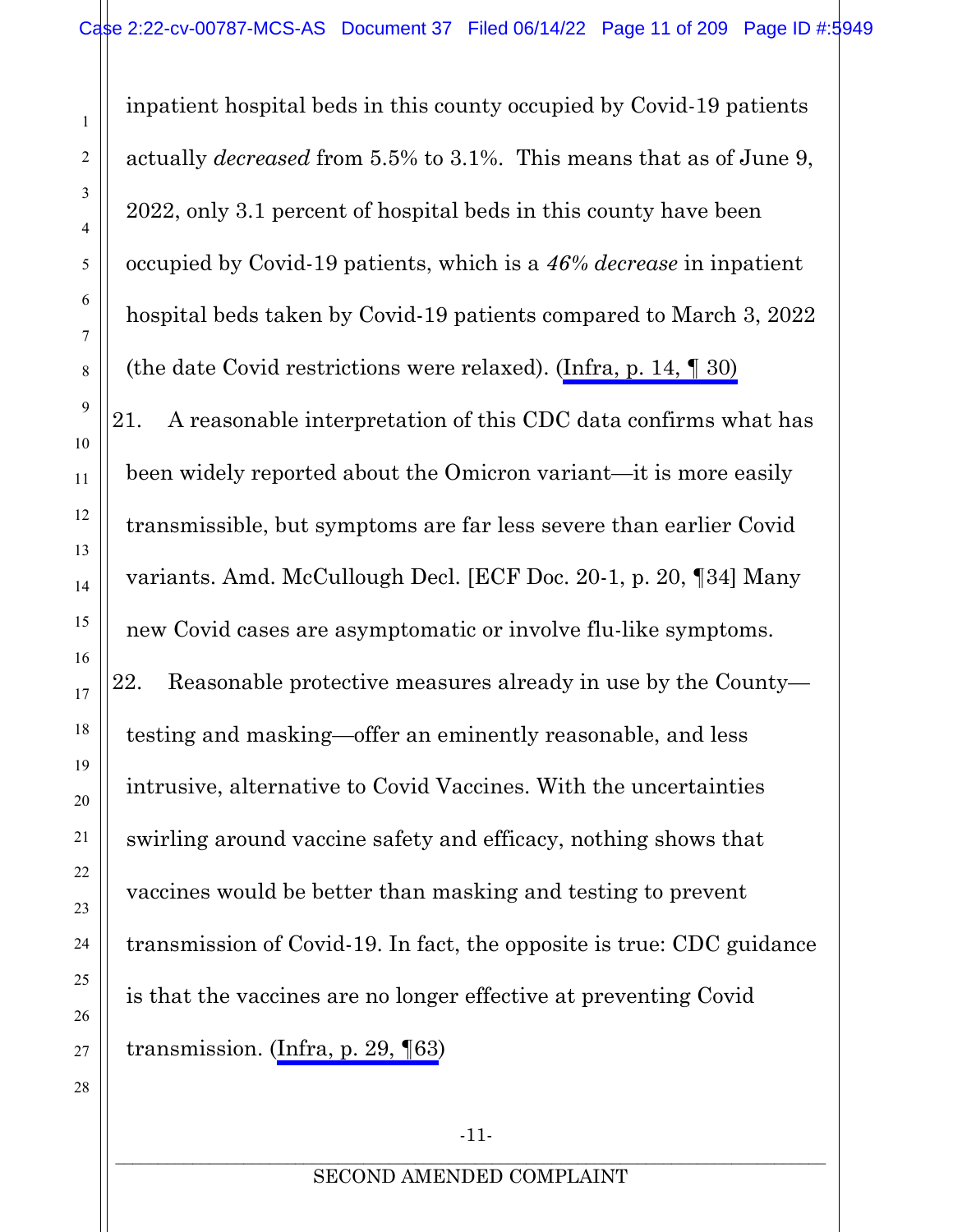23. With the Covid Vaccines remaining new, novel, and unproven; with a much-reduced public health threat posed by Omicron; and with current vaccine deficiencies vis-à-vis Omicron; we are far short of a public health crisis that could justify the County's vaccination demands, when weighted against Firefighters' constitutionally protected rights of privacy.

# **BACKGROUND**

<span id="page-11-0"></span>24. The Covid pandemic started in this country in March 2020. The Los Angeles County Board of Supervisors immediately issued a Proclamation of Local Emergency under the California Emergency Services Act on March 4, 2020 (the "**Proclamation of Local Emergency**"), a copy of which is attached hereto as **Exhibit B**. 25. The Proclamation of Local Emergency was eventually followed by an executive order on August 4, 2021, mandating that every County employee receive a Covid vaccination (the "**Vaccination Order"**), a copy of which is attached hereto as **Exhibit C**.

26. The Vaccination Order was followed on October 1, 2021, by the County's Vaccination Policy, ordering every County employee to receive a Covid vaccination within 45 days of written demand to do so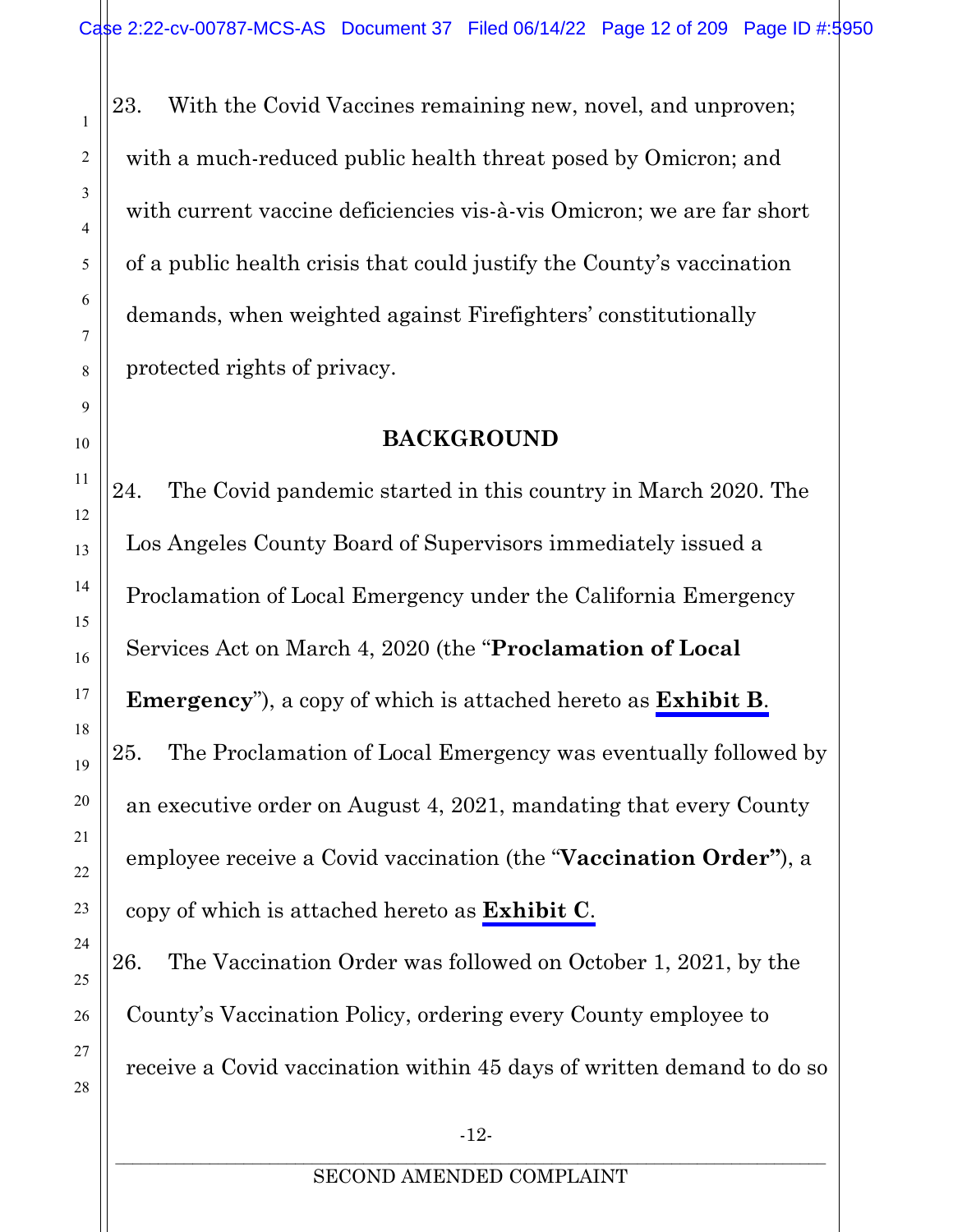(the "**Vaccination Policy**"), a copy of which is attached hereto as **Exhibit D**.

27. The Vaccination Policy was followed on October 12, 2021 by a notice to Firefighters (the "**Covid Test Notice**," a copy of which is attached hereto as **Exhibit E**), stating that "all County employees who have not provided proof of full vaccination ["Covid Vaccination"] are required to register in the Fulgent system if they have not done so already and take their first COVID-19 test immediately, and that until proof of full vaccination can be provided, employees must continue testing once each week, unless more frequent testing is required under State or local Health Officer Orders."

# **CDC COMMUNITY LEVEL COVID STATISTICS**

<span id="page-12-0"></span>28. As briefly summarized above, on March 3, 2022, CDC produced the following public health statistics concerning Covid-19 in Los Angeles County:

| % hospital beds occupied by Covid patients—last 7 days     | 5.5% |
|------------------------------------------------------------|------|
| New hospital admissions per 100,000 population-last 7 days | 74   |
| New Covid positive tests-per 100,000 population            | 111  |
| Community Rating based on above                            | Low  |

#### *March 3, 2022, LA County Community Rating*

#### \_\_\_\_\_\_\_\_\_\_\_\_\_\_\_\_\_\_\_\_\_\_\_\_\_\_\_\_\_\_\_\_\_\_\_\_\_\_\_\_\_\_\_\_\_\_\_\_\_\_\_\_\_\_\_\_\_\_\_\_\_\_\_\_\_\_\_\_\_\_\_\_\_\_\_\_\_\_\_\_\_\_\_ SECOND AMENDED COMPLAINT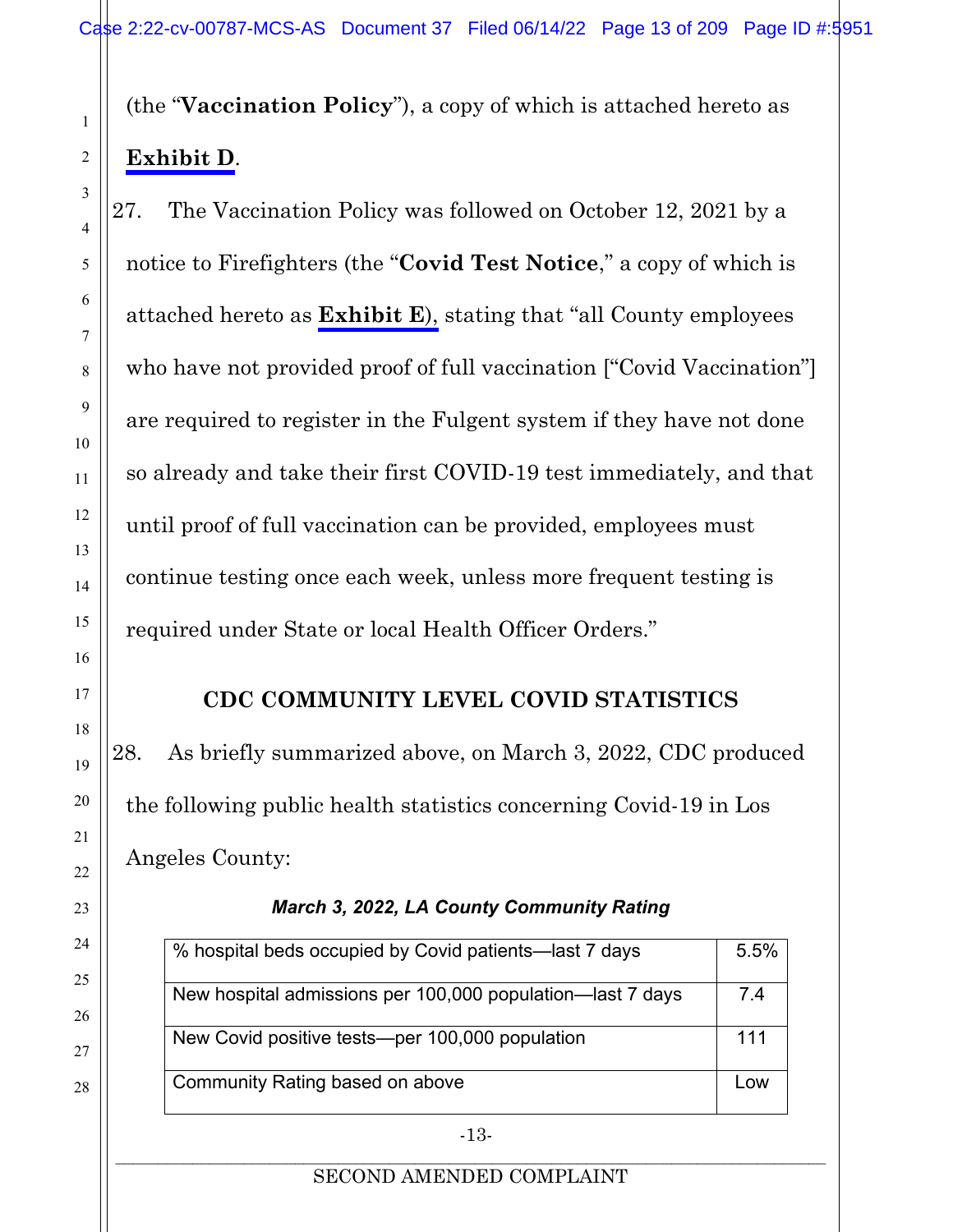<span id="page-13-0"></span>Based on these statistics, CDC assessed, on March 3, 2022, that the Covid-19 risk for Los Angeles County was "low." The County immediately responded by relaxing Covid restrictions countywide, as per the March 3, 2022,[7](#page-13-1) Public Health Order. (**Exhibit I**: CDC Statistics Tracker- Los Angeles County)[8](#page-13-2) 29. The latest CDC statistics (June 9, 2022) show a higher number of positive cases in Los Angeles County, but *fewer* hospital admissions and a *lower* percentage of inpatient (overnight) beds occupied by Covid patients. 30. A comparison of the March 3 and June 9 CDC data shows this:

|                                                            | March 3 | June 9 |
|------------------------------------------------------------|---------|--------|
| % hospital beds occupied by Covid patients—last 7 days     | 5.5%    | 3.1%   |
| New hospital admissions per 100,000 population—last 7 days | 7.4     | 6.4    |
| New Covid positive tests-per 100,000 population            | 111     | 309    |
| Community Rating assessed by CDC                           | l ow    | Medium |

<sup>7</sup> [ECF Doc. 20-2, ¶2, p. 2]

<span id="page-13-2"></span><span id="page-13-1"></span><sup>8</sup> CDC looks at the combination of three metrics — new COVID-19 admissions per 100,000 population in the past 7 days, the percent of staffed inpatient beds occupied by COVID-19 patients, and total new COVID-19 cases per 100,000 population in the past  $7 \text{ days} - 50$ determine the COVID-19 community level—low, medium or high.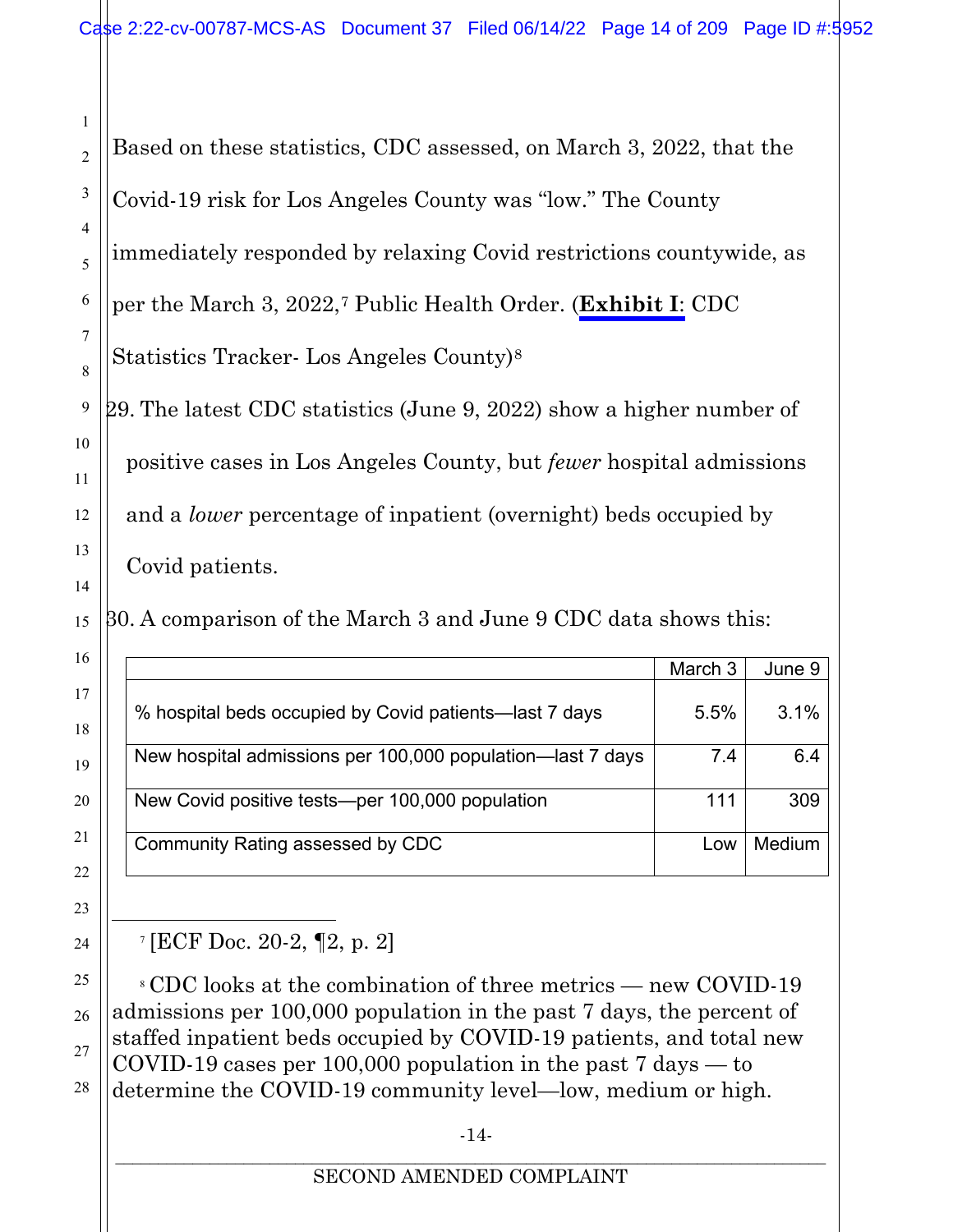So, from March 3, 2022 (when the County relaxed Covid restrictions countywide based on a lower threat level) to June 9, 2022, the percentage of inpatient hospital beds in this county occupied by Covid-19 patients *decrease*d from 5.5% to 3.1%. This represents a *46%* decrease in inpatient hospital beds taken by Covid-19 patients as compared to March 3, 2022, the date the County relaxed Covid restrictions countywide.

1

2

3

4

5

6

7

8

9

10

11

<span id="page-14-0"></span>12

13

14

15

16

17

18

19

20

21

22

23

24

25

26

27

28

#### **THE COUNTY VACCINATION POLICY**

31. The County Vaccination Policy (Exhibit D) was issued on October 1, 2021. The preamble to the Vaccination Policy states this in justification for the policy:

> Guidance provided by the federal Centers for Disease Control and Prevention (CDC)... and other local health authorities related to the SARS-CoV-2 virus (COVID-19) *uniformly cite vaccination as the most effective way to prevent transmission and limit COVID-19*… [emphasis added].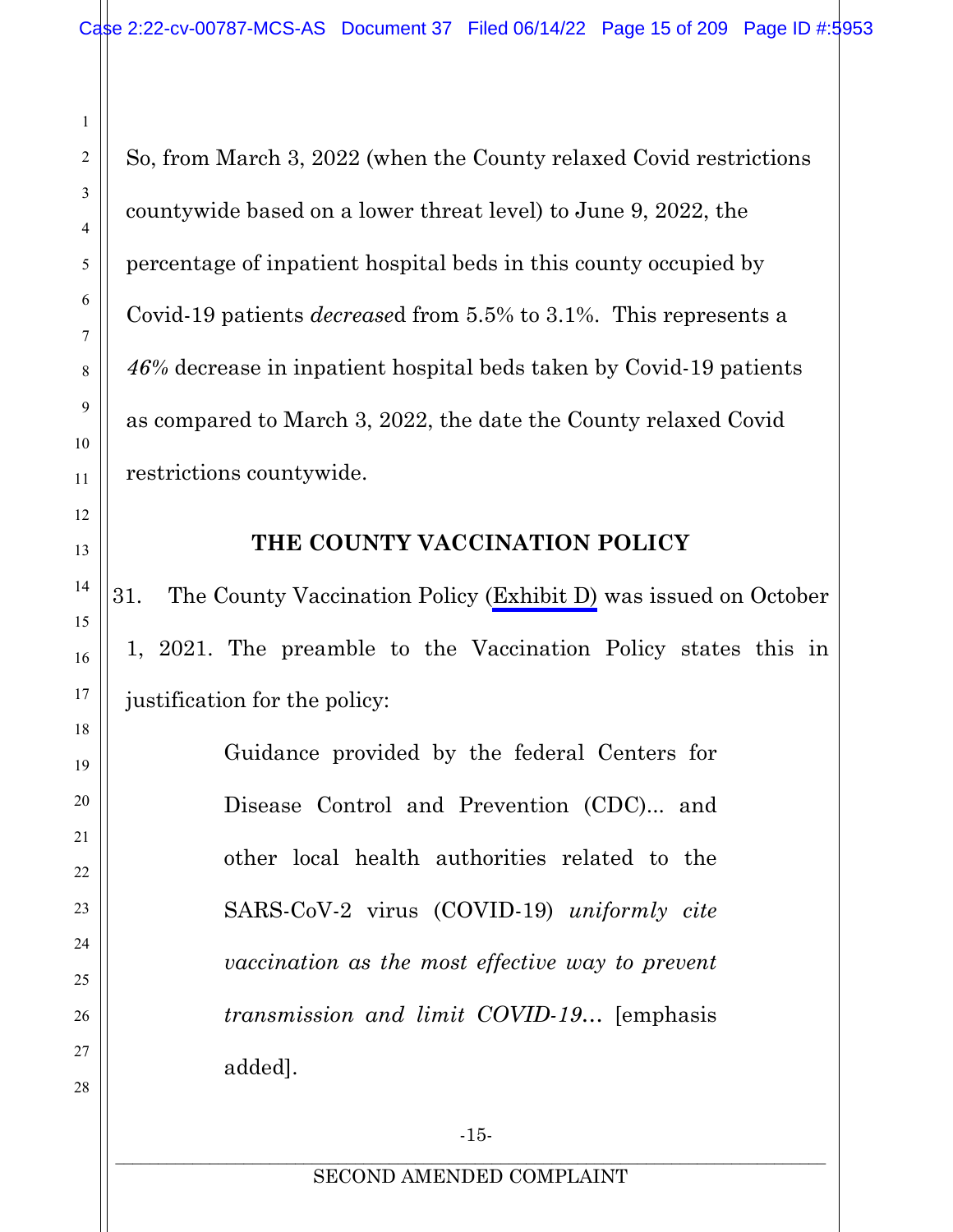32. The justification statement in the Vaccination Policy cited immediately above was incorrect as against the Delta variant at the time the Vaccination Policy was issued; and is most certainly incorrect as against the current Omicron variant. According to CDC guidance in July and August 2021, vaccines are no longer effective in stopping transmission of Covid. [\(Infra, p.](#page-28-0) 29, ¶63)

#### **COUNTY-ISSUED VACCINATION DEMANDS**

33. As of the date of the First Amended Complaint in this action (January 7, 2022), no 45-Day Vaccination Demand Notices had been served on any Firefighter.

34. But this all changed on January 11, 2022, the same day this Court issued its Order Granting Motion for Extension of Time to Respond [ECF Doc. 19]. On January 11, 2022, 45-Day Vaccination Demand Notices were served by the County on 32 Firefighters [ECF Doc. 23-2 to 23-33].<sup>[9](#page-15-1)</sup> Inexplicably, each of these 32 Firefighters is employed as a Fire Department lifeguard, who primarily work in open outdoor spaces, on county beaches.

<span id="page-15-1"></span>27 28

<span id="page-15-2"></span>1

2

3

4

5

6

7

8

<span id="page-15-0"></span>9

10

11

12

13

14

15

16

17

18

19

20

21

22

23

24

25

26

-16- <sup>9</sup> Christine Mortazavi was served on January 20, 2022.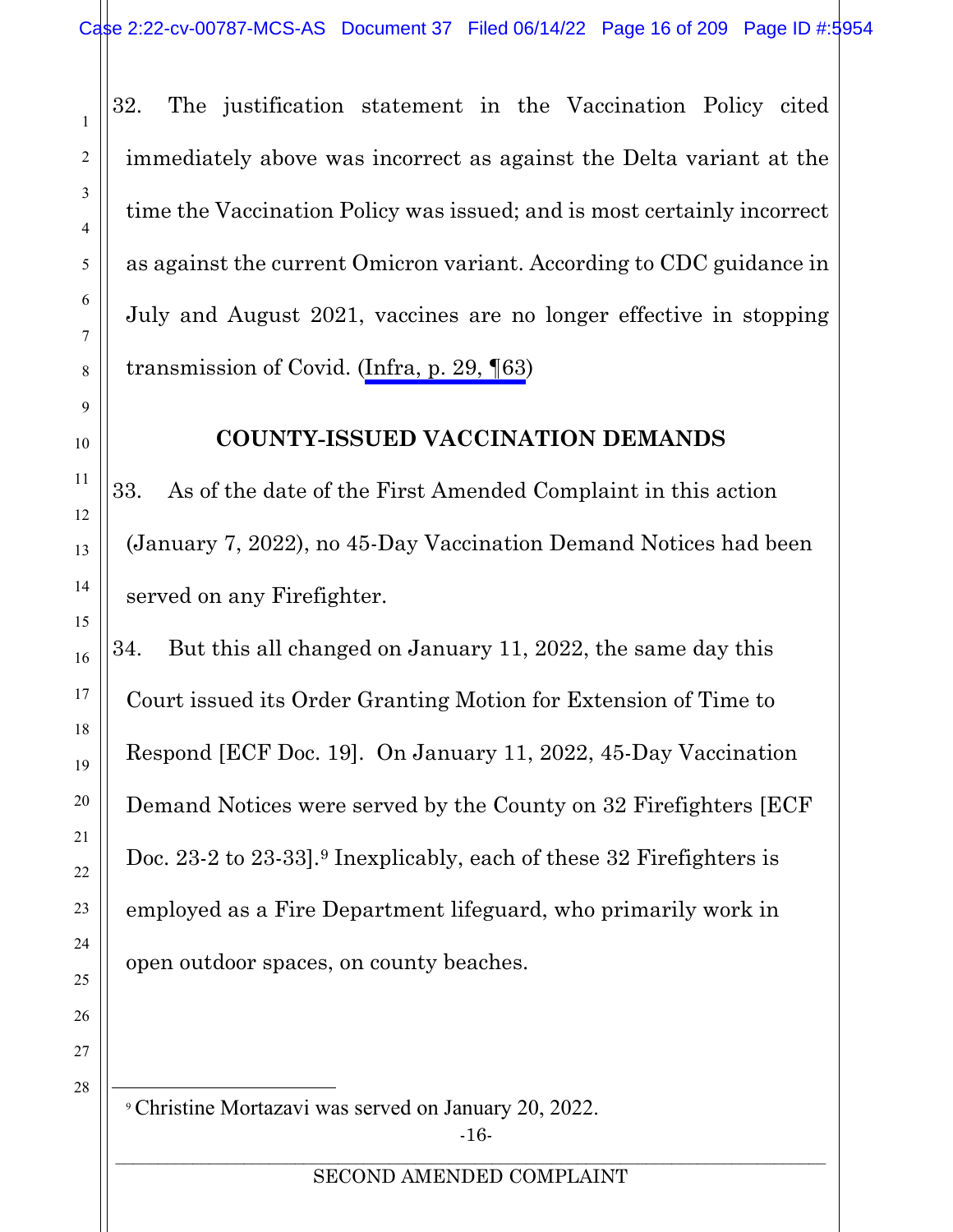35. The County thereafter filed its Motion to Dismiss [ECF No. 21], which was heard by this Court on April 11, 2022 (the April 11, 2022, Hearing").

36. Following the April 11, 2022, Hearing, while the parties were waiting for rulings by this Court, the County issued more 45-Day Vaccination Demand Notices to Firefighters (both lifeguards and firefighters) on or about May 5, 2022, and May 10, 2022—*two months after* Covid restrictions were relaxed countywide for everyone else (March 3, 2022). These demand notices were summarily issued, without notice to plaintiff or the Court.

37. As of the date of this pleading (June 14, 2022) the County has issued 240 such demand notices to Firefighters, to the best of plaintiff's current knowledge.

38. Each 45-Day Vaccination Demand Notice includes the following statement:

> -17- *This notice does not constitute discipline and will not be maintained in your personnel folder. However, failure to comply with this order within the [45- day] timeframe outlined above may result in disciplinary action and continued noncompliance may result in*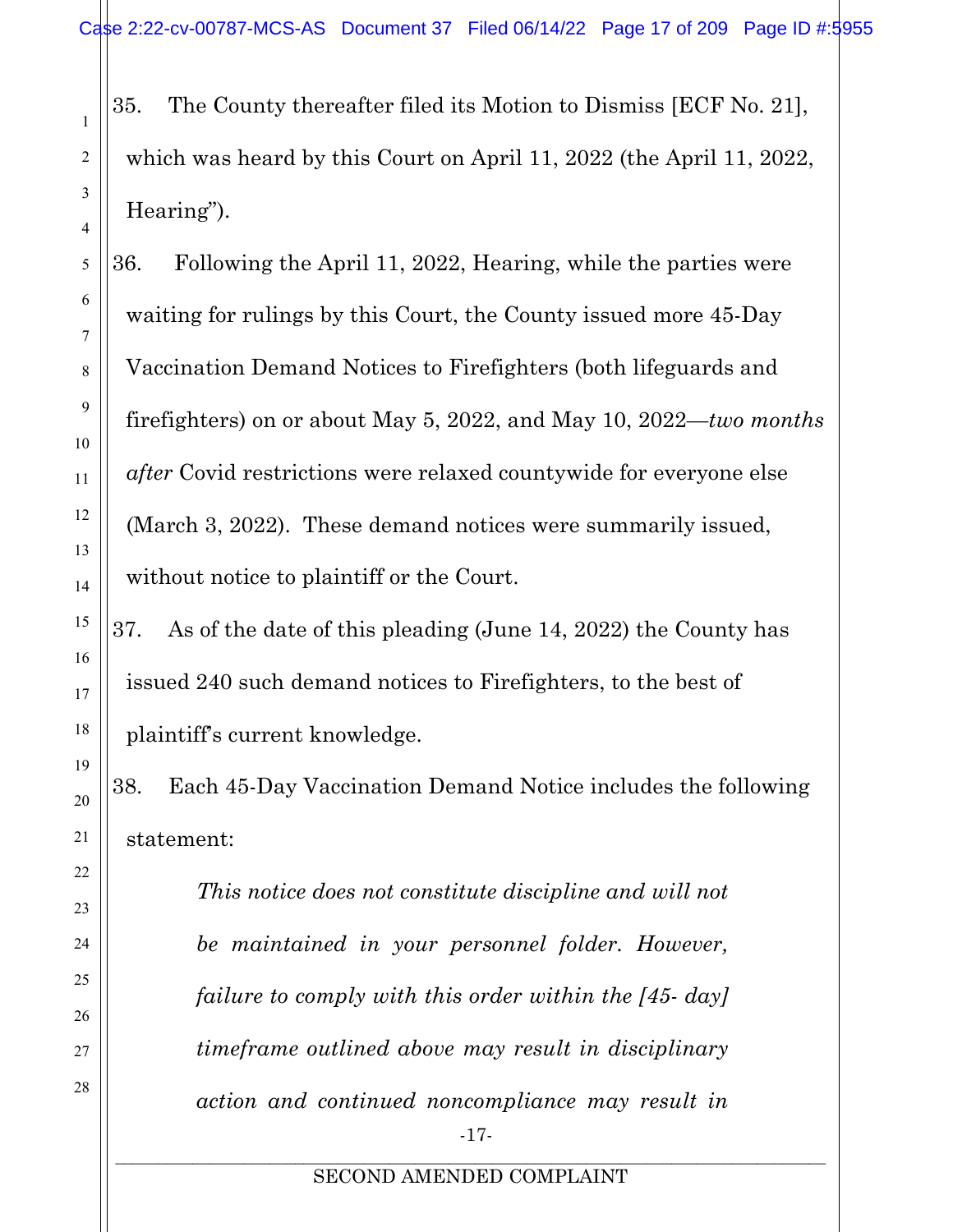*further disciplinary action, up to and including discharge from County service*.

39. To Plaintiff's knowledge, no disciplinary action has yet been taken against any Firefighter, under any 45-Day Vaccination Demand Notice, as of the date of this pleading (June 14, 2022). However, the threat of disciplinary action is clearly spelled out in the language noted above (¶38): "*continued noncompliance may result in further disciplinary action, up to and including discharge from County service."*

40. Given the County's ongoing issuance of 45-Day Vaccination Demand Notices during pendency of this action, notwithstanding pending motions as of the date of this pleading (June 14, 2022), Firefighters have actual and bona fide fears that the County may accelerate disciplinary actions against them, unless and until this Court issues injunctive relief against further such disciplinary action.

#### **THE COVID VACCINES**

41. Early in the Covid pandemic, three vaccines were granted emergency use authorization ("EUA") by the FDA and are currently in use. These vaccines, however, were all designed to attack wild type

1

2

3

4

5

6

7

8

9

10

11

12

13

14

15

16

17

18

19

20

21

<span id="page-17-0"></span>22

23

24

25

26

27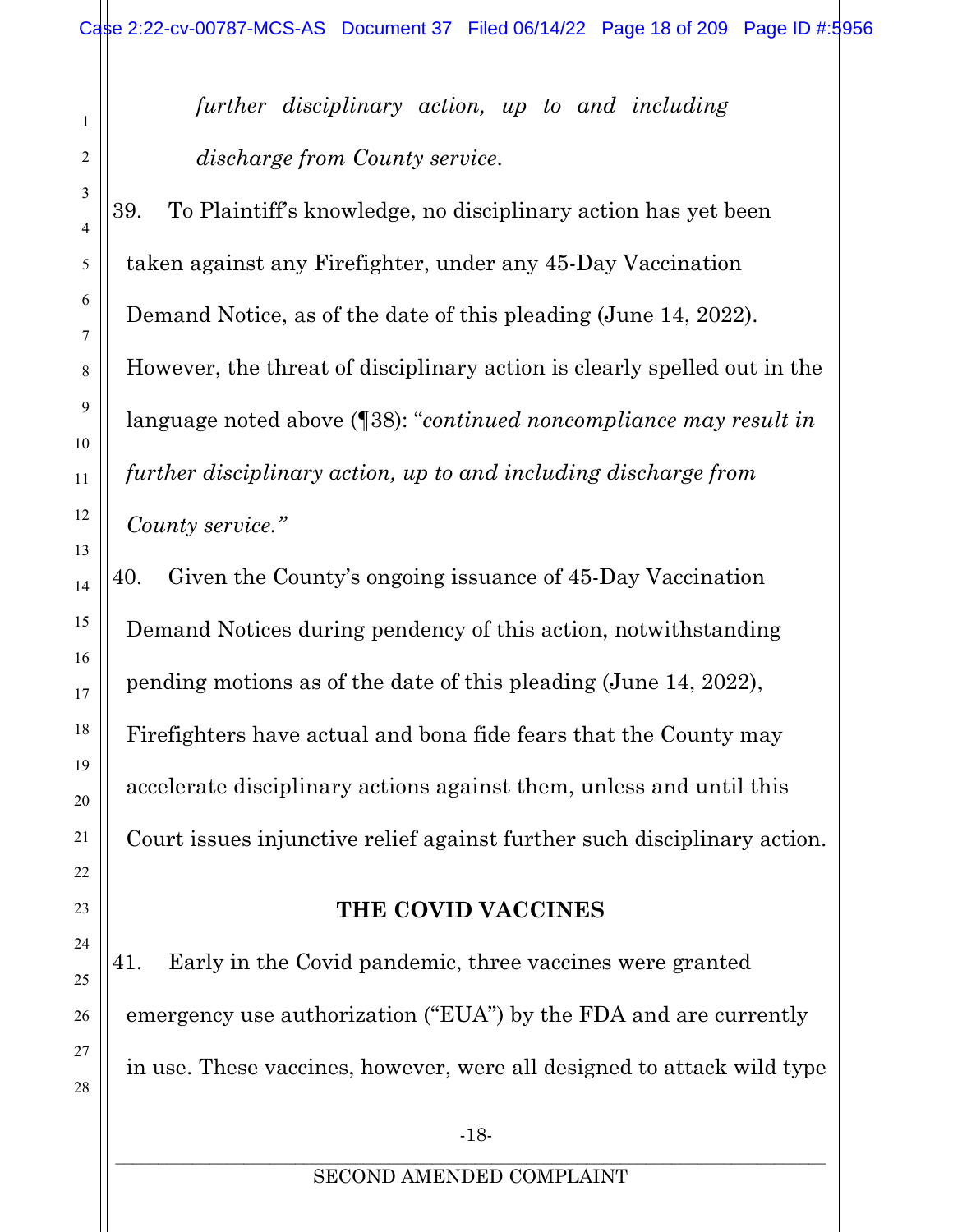Covid (not the subsequent strains of Delta or Omicron, which were then unknown). Amd. McCullough Decl. [ECF Doc. 20-1, p. 13, ¶23] 42. One such vaccine currently offered in the United States is manufactured by Moderna (the "Moderna Vaccine"); a second by Pfizer BioNTech (the "Pfizer/BioNTech Vaccine"); and a third by Johnson & Johnson/Janssen (the "J&J Vaccine"). Recently, an additional variant from Pfizer has been added to the mix: Comirnaty. Collectively, Comirnaty, the Moderna Vaccine, the Pfizer Vaccine, and the J&J Vaccine are sometimes herein referred to collectively as the "Covid Vaccines." All are administered under EUA authority. 43. An EUA represents the FDA's decision that a product may be effective against a disease in a public health emergency where there is no "adequate, approved, and available alternative." See generally 21 USC §360bbb-3(a)-(c). EUA drugs must include labeling and package inserts telling patients "of the option to accept or refuse administration of the product." Id §360bbb-3(e)(1)(A)(ii)(III). 44. Under the Biologics License Application ("BLA") for Comirnaty, Pfizer may produce Comirnaty, but only at approved locations, subject to specific manufacturing, packaging, and labelling requirements.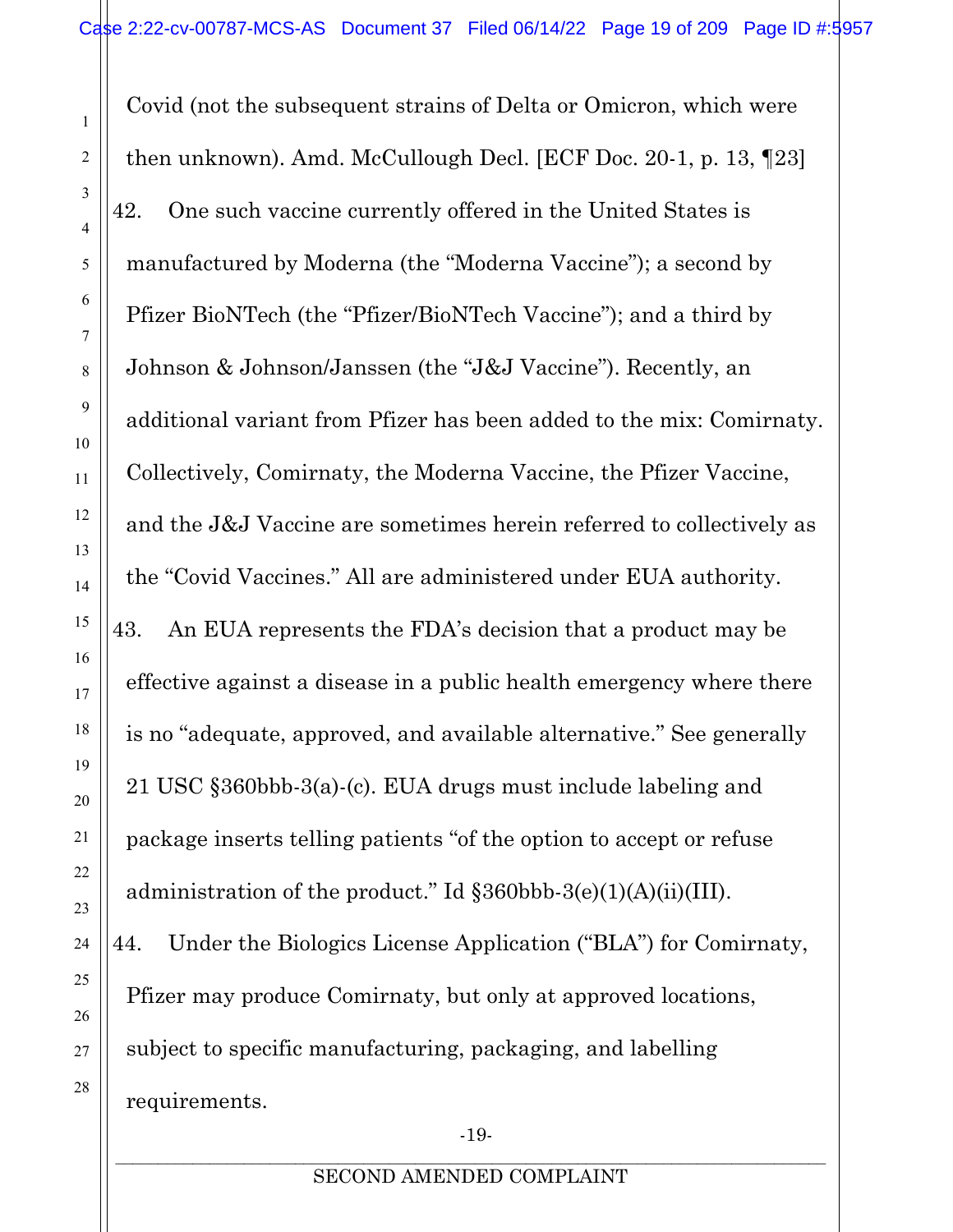45. In granting the BLA for Comirnaty, FDA says this in a published FAQ: "While it is hoped [Comirnaty will reduce Covid transmission], the scientific community does not yet know if Comirnaty will reduce such transmission." (Dec.7, 2021) (*reported at*

[https://www.fda.gov/vaccines-blood-biologics/qa-comirnaty-covid-19](https://www.fda.gov/vaccines-blood-biologics/qa-comirnaty-covid-19-vaccine-mrna) [vaccine-mrna\)](https://www.fda.gov/vaccines-blood-biologics/qa-comirnaty-covid-19-vaccine-mrna)

# **CLINICAL TRIALS**

<span id="page-19-0"></span>46. According to the website phrma-docs.phrma.org (**Exhibit J**)[10](#page-19-1) clinical trials typically take "six to seven years on average" to complete. "This number incorporates the cost of failures – of the thousands and sometimes millions of compounds that may be screened and assessed early in the R&D process, only a few of which will ultimately receive approval."

47. The typical "six to seven years" for clinical trials was entirely bypassed by FDA in the rush to bring Covid Vaccines to the market by December 2020. While emergency use authorization ("EUA") may have been justified in addressing the Covid pandemic on an

<span id="page-19-1"></span><sup>10</sup> Exhibit J: Biopharmaceutical Research & Development. [http://phrma](http://phrma-docs.phrma.org/sites/default/files/pdf/rd_brochure_022307.pdf)[docs.phrma.org/sites/default/files/pdf/rd\\_brochure\\_022307.pdf](http://phrma-docs.phrma.org/sites/default/files/pdf/rd_brochure_022307.pdf) at p. 4.

-20-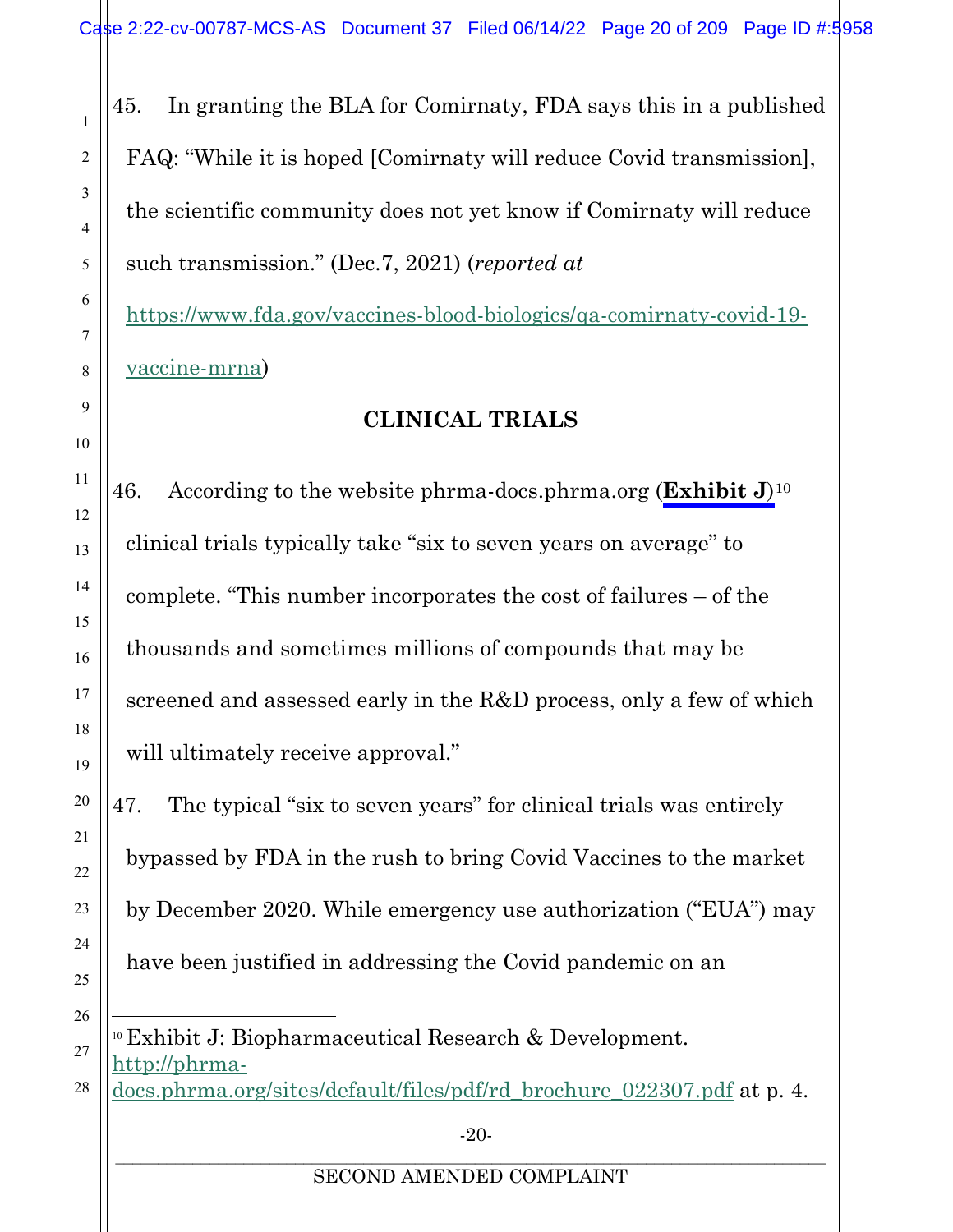emergency basis, the fact remains that long-term clinical trial data are unavailable for the Covid Vaccines because *no long-term safety studies exist*. This again underscores the "unproven" nature of the Covid Vaccines and the need for each person to exercise informed consent—particularly as the Covid pandemic recedes.

48. Clinical trials *always* require informed consent of participants. Clinicaltrials.gov says this:

Each participant in a clinical trial listed at https://clinicaltrials.gov must be allowed to exercise informed consent before participating in any clinical trial listed on clinicaltrials.gov. Informed consent is a process used by researchers to provide potential and enrolled participants with information about a clinical study. This information *helps people decide* whether they want to enroll or continue to participate in the study. *The informed consent process is intended to protect participants and should provide enough information for a person to understand the risks of, potential benefits of, and alternatives to the study*. [ECF Doc. 20-3, Ex. 32, p. 146] emphasis added.

-21-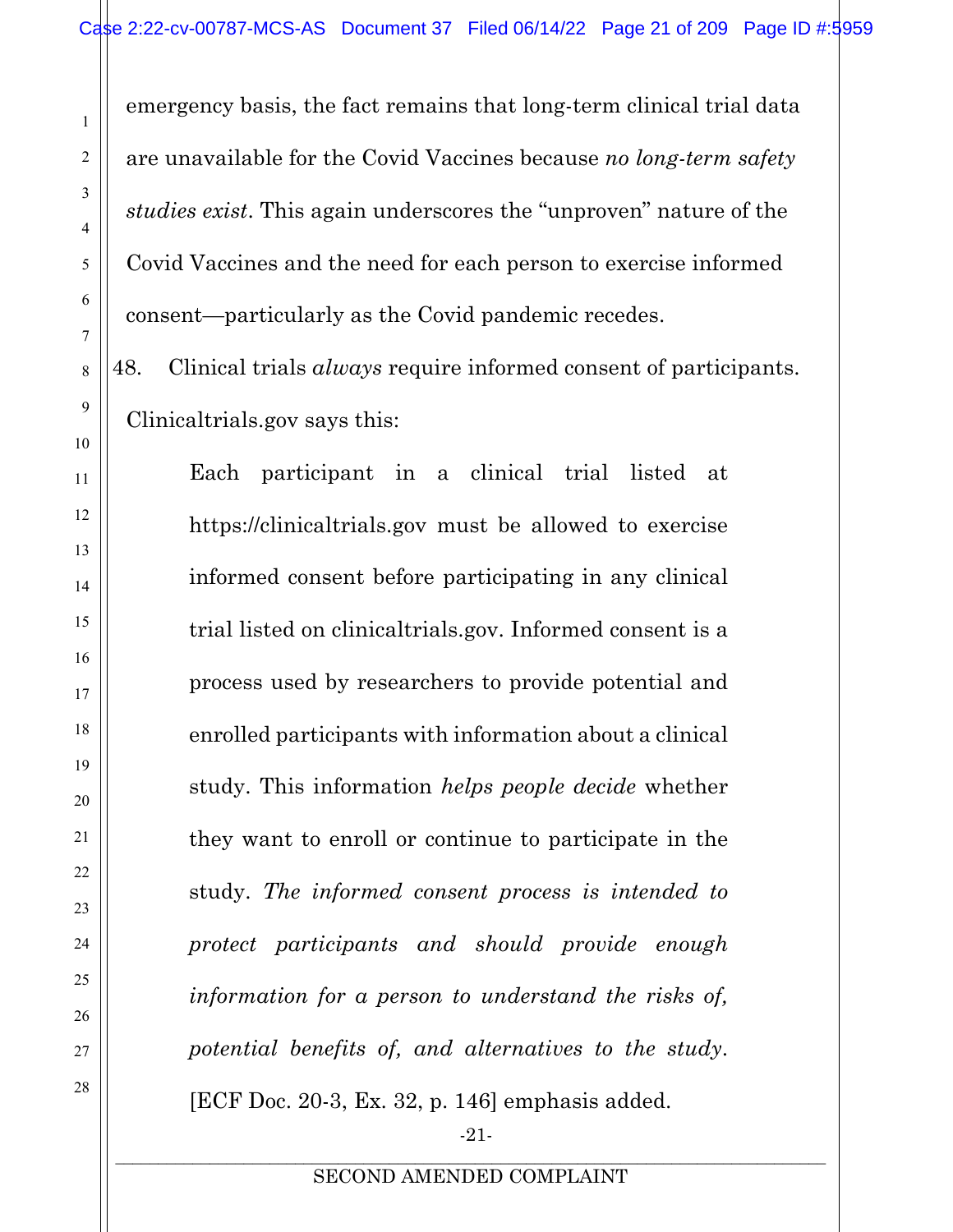49. If clinical trials require informed consent, vaccination policies for Firefighters should do no less; especially under current conditions, vaccinations in the County should be voluntary, not compulsory. The medical community knows virtually nothing about the long-term health effects of the Covid Vaccines, since clinical trials are so far from complete.

<span id="page-21-0"></span>1

2

3

4

5

6

7

8

9

10

11

12

13

14

15

50. There are currently twenty clinical trials concerning safety and efficacy of the three primary COVID vaccines manufactured by Janssen, Moderna and Pfizer/BioNTech, with the estimated study completion dates one or more years into the future:

| <b>Study No.</b><br><b>Study Title</b> |                                                                                                                                                                         | <b>Estimated</b><br><b>Study</b><br><b>Completion</b><br><b>Date</b> |
|----------------------------------------|-------------------------------------------------------------------------------------------------------------------------------------------------------------------------|----------------------------------------------------------------------|
|                                        | A Study of Ad26.COV2.S for the Prevention of SARS-<br>CoV-2-Mediated COVID-19 in Adult Participants<br>(ENSEMBLE)<br>https://clinicaltrials.gov/ct2/show/NCT04505722    | January 2,<br>2023                                                   |
| 2                                      | A Study of Ad26.COV2.S for the Prevention of SARS-<br>CoV-2-mediated COVID-19 in Adults (ENSEMBLE 2)<br>https://clinicaltrials.gov/ct2/show/NCT04614948                 | May 31, 2023                                                         |
| 3                                      | A Study of Ad26.COV2.S in Adults (COVID-19)<br>https://clinicaltrials.gov/ct2/show/NCT04614948?cond<br>=NCT04614948&draw=2&rank=1                                       | April 1, 2024                                                        |
| 4                                      | A Study of Ad26.COV2.S in Healthy Pregnant<br>Participants (COVID-19) (HORIZON 1)<br>https://clinicaltrials.gov/ct2/show/NCT04765384?cond<br>=NCT04765384&draw=2&rank=1 | May 30, 2024                                                         |
|                                        | $-22-$                                                                                                                                                                  |                                                                      |
| SECOND AMENDED COMPLAINT               |                                                                                                                                                                         |                                                                      |

 $\mathbf{I}$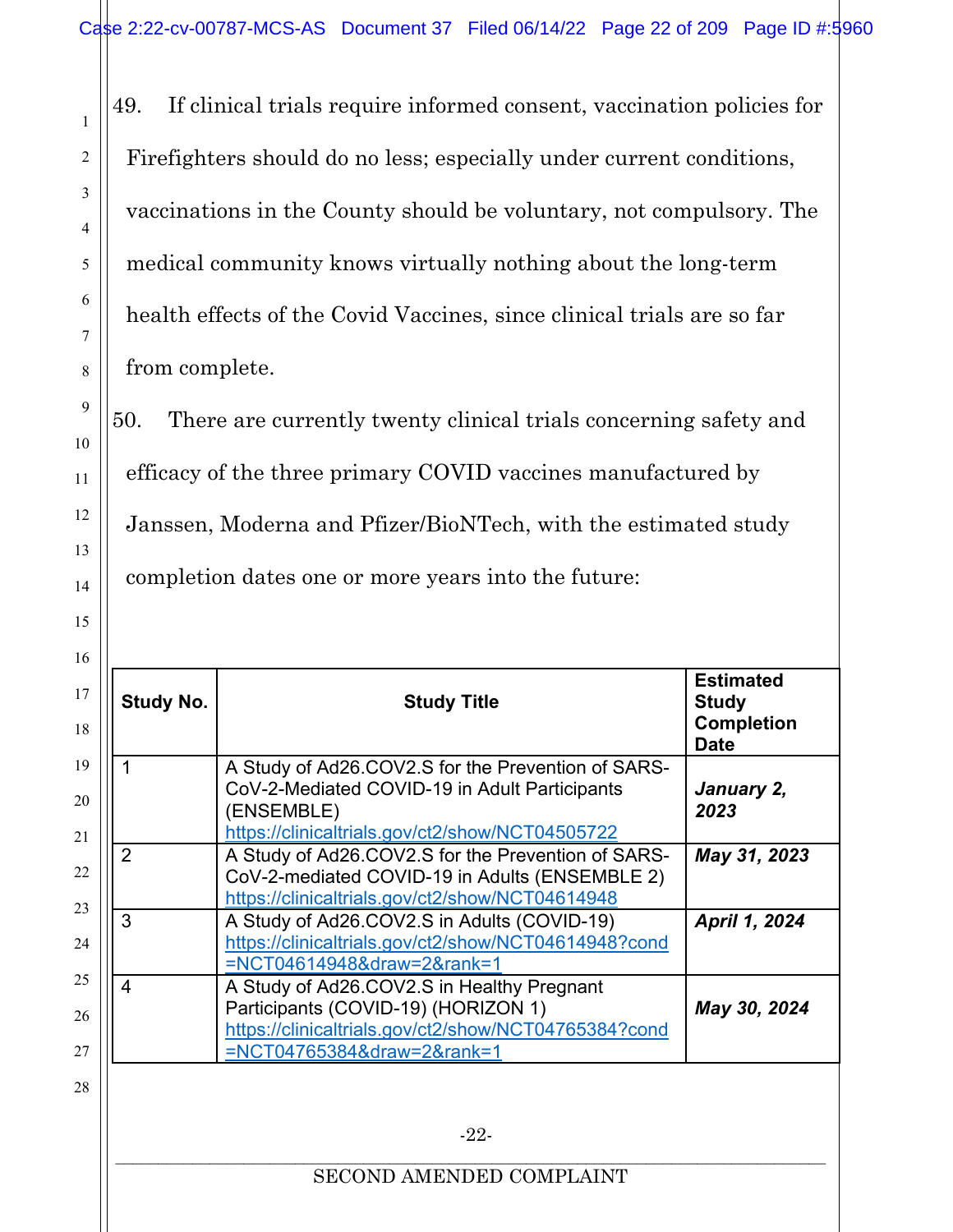| 5                                                  | A Study to Evaluate Efficacy, Safety, and                                                                  |                      |
|----------------------------------------------------|------------------------------------------------------------------------------------------------------------|----------------------|
|                                                    | Immunogenicity of mRNA-1273 Vaccine in Adults                                                              |                      |
| Aged 18 Years and Older to Prevent COVID-19        |                                                                                                            | December 29,<br>2022 |
|                                                    | https://clinicaltrials.gov/ct2/show/NCT04470427                                                            |                      |
| 6                                                  | A Study to Evaluate Safety and Immunogenicity of                                                           |                      |
|                                                    | mRNA-1273 Vaccine to Prevent COVID-19 in Adult                                                             | January 31,          |
|                                                    | Organ Transplant Recipients and in Healthy Adult                                                           | 2024                 |
|                                                    | Participants                                                                                               |                      |
|                                                    | https://clinicaltrials.gov/ct2/show/NCT04860297?cond                                                       |                      |
|                                                    | =A+Study+to+Evaluate+Safety+and+Immunogenicity+                                                            |                      |
|                                                    | of+mRNA-+1273+Vaccine+to+Prevent+COVID-<br>19+in+Adult&draw=2&rank=1                                       |                      |
|                                                    | A Study to Evaluate Safety, Reactogenicity, and                                                            |                      |
|                                                    | Immunogenicity of mRNA-1283 and mRNA-1273                                                                  |                      |
|                                                    | Vaccines in Healthy Adults Between 18 Years and 55                                                         | April 13, 2023       |
|                                                    | Years of Age to Prevent COVID-19                                                                           |                      |
|                                                    | https://clinicaltrials.gov/ct2/show/NCT04813796?cond                                                       |                      |
|                                                    | =A+Study+to+Evaluate+Safety%2C+Reactogenicity%                                                             |                      |
|                                                    | 2C+and+Immunogenicity+of+mRNA-                                                                             |                      |
|                                                    | 1283&draw=2&rank=1                                                                                         |                      |
| 8                                                  | Dose-Confirmation Study to Evaluate the Safety,                                                            |                      |
|                                                    | Reactogenicity, and Immunogenicity of mRNA-1273                                                            | October 26,          |
| COVID-19 Vaccine in Adults Aged 18 Years and Older |                                                                                                            | 2021                 |
|                                                    | https://clinicaltrials.gov/ct2/show/NCT04405076?cond                                                       | (remains             |
|                                                    | =Dose-                                                                                                     | uncompleted)         |
|                                                    | Confirmation+Study+to+Evaluate+the+Safety%2C+Re                                                            |                      |
|                                                    | actogenicity%2C+and+Immunogenicity+of+mRNA-<br>1273+COVID-                                                 |                      |
|                                                    | 19+Vaccine+in+Adults+Aged+18+Years+and+Older&                                                              |                      |
|                                                    | draw=2&rank=1                                                                                              |                      |
| 9                                                  | Study to Describe the Safety, Tolerability,                                                                |                      |
|                                                    | Immunogenicity, and Efficacy of RNA Vaccine                                                                | February 8,          |
|                                                    | Candidates Against COVID-19 in Healthy Individuals                                                         | 2024                 |
|                                                    | https://clinicaltrials.gov/ct2/show/NCT04368728?cond                                                       |                      |
|                                                    | =Study+to+Describe+the+Safety%2C+Tolerability%2                                                            |                      |
|                                                    | C+Immunogenicity%2C+and+Efficacy+of+RNA+Vacci                                                              |                      |
|                                                    | ne+Candidates+Against+COVID-                                                                               |                      |
|                                                    | 19+in+Healthy+Individuals&draw=2&rank=1                                                                    |                      |
| 10                                                 | A Trial Investigating the Safety and Effects of Four                                                       |                      |
|                                                    | BNT162 Vaccines Against COVID-2019 in Healthy                                                              | <b>April 2023</b>    |
|                                                    | and Immunocompromised Adults                                                                               |                      |
|                                                    | https://clinicaltrials.gov/ct2/show/NCT04380701?cond<br>=A+Trial+Investigating+the+Safety+and+Effects+of+F |                      |
|                                                    | our+BNT162+Vaccines+Against+COVID-                                                                         |                      |
|                                                    | 2019+in+Healthy+and+Immunocompromised+Adults&                                                              |                      |
|                                                    | draw=2&rank=1                                                                                              |                      |
|                                                    |                                                                                                            |                      |
|                                                    | $-23-$                                                                                                     |                      |
|                                                    |                                                                                                            |                      |

# SECOND AMENDED COMPLAINT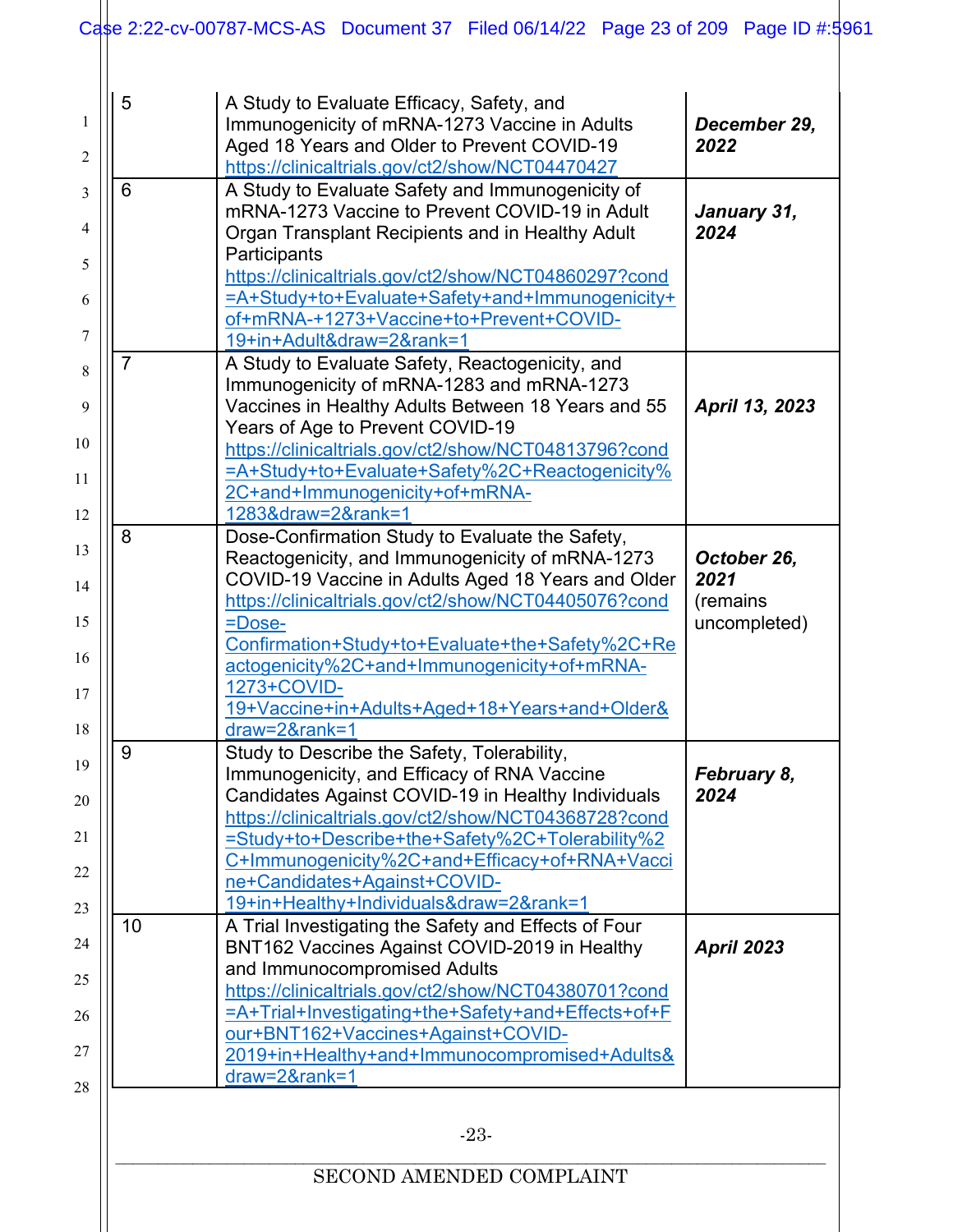| $ank=1$<br>12<br>Study to Evaluate Safety, Tolerability &<br>Immunogenicity of BNT162b2 in Immunocompromised<br>2023<br>Participants ≥2 Years<br>https://clinicaltrials.gov/ct2/show/NCT04895982?cond<br>=Study+to+Evaluate+Safety%2C+Tolerability+%26+I<br>mmunogenicity+of+BNT162b2+in+Immunocompromis<br>ed+Participants+%E2%89%A52+Years&draw=2&rank<br>$=1$<br>13<br>Study to Evaluate the Safety and Efficacy of a Booster<br>Dose of BNT162b2 in Participants ≥16 Years of Age<br>https://clinicaltrials.gov/ct2/show/NCT04955626<br>14<br>Study to Evaluate the Safety, Tolerability, and<br>Immunogenicity of SARS CoV-2 RNA Vaccine<br>Candidate (BNT162b2) Against COVID-19 in Healthy<br>Pregnant Women 18 Years of Age and Older<br>https://clinicaltrials.gov/ct2/show/NCT04754594?cond<br>=Study+to+Evaluate+the+Safety%2C+Tolerability%2C<br>+and+Immunogenicity+of+SARS+CoV-<br>2+RNA+Vaccine+Candidate+%28BNT162b2%29+Ag<br>ainst+COVID-<br>19+in+Healthy+Pregnant+Women+18+Years+of+Age<br>+and+Older&draw=2&rank=1<br>15<br>Efficacy and Safety of COVID-19 Vaccine in Cancer<br><b>Patients</b><br>https://clinicaltrials.gov/ct2/show/NCT04865133?cond<br>=Efficacy+and+Safety+of+COVID-<br>19+Vaccine+in+Cancer+Patients&draw=2&rank=1<br>16<br>A Trial of the Safety and Immunogenicity of the<br>COVID-19 Vaccine (mRNA-1273) in Participants With<br>Hematologic Malignancies and Various Regimens of<br>Immunosuppression, and in Participants With Solid<br>2024<br>Tumors on PD1/PDL1 Inhibitor Therapy<br>https://clinicaltrials.gov/ct2/show/NCT04847050?cond<br>=A+Trial+of+the+Safety+and+Immunogenicity+of+the<br>+COVID-19+Vaccine+%28mRNA-<br>1273%29+in+Participants+With+Hematologic+Maligna<br>ncies+and+Various+Regimens+of+Immunosuppressio | 11 | Pfizer-BioNTech COVID-19 BNT162b2 Vaccine<br>Effectiveness Study - Kaiser Permanente Southern<br>California<br>https://clinicaltrials.gov/ct2/show/NCT04848584?cond<br>=Pfizer-BioNTech+COVID-<br>19+BNT162b2+Vaccine+Effectiveness+Study+-<br>+Kaiser+Permanente+Southern+California&draw=2&r | <b>March 31, 2023</b> |
|--------------------------------------------------------------------------------------------------------------------------------------------------------------------------------------------------------------------------------------------------------------------------------------------------------------------------------------------------------------------------------------------------------------------------------------------------------------------------------------------------------------------------------------------------------------------------------------------------------------------------------------------------------------------------------------------------------------------------------------------------------------------------------------------------------------------------------------------------------------------------------------------------------------------------------------------------------------------------------------------------------------------------------------------------------------------------------------------------------------------------------------------------------------------------------------------------------------------------------------------------------------------------------------------------------------------------------------------------------------------------------------------------------------------------------------------------------------------------------------------------------------------------------------------------------------------------------------------------------------------------------------------------------------------------------------------------------------------------------------------------------------------------------------|----|------------------------------------------------------------------------------------------------------------------------------------------------------------------------------------------------------------------------------------------------------------------------------------------------|-----------------------|
|                                                                                                                                                                                                                                                                                                                                                                                                                                                                                                                                                                                                                                                                                                                                                                                                                                                                                                                                                                                                                                                                                                                                                                                                                                                                                                                                                                                                                                                                                                                                                                                                                                                                                                                                                                                      |    |                                                                                                                                                                                                                                                                                                | November 1,           |
|                                                                                                                                                                                                                                                                                                                                                                                                                                                                                                                                                                                                                                                                                                                                                                                                                                                                                                                                                                                                                                                                                                                                                                                                                                                                                                                                                                                                                                                                                                                                                                                                                                                                                                                                                                                      |    |                                                                                                                                                                                                                                                                                                | <b>August 7, 2022</b> |
|                                                                                                                                                                                                                                                                                                                                                                                                                                                                                                                                                                                                                                                                                                                                                                                                                                                                                                                                                                                                                                                                                                                                                                                                                                                                                                                                                                                                                                                                                                                                                                                                                                                                                                                                                                                      |    |                                                                                                                                                                                                                                                                                                | <b>July 26, 2022</b>  |
|                                                                                                                                                                                                                                                                                                                                                                                                                                                                                                                                                                                                                                                                                                                                                                                                                                                                                                                                                                                                                                                                                                                                                                                                                                                                                                                                                                                                                                                                                                                                                                                                                                                                                                                                                                                      |    |                                                                                                                                                                                                                                                                                                | Dec. 31, 2022         |
| PD1%2FPDL1+Inhibitor+Therapy&draw=2&rank=1                                                                                                                                                                                                                                                                                                                                                                                                                                                                                                                                                                                                                                                                                                                                                                                                                                                                                                                                                                                                                                                                                                                                                                                                                                                                                                                                                                                                                                                                                                                                                                                                                                                                                                                                           |    | n%2C+and+in+Participants+With+Solid+Tumors+on+                                                                                                                                                                                                                                                 | February 25,          |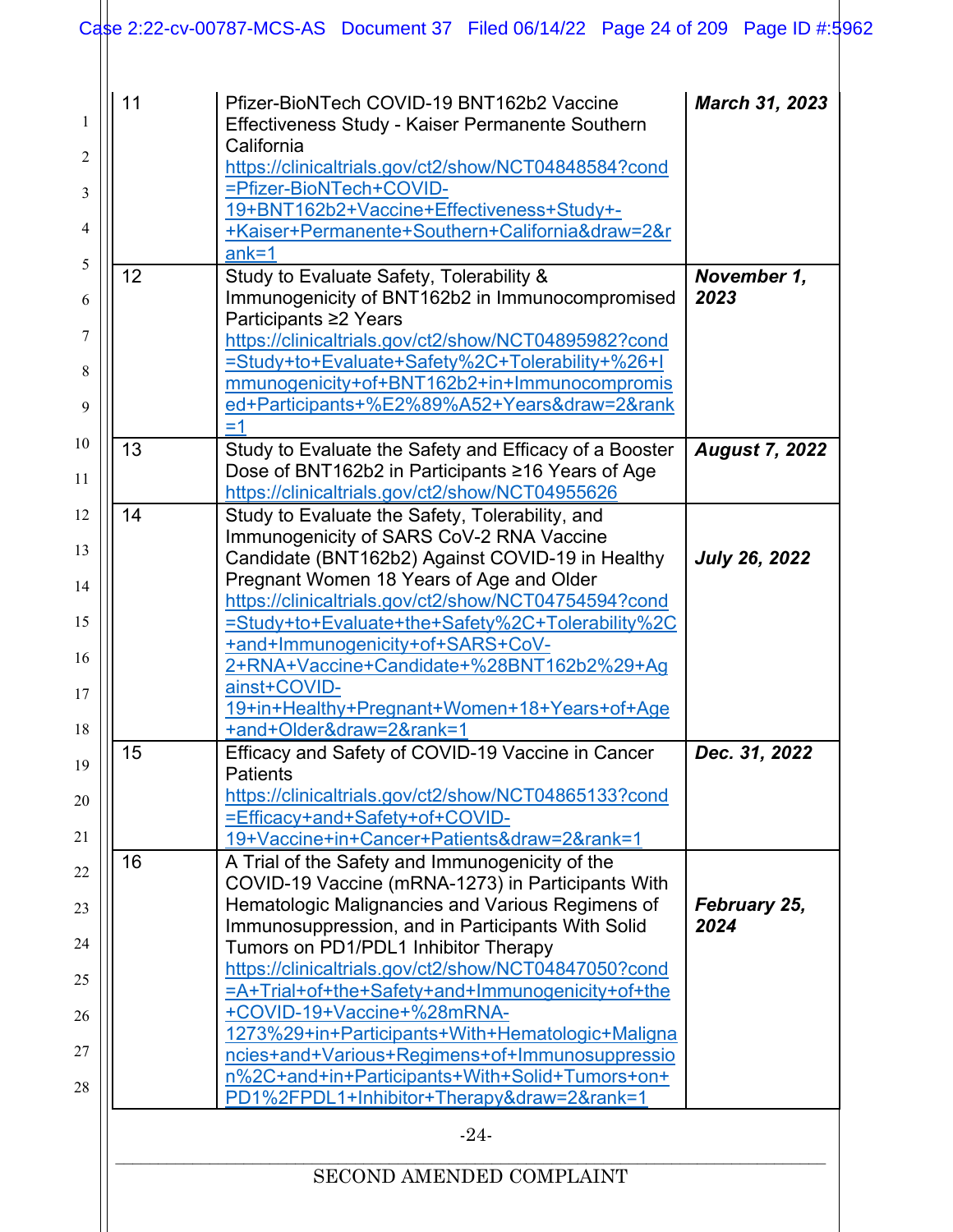#### Case 2:22-cv-00787-MCS-AS Document 37 Filed 06/14/22 Page 25 of 209 Page ID #:5963

| $\mathfrak{D}$<br>3 | 17 | Post COVID-19 Vaccination Analysis in Healthcare<br><b>Worker Recipients</b><br>https://clinicaltrials.gov/ct2/show/NCT04922944?cond<br>=Post+COVID-<br>19+Vaccination+Analysis+in+Healthcare+Worker+Rec<br>ipients&draw=2&rank=1 | <b>March 01, 2022</b><br>(remains<br>uncompleted) |
|---------------------|----|-----------------------------------------------------------------------------------------------------------------------------------------------------------------------------------------------------------------------------------|---------------------------------------------------|
|                     | 18 | The Lymphoma and Leukemia Society COVID-19                                                                                                                                                                                        | <b>February 23,</b>                               |
| 5                   |    | Registry<br>https://clinicaltrials.gov/ct2/results?cond=The+Lympho                                                                                                                                                                | 2031                                              |
| 6                   |    | ma+and+Leukemia+Society+COVID-                                                                                                                                                                                                    |                                                   |
|                     |    | 19+Registry&term=&cntry=&state=&city=&dist=                                                                                                                                                                                       |                                                   |
|                     | 19 | Yale COVID-19 Recovery Study                                                                                                                                                                                                      | May 3, 2022                                       |
| 8                   |    | https://clinicaltrials.gov/ct2/show/NCT04895189?cond                                                                                                                                                                              | (remains                                          |
|                     |    | =Yale+COVID-19+Recovery+Study&draw=2&rank=1                                                                                                                                                                                       | uncompleted)                                      |
| 9                   | 20 | Host Immune Response to Novel RNA COVID-19<br>Vaccination                                                                                                                                                                         | January 24,<br>2024                               |
| 10                  |    | https://clinicaltrials.gov/ct2/show/NCT04784689?cond                                                                                                                                                                              |                                                   |
| 11                  |    | =Host+Immune+Response+to+Novel+RNA+COVID-                                                                                                                                                                                         |                                                   |
|                     |    | 19+Vaccination&draw=2&rank=1                                                                                                                                                                                                      |                                                   |
| 12                  |    |                                                                                                                                                                                                                                   |                                                   |

13

14

15

16

17

18

19

20

21

22

23

24

25

26

27

28

51. As of the date of this pleading, 138 clinical trials relating to COVID-19 vaccines are underway in the United States alone, as reported at the clinicaltrials.gov website. A list of these each of these 138 clinical trials (which includes the 20 clinical trials listed in ¶50, above), is attached as **Exhibit K**. This means that an enormous amount of information regarding long-term effects of the COVID vaccines is not currently known, and will not be known, until completion of a material number of the clinical trials—particularly the targeted trials identified as items no. 1-20 in ¶50, above.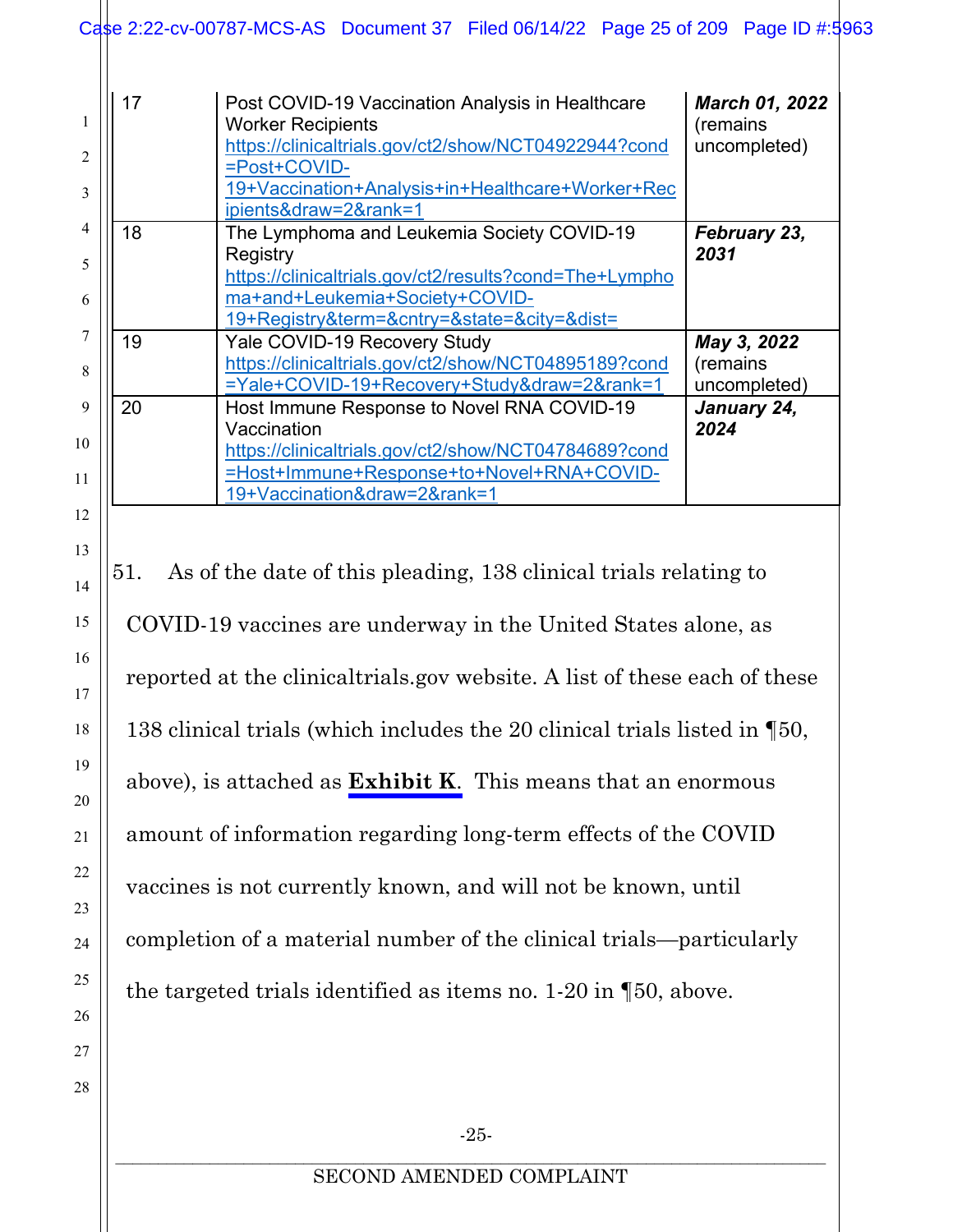52. Thus far, only one primary clinical trial has published results (ClinicalTrials.gov Identifier: NCT04505722).[11](#page-25-2) This study's results include 97 deaths out of 44,325 initial participants—and the study is still ongoing.

53. Regardless of one's point of view regarding the vaccines, it is scientifically irrefutable that long term health and safety side effects are presently unknown. Only vigilant long term human trial data, accumulated over a statistically significant period, will allow the medical community to reasonably understand the long-term side effects of the Covid Vaccines.

# **THE COVID-19 VARIANTS**

54. The original Covid-19 strain was identified early in the pandemic in the first months of 2020. It is sometimes referred to simply as "Covid-19," without a qualifying descriptor of a Covid-19 "strain" or "variant." It is also referred to as "wild type Covid," a term that will be used throughout this pleading. The Covid Vaccines were developed to target wild type Covid. Amd. McCullough Decl. [ECF Doc. 20-1, ¶23, p. 13]

<span id="page-25-2"></span>27 28

<span id="page-25-1"></span>1

2

3

4

5

6

7

8

9

10

11

12

13

14

<span id="page-25-0"></span>15

16

17

18

19

20

21

22

23

24

25

<sup>&</sup>lt;sup>11</sup> Exhibit K, item no. 1.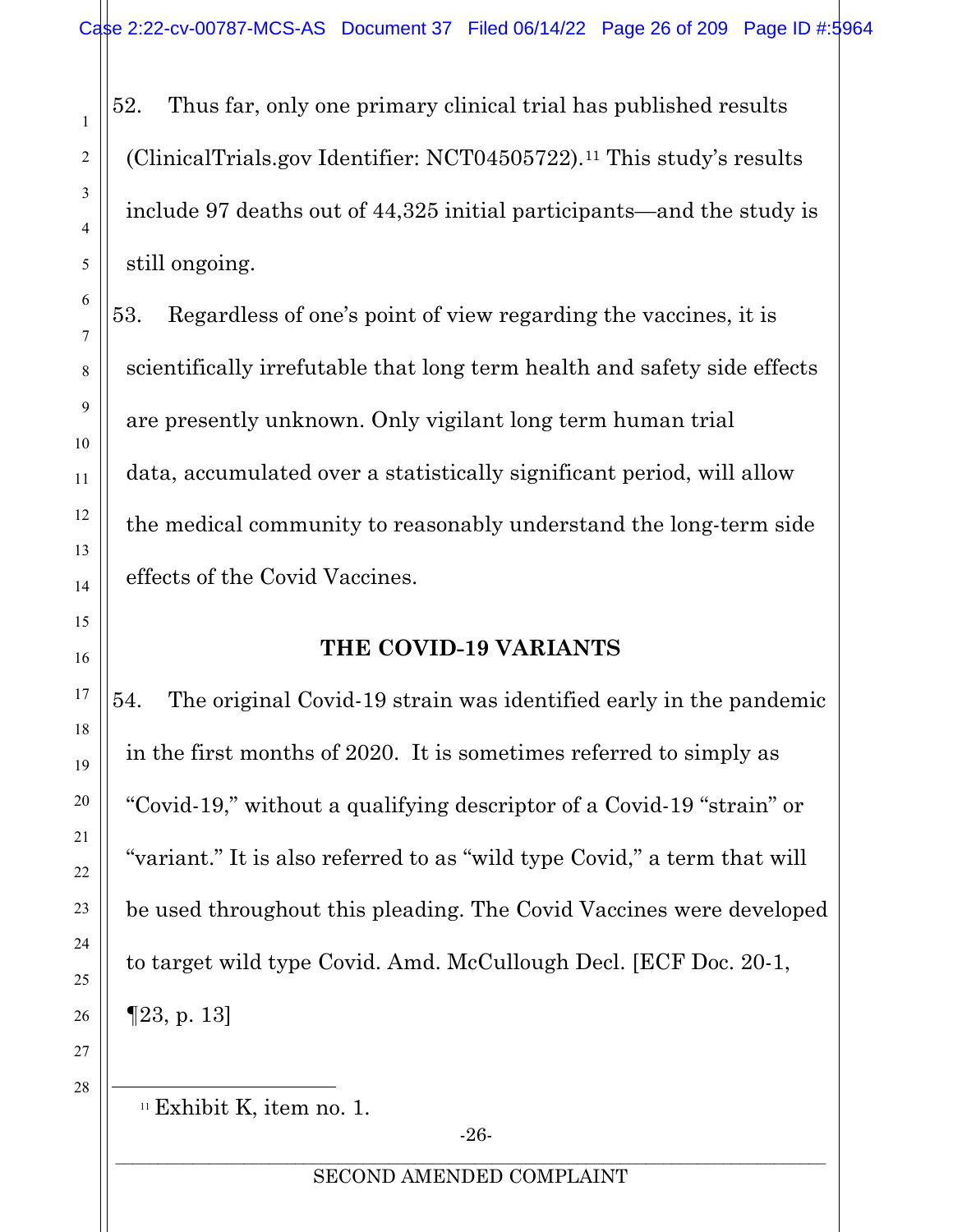1

2

3

4

5

6

7

8

9

10

11

12

13

14

15

16

17

18

19

20

21

22

23

24

25

26

27

28

55. The Delta variant of Covid-19 (the "Delta" variant) was identified in Summer, 2021. It became the dominant strain during or about September 2021. Delta evaded the Covid Vaccines (developed to target wild type Covid) in many cases. In one CDC test conducted in July 2021, 74% of diagnosed Delta variant cases were found in fully vaccinated people, compared to 26% in the non-vaccinated. These became known as "breakthrough cases;" *i.e.*, instances in which vaccinated people nevertheless contracted the Delta variant of Covid-19. Amd. McCullough Decl. [ECF Doc. 20-1, ¶42 p. 24; ¶70 p. 42] 56. By September 2021, when Delta peaked, *99% of all new Covid cases were identified as the Delta variant*. This was the health problem the County faced when the original Complaint in this action was first filed in Superior Court (November 3, 2021). Id. 57. On information and belief, subject to pending discovery in this case, a large percentage of breakthrough cases in Los Angeles County during outbreak of the Delta variant were among fully vaccinated or partially vaccinated persons.

-27- 58. During or about December 2021, a new "Omicron" variant began to spread the world, starting in South Africa (the "Omicron" variant). As of the date of this pleading (June 14, 2022), it is reported that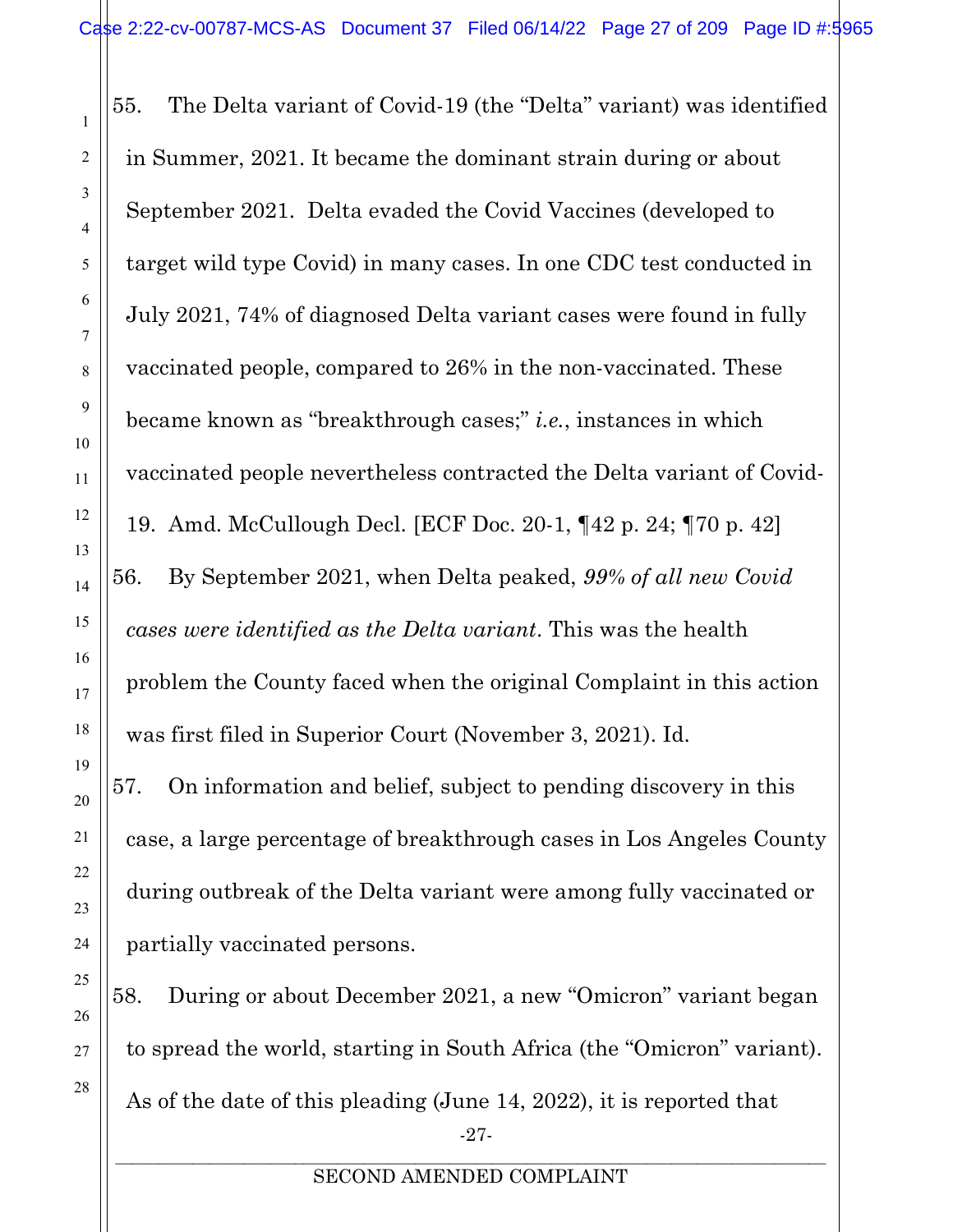100% of new Covid-19 cases in the United States are now identified as Omicron. With months of experience to judge by, it is widely reported that symptoms of Omicron are relatively mild, but transmission rates are significantly higher than with the earlier strains. Amd. McCullough Decl. [ECF 20-1, ¶34, pp. 18-19] 59. On information and belief, subject to pending discovery in this action, a large percentage of positive tests for the Omicron variant in Los Angeles County are now among fully vaccinated or partially vaccinated persons.

## **REDUCED EFFICACY OF VACCINES AS AGAINST OMICRON**

<span id="page-27-0"></span>60. As of the date of the First Amended Complaint [ECF No. 18-1] (January 7, 2022), the dominant (95%) strain of Covid-19 in the United States was the Omicron variant. As of the date of this Second Amended Complaint ("SAC"), the dominant (100%) strain of Covid-19 remains the Omicron variant.

-28- 61. Existing Covid Vaccines appear to have much-reduced efficacy as against Omicron. BioNTech CEO, Ugur Sahin, stated in a December 11, 2021, interview with Le Monde (French newspaper) that "the COVID-19 vaccine shots won't be enough to combat the omicron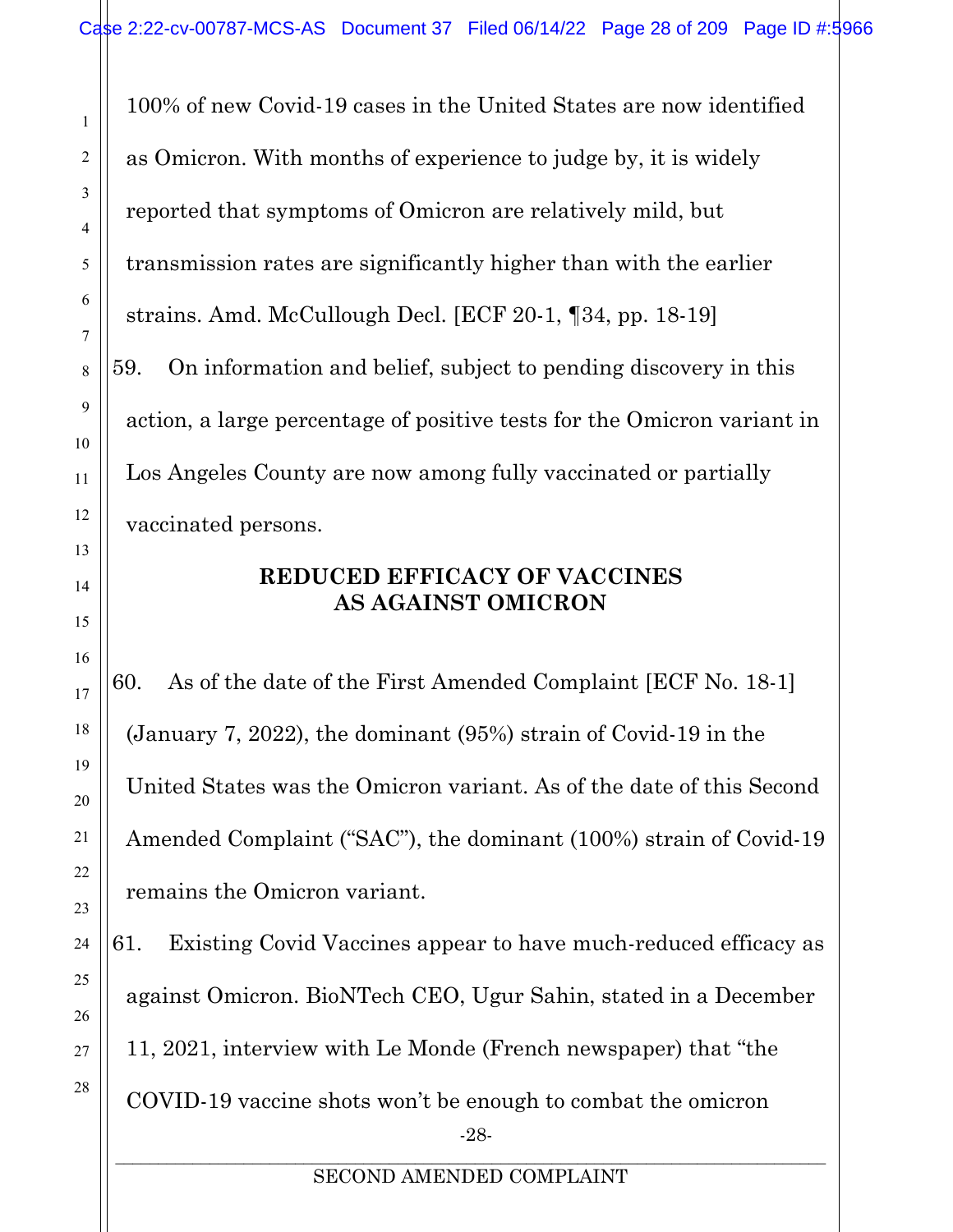<span id="page-28-0"></span>variant…We must be aware that even triple-vaccinated are likely to transmit the disease." (Dec 11, 2021) (*reported at*

[https://www.deseret.com/coronavirus/2021/12/26/22848390/covid-](https://www.deseret.com/coronavirus/2021/12/26/22848390/covid-vaccine-booster-shots-omicron-variant)

[vaccine-booster-shots-omicron-variant\)](https://www.deseret.com/coronavirus/2021/12/26/22848390/covid-vaccine-booster-shots-omicron-variant)

62. Decisions made by the County, and orders of this Court, must properly account for Omicron and may not be based on stale scientific evidence that might have applied to wild type Covid-19, but not to Omicron (or Delta).

63. The United States CDC has advised since July 2021 that vaccines are no longer effective at preventing transmission of Covid (the Delta variant), and that preventative measures—such as testing, masking and isolation (for those testing Covid positive)—are needed to stop transmission, even for fully vaccinated people. CDC guidance has been released in multiple media statements for the Delta variant from and after July 29, 2021, including these statements by CDC Director Rochelle Walensky as against the Delta variant:

> a. "High viral loads suggest an increased risk of transmission and raised concern that, unlike with other variants, vaccinated people infected with Delta can transmit the virus." (July 30, 2021) (*reported at*,

> > -29-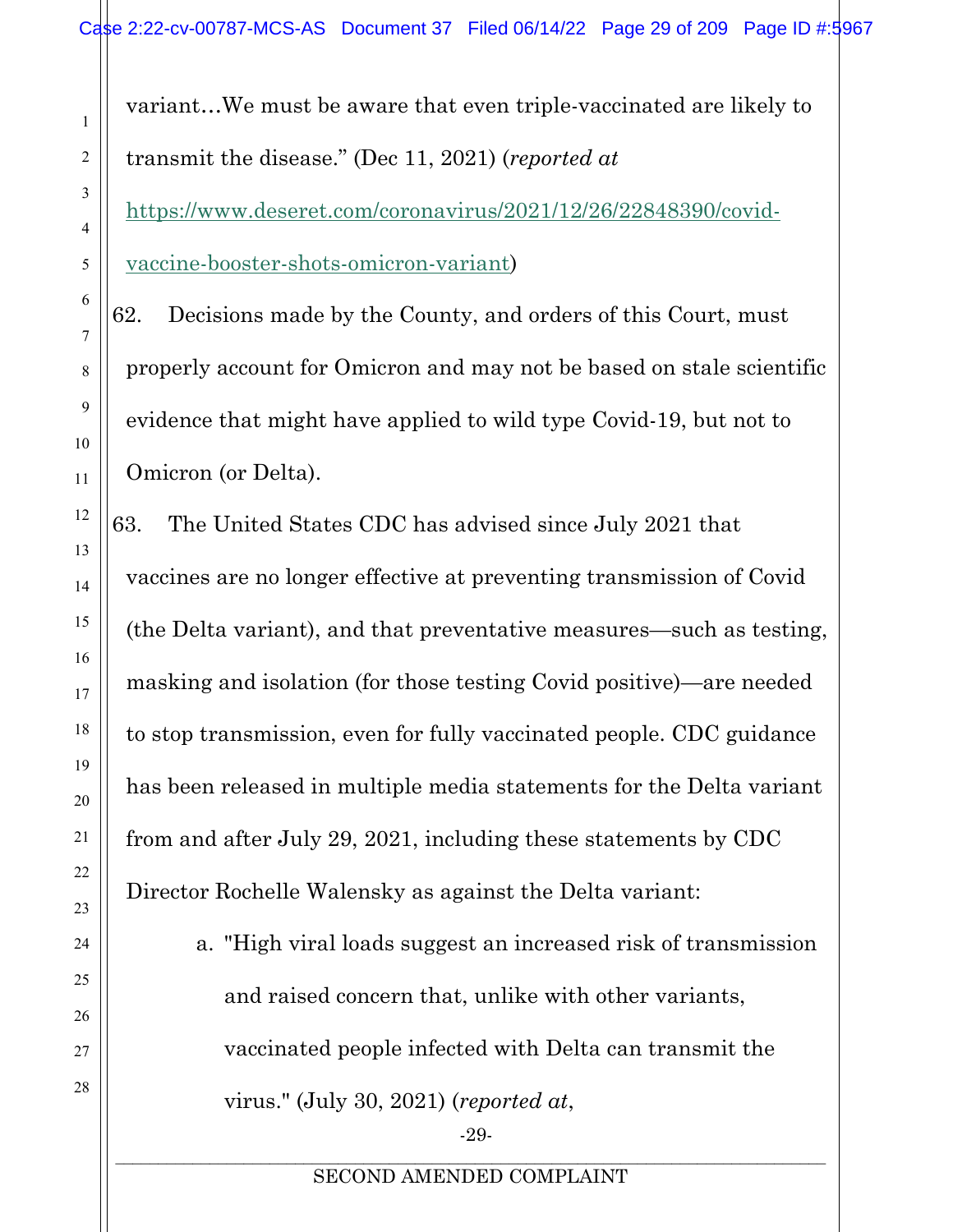<span id="page-29-0"></span>

|              | Case 2:22-cv-00787-MCS-AS Document 37 Filed 06/14/22 Page 30 of 209 Page ID #:5968 |  |  |  |
|--------------|------------------------------------------------------------------------------------|--|--|--|
| 1            | https://www.cdc.gov/media/releases/2021/s0730-mmwr-                                |  |  |  |
| 2            | $\frac{\text{covid-19.html}}{}$                                                    |  |  |  |
| 3            | b. "[W] hat they [vaccines] can't do any more is prevent                           |  |  |  |
| 4            |                                                                                    |  |  |  |
| 5            | transmission. SoI would suggest you wear a mask in                                 |  |  |  |
| 6<br>7       | public indoor settings." (August 6, 2021) (reported at,                            |  |  |  |
| 8            | https://nationalfile.com/cdc-director-rochelle-walensky-                           |  |  |  |
| 9            | admitted-covid-19-vaccines-cannot-prevent-transmission/                            |  |  |  |
| 10<br>11     | c. "The masking recommendation was updated to ensure the                           |  |  |  |
| 12<br>13     | vaccinated public would not unknowingly transmit virus to                          |  |  |  |
| 14           | others." (July 27, 2021) (reported at,                                             |  |  |  |
| 15           | https://www.cdc.gov/media/releases/2021/s0730-mmwr-                                |  |  |  |
| 16<br>17     | covid-19.html)                                                                     |  |  |  |
| 18           | In July 2021, a CDC study CDC noted 469 cases of Covid-19<br>64.                   |  |  |  |
| 19<br>$20\,$ | where approximately <i>three quarters</i> $(346; 74%)$ <i>of cases</i> occurred in |  |  |  |
| 21           | fully vaccinated persons; <i>i.e.</i> , those who had completed a 2-dose           |  |  |  |
| 22<br>23     | course of the mRNA vaccine (Pfizer-BioNTech or Moderna) or had                     |  |  |  |
| 24           | received a single dose of the Janssen (Johnson & Johnson) vaccine.                 |  |  |  |
| 25<br>26     | (reported at                                                                       |  |  |  |
| 27           | https://www.cdc.gov/mmwr/volumes/70/wr/mm7031e2.htm)                               |  |  |  |
| 28           |                                                                                    |  |  |  |
|              | $-30-$                                                                             |  |  |  |
|              | SECOND AMENDED COMPLAINT                                                           |  |  |  |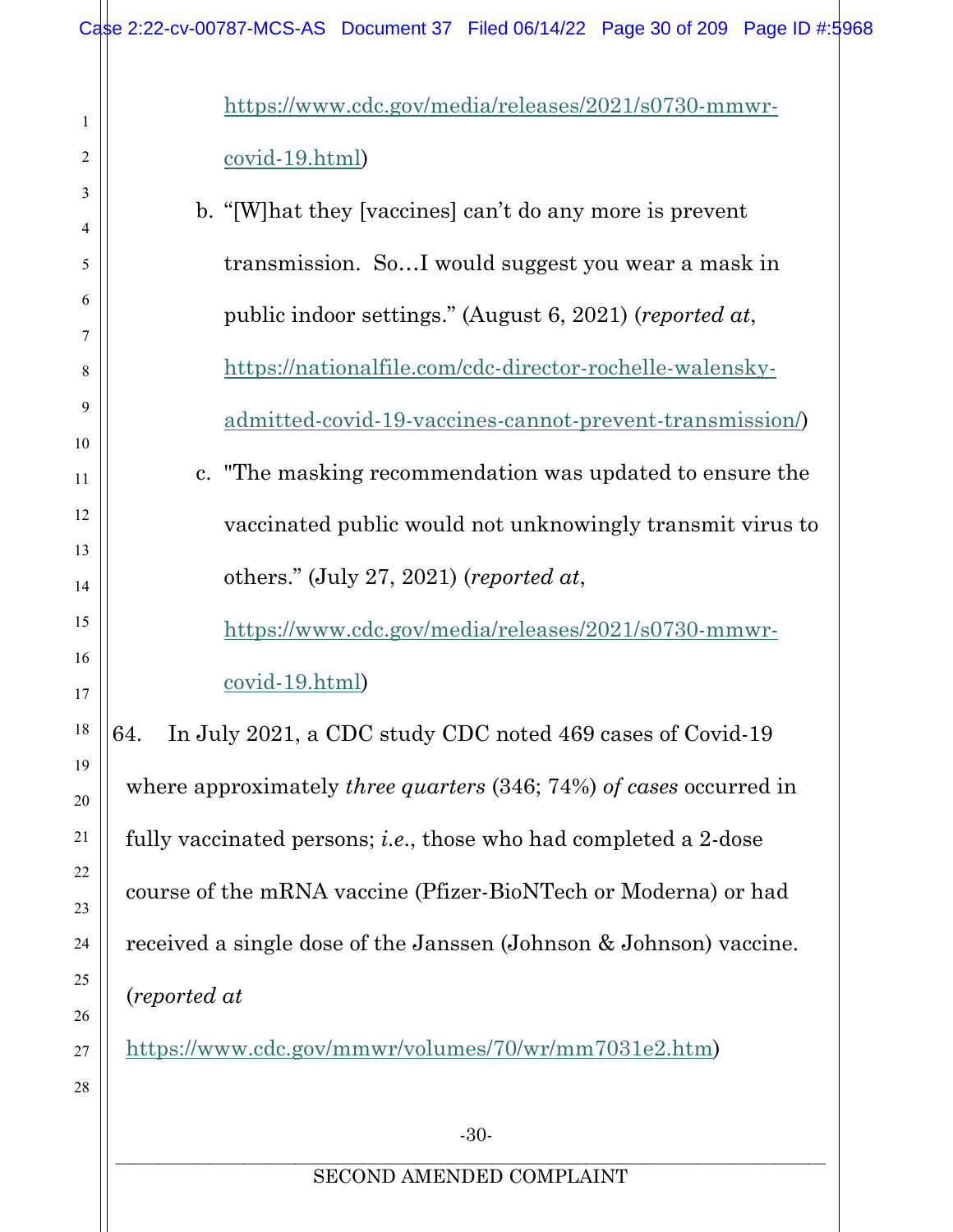65. With 95% of new cases since January 1, 2022, being the Omicron variant, scientific studies with respect to the efficacy of the Covid Vaccines as against Omicron are outdated and not valid. As alleged above in ¶7, BioNTech's CEO has recently stated that "the COVID-19 vaccine shots won't be enough to combat the omicron variant…We must be aware that even triple-vaccinated are likely to transmit the disease." (Dec. 20, 2021) (*reported at*

[https://nypost.com/2021/12/20/biontech-ceo-says-vaccines-alone-not](https://nypost.com/2021/12/20/biontech-ceo-says-vaccines-alone-not-enough-to-fight-omicron/)[enough-to-fight-omicron/\)](https://nypost.com/2021/12/20/biontech-ceo-says-vaccines-alone-not-enough-to-fight-omicron/)

66. A review of scientific literature by Plaintiff's expert Dr. Peter A. McCullough, and in his opinion, the following observations about Omicron may be drawn within a reasonable degree of medical certainty:

> a. Omicron Covid has broken through all forms of immunity both natural immunity from the prior variants as well as through the vaccines.

b. A natural infection of Omicron develops immunity against future Omicron infections on the scale of a 14-fold boost in antibody related immunity.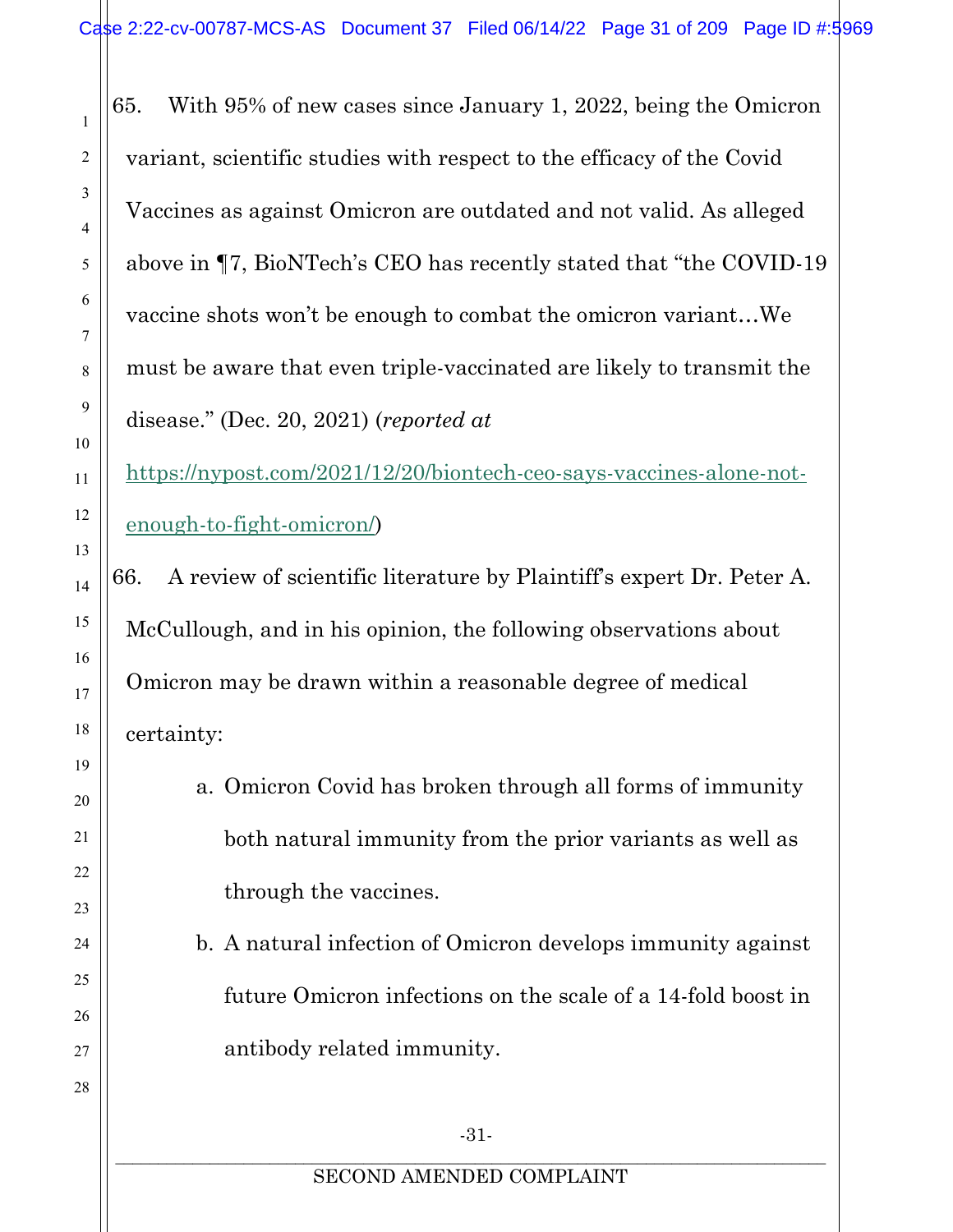<span id="page-31-1"></span><span id="page-31-0"></span>

|          | Case 2:22-cv-00787-MCS-AS Document 37 Filed 06/14/22 Page 32 of 209 Page ID #:5970                                                                                       |  |  |  |  |
|----------|--------------------------------------------------------------------------------------------------------------------------------------------------------------------------|--|--|--|--|
| 1        | c. A natural infection of Omicron develops only a 4-fold boost                                                                                                           |  |  |  |  |
| 2        | against the Delta variant.                                                                                                                                               |  |  |  |  |
| 3        | d. Omicron is the most heavily mutated form of the virus. It                                                                                                             |  |  |  |  |
| 4<br>5   | multiplies in the nose 70 times faster than Delta.                                                                                                                       |  |  |  |  |
| 6        |                                                                                                                                                                          |  |  |  |  |
| 7        | e. Symptoms of the Delta variant were more severe including                                                                                                              |  |  |  |  |
| 8        | attacking pulmonary systems in younger people.                                                                                                                           |  |  |  |  |
| 9        | Symptoms of the Omicron variant are mild, typically<br>f.                                                                                                                |  |  |  |  |
| 10       |                                                                                                                                                                          |  |  |  |  |
| 11       | including a day or two of fever or warmth.                                                                                                                               |  |  |  |  |
| 12<br>13 | Amd. McCullough Decl. [ECF 20-1, 134, pp. 18-19]                                                                                                                         |  |  |  |  |
| 14       |                                                                                                                                                                          |  |  |  |  |
| 15       | <b>EVIDENCE AND ADMISSIONS</b><br><b>RE: VACCINES AND OMICRON</b>                                                                                                        |  |  |  |  |
| 16       |                                                                                                                                                                          |  |  |  |  |
| 17       | On March 21, 2022 [ECF Doc. 22-6] the County filed its Request<br>67.                                                                                                    |  |  |  |  |
| 18       | for Judicial Notice with respect to certain facts. Included in this                                                                                                      |  |  |  |  |
| 19<br>20 | request were official records of several colloquies between Dr. Barbara                                                                                                  |  |  |  |  |
| 21       | Ferrer, the County Public Health Director, and the County Board of                                                                                                       |  |  |  |  |
| 22       | Supervisors, including the following:                                                                                                                                    |  |  |  |  |
| 23       |                                                                                                                                                                          |  |  |  |  |
| 24       | A. A colloquy between Dr. Ferrer and the Board of Supervisors on                                                                                                         |  |  |  |  |
| 25<br>26 | November 30:                                                                                                                                                             |  |  |  |  |
| 27       | SUP. HAHN: THANK YOU, MADAM CHAIR, AND THANK YOU, DR.                                                                                                                    |  |  |  |  |
| 28       | FERRER. IT IS UNBELIEVABLE. SORT OF LIKE, HERE WE GO AGAIN,<br>BUT THANK YOU FOR CLOSELY MONITORING THIS OMICRON<br>VARIANT. THAT SLIDE THAT YOU PUT UP WHERE THERE'S 50 |  |  |  |  |
|          | $-32-$                                                                                                                                                                   |  |  |  |  |
|          | SECOND AMENDED COMPLAINT                                                                                                                                                 |  |  |  |  |
|          |                                                                                                                                                                          |  |  |  |  |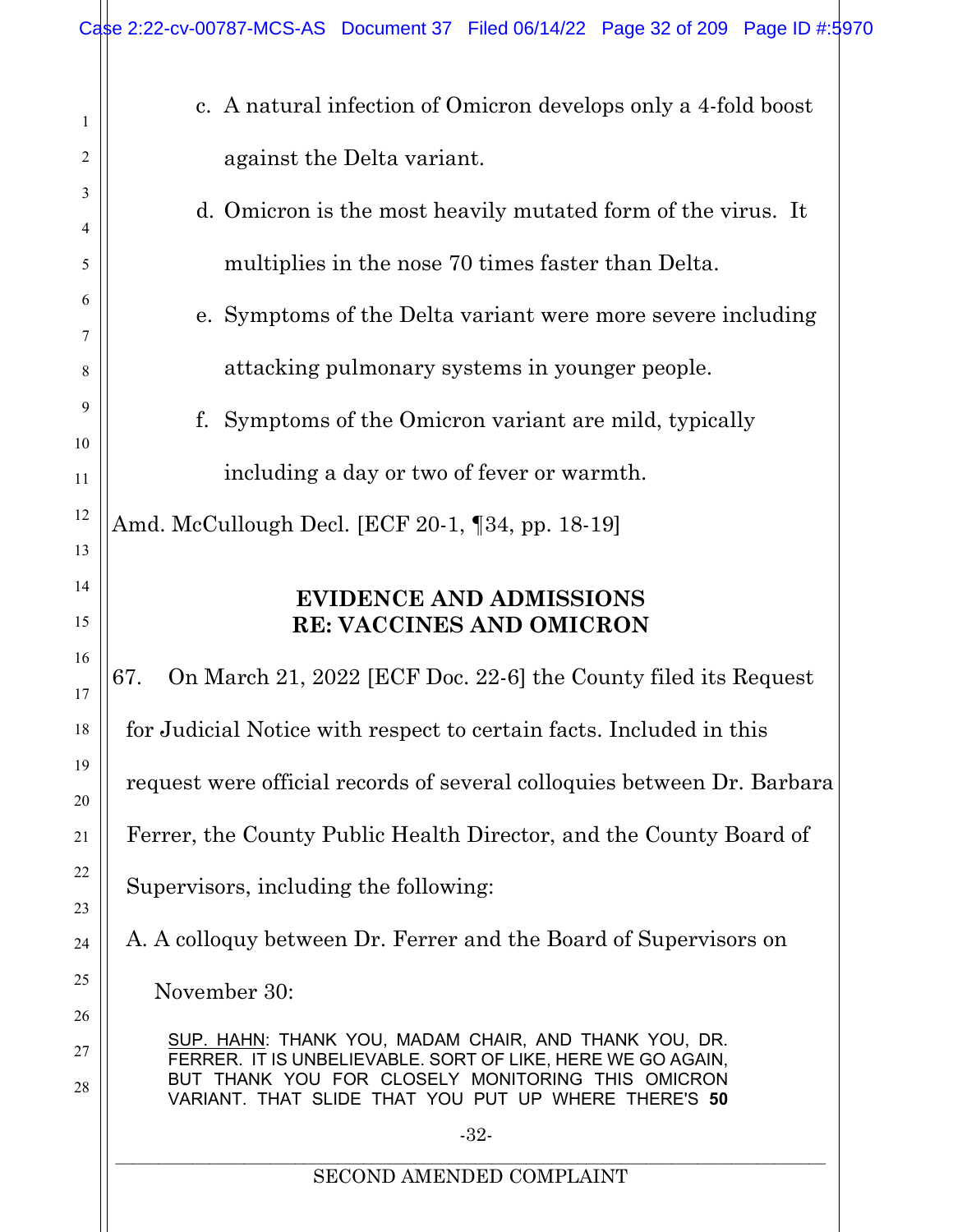<span id="page-32-0"></span>

|                            | Case 2:22-cv-00787-MCS-AS Document 37 Filed 06/14/22 Page 33 of 209 Page ID #:5971                                                                                                                                                                                                                                                                                                                                                             |
|----------------------------|------------------------------------------------------------------------------------------------------------------------------------------------------------------------------------------------------------------------------------------------------------------------------------------------------------------------------------------------------------------------------------------------------------------------------------------------|
| 1<br>2                     | MUTATIONS OF THE ORIGINAL ONE, AND EACH MUTATION COULD<br>BE MORE DIFFICULT, JUST BECAUSE IT TAKES US A WHILE, I<br>GUESS, TO FIGURE OUT. BUT THAT IS JUST SO CONCERNING.                                                                                                                                                                                                                                                                      |
| 3<br>4<br>5                | ***<br>DO YOU ANTICIPATE ANY CHANGES TO THE HEALTH ORDER,<br>BASED ON THE LIMITED INFORMATION THAT WE HAVE NOW ABOUT<br>OMICRON?                                                                                                                                                                                                                                                                                                               |
| 6<br>7<br>8<br>9           | DR. FERRER: IT IS A GREAT QUESTION, AND THANK YOU SO MUCH,<br>SUPERVISOR HAHN. IT IS A GREAT QUESTION. AT THIS MOMENT,<br>NO. AT THIS MOMENT, WE HAVE REALLY, I THINK, SENSIBLE<br>PRECAUTIONS IN PLACE. I MEAN, OBVIOUSLY, IF THE VACCINES<br>AREN'T AS EFFECTIVE, THOSE MASKS ARE SUPER IMPORTANT,<br>AND WE ALREADY HAVE A REQUIREMENT ON MASKINGSO, I<br>THINK THAT MASKING IS REALLY IMPORTANT. [ECF Doc. 22-6,                           |
| 10<br>11                   | pp.1538; emphasis added                                                                                                                                                                                                                                                                                                                                                                                                                        |
| 12<br>13                   | B. And a colloquy between Dr. Ferrer and Supervisor Hahn on<br>December 21, 2021:                                                                                                                                                                                                                                                                                                                                                              |
| 14<br>15<br>16<br>17       | SUP. HAHN: THANK YOU, MADAM CHAIR. AND THANK YOU AGAIN<br>FOR THESE UPDATES. IT IS AMAZING TO ME HOW QUICKLY THE<br>OMICRON HAS SWEPT THIS COUNTRY. SOMETHING LIKE 73% OF<br>ALL THE CASES ARE NOW OMICRON, WHICH JUST HAPPENED<br>REALLY FAST, BUT I GUESS THAT VERIFIES THE FACT THAT IT IS<br>SO CONTAGIOUS.                                                                                                                                |
| 18<br>19<br>20             | CAN WE MAKE A REQUEST TO THE STATE TO ALLOW CERTAIN<br>CITIES WHO HAVE A HIGH VACCINATION RATE TO FOLLOW THE<br>SAME MODEL AS SAN FRANCISCO, AND HOW WOULD THAT EVEN<br>WORK? THAT'S MY QUESTION.                                                                                                                                                                                                                                              |
| 21<br>22<br>23<br>24<br>25 | DR. FERRER: IWANT TO NOTE THAT THOSE WERE HEALTH<br>OFFICER ORDERS THAT WERE ISSUED BEFORE OMICRON.<br><b>OMICRON EVADES VACCINES MORE THAN DELTA. WEARING THE</b><br>MASK IS-- IT'S NOT EVEN JUST SORT OF, "IF YOU ARE VACCINATED,<br>YOU'RE GOING TO KIND OF PUT IT ON, MAYBE, BUT YOU DON'T<br>REALLY HAVE TO WORRY." ALL THE DATA I JUST SHARED SHOWS<br>THAT YOU STILL HAVE A PRETTY DECENT CHANCE OF PERHAPS<br><b>GETTING INFECTED.</b> |
| 26<br>27<br>28             | I DON'T THINK THIS IS THE TIME TO BE LIFTING INDOOR MASK<br>MANDATES. I THINK THIS IS THE TIME FOR ALL OF US TO BE MORE<br>CAUTIOUS, NOT LESS CAUTIOUS. THOSE MASKS ADD AN<br><b>IMPORTANT LAYER OF PROTECTION WHEN THE VACCINES AREN'T</b><br><b>WORKING AS WELL AS THEY USED TO.</b> (emphasis added)                                                                                                                                        |
|                            | $-33-$                                                                                                                                                                                                                                                                                                                                                                                                                                         |
|                            | <b>SECOND AMENDED COMPLAINT</b>                                                                                                                                                                                                                                                                                                                                                                                                                |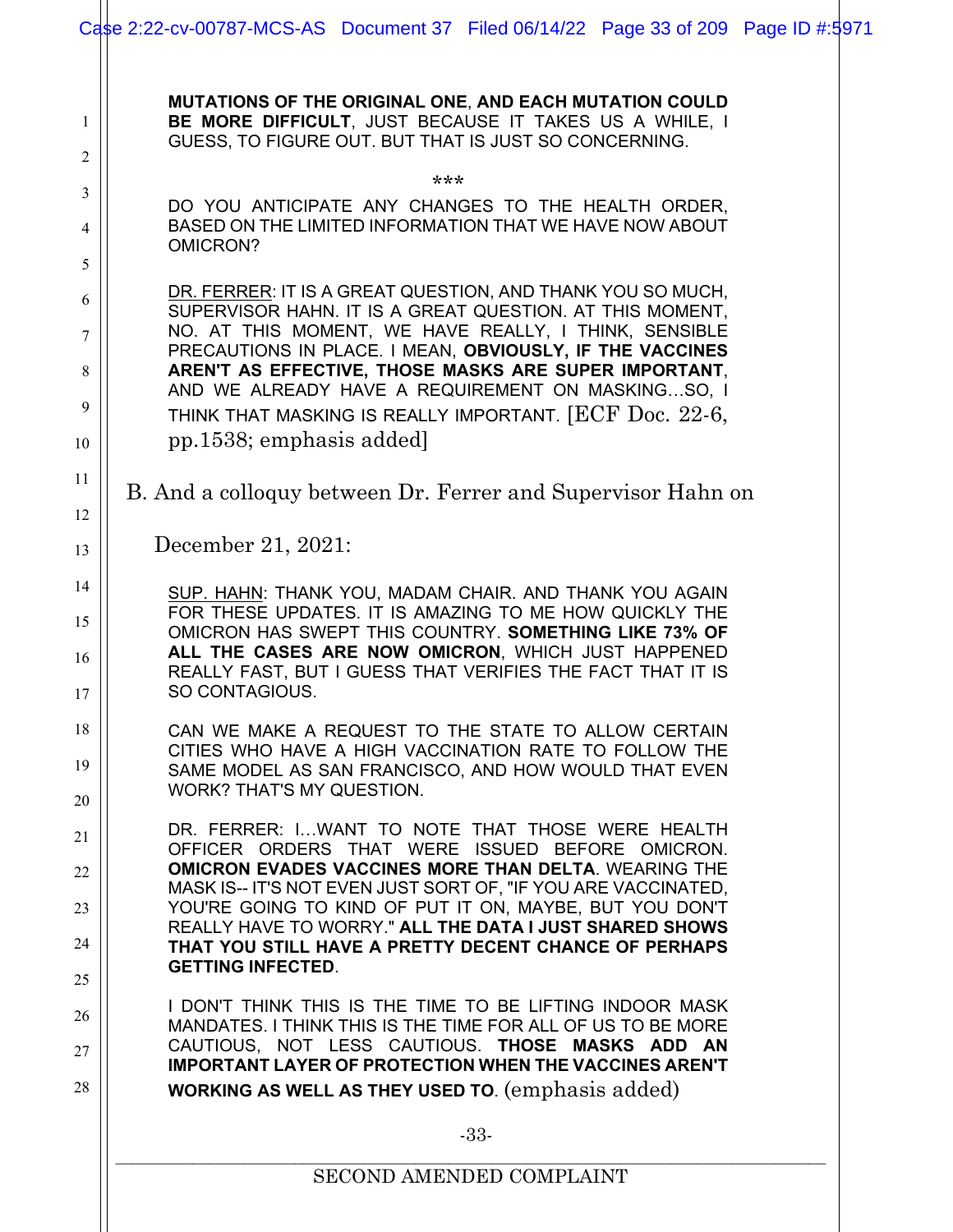C. And this colloquy between Dr. Ferrer and Supervisor Hahn on

December 21, 2021:

1

2

3

4

5

6

7

8

9

10

11

12

13

14

15

16

17

18

19

20

21

22

23

24

25

I WILL GO AHEAD AND TAKE THE FIRST SLIDE. TO START, THIS NEW VARIANT, WHICH IS NUMBER B.1.1.529 [OMICRON], WAS FIRST IDENTIFIED IN SOUTH AFRICA ON NOVEMBER 9TH, WITH A HIGH NUMBER OF MUTATIONS, **WHICH IS CONCERNING IN PREDICTING IMMUNE EVASION** AND TRANSMISSIBILITY.

THIS NEW VARIANT WAS DESIGNATED A VARIANT OF CONCERN BY THE WORLD HEALTH ORGANIZATION THIS PAST FRIDAY, NOVEMBER 26TH, AND THEN IT WAS NAMED OMICRON. WHAT MAKES OMICRON DIFFERENT IS THAT IT HAS A VERY UNUSUAL CONSTELLATION OF MUTATIONS. EARLY ANALYSIS SHOWS THAT **THERE ARE 50 CHANGES AND DELETIONS, MORE THAN 30 OF WHICH ARE IN THE SPIKE GENE**. THE MUTATION PROFILE IS CLEARLY VERY DIFFERENT FROM OTHER CIRCULATING VARIANTS OF CONCERN AND VARIANTS OF INTEREST, AND IT DOES NOT APPEAR TO BE DERIVED FROM DELTA OR OTHER VARIANTS OF CONCERN. OF NOTE, **SOME OF THE MUTATIONS TO THE SPIKE GENE COULD AFFECT THE STRUCTURE ENOUGH TO INCREASE INFECTIVITY, EVADE IMMUNITY, AND IMPACT RESPONSE TO MONOCLONAL ANTIBODIES**.

D. And this colloquy between Dr. Ferrer and Supervisor Hahn on

December 21, 2021:

SOUTH AFRICAN STUDY DEMONSTRATED THAT TWO DOSES OF THE PFIZER VACCINE HAD **34% EFFECTIVENESS AT PREVENTING OMICRON INFECTION**, AND THAT **RECEIVING A BOOSTER RAISED VACCINE EFFECTIVENESS TO 75%**.

68. These candid party admissions by Dr. Ferrer closely track

plaintiff's own evidence proffered in support of its Motion for

Preliminary Injunction [ECF Doc. 20] and Reply [ECF Doc. 25] on the

scientific issues underlying this case. A side-by-side comparison of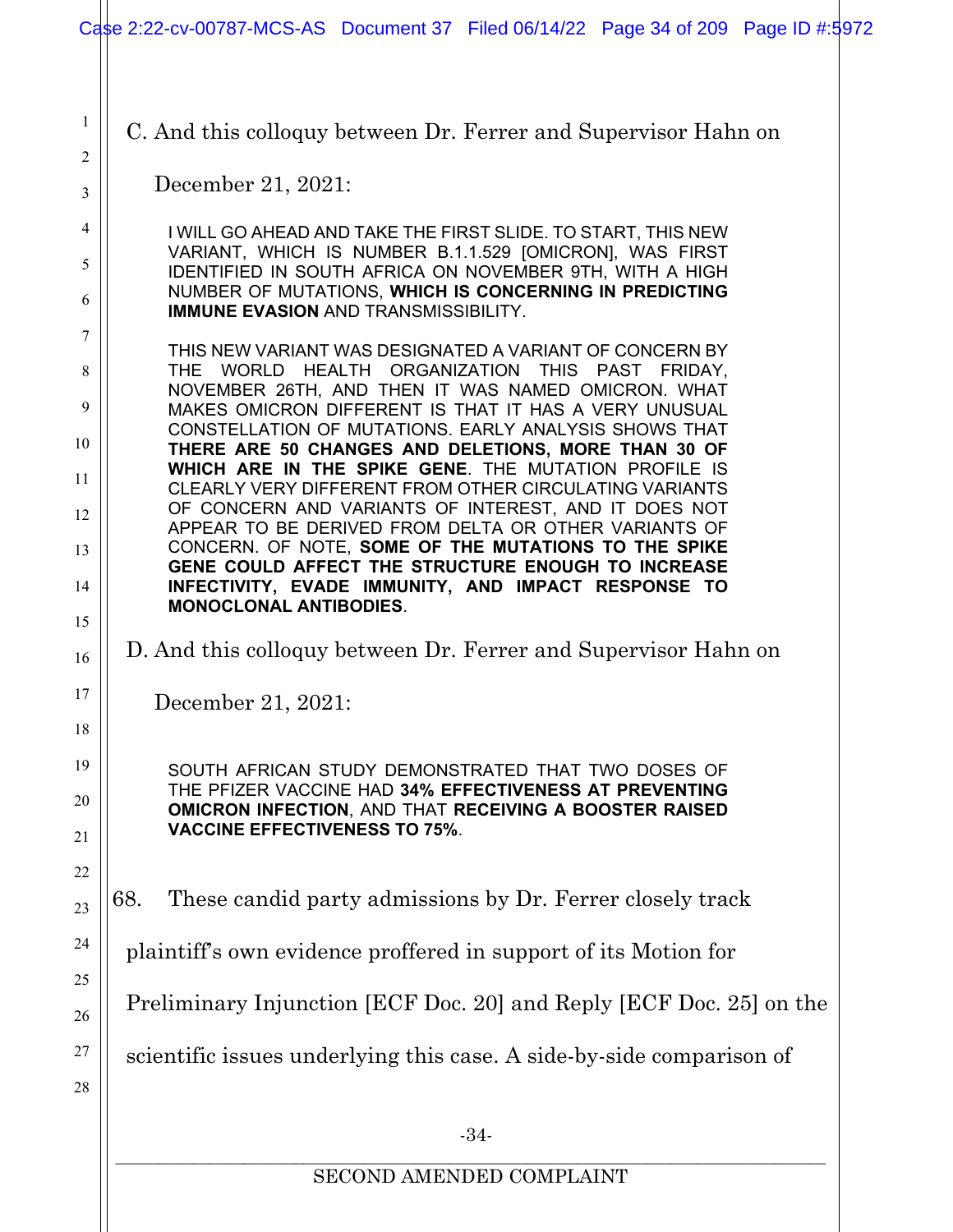plaintiff's evidence proffered in its Motion for Preliminary Injunction,

and County admissions is shown in the following chart:

1

| PLTF. PROFFERED<br><b>EVIDENCE</b>                                                                                                                                                                                                                                                  | <b>COUNTY ADMISSIONS</b>                                                                                                                                                                                       |
|-------------------------------------------------------------------------------------------------------------------------------------------------------------------------------------------------------------------------------------------------------------------------------------|----------------------------------------------------------------------------------------------------------------------------------------------------------------------------------------------------------------|
| "CDC has consistently advised<br>since July 2021 that vaccines are<br>no longer effective at preventing<br>transmission of Covid [ECF Doc.<br>$20-2$ , pp. $4,5$ ]                                                                                                                  | "vaccines aren't working as well as<br>they used to" [ECF Doc. 22-6,<br>p.1659                                                                                                                                 |
| "what [vaccines] can't do anymore<br>is prevent transmission. SoI<br>[Rochelle Walensky] would<br>suggest you wear a mask in public<br>indoor settings." [ECF Doc. 20-2,<br>$p.4, ll.12-15.]$                                                                                       | "[even with a vaccine] you still have<br>a pretty decent chance of perhaps<br>getting infected." [ECF Doc. 22-6,<br>p.1658                                                                                     |
| "testing, masking and isolation"<br>(for those testing Covid positive)<br>are needed to stop transmission,<br>even for fully vaccinated people."<br>[ECF Doc. 20 p.12, ll.4-9]                                                                                                      | "if the vaccines aren't as effective,<br>those masks are super important,"<br>[ECF Doc. 22-6, p.1538]                                                                                                          |
| The current variant, Omicron, is<br>characterized by least fifteen<br>genetic mutations in its receptor<br>binding domain (RBD) that are<br><i>different</i> from those found in<br>original wild type (Wuhan) Covid<br>or in the Delta variant.' [ECF Doc.<br>20-2 p.12, ll.23-27] | "there's 50 [Omicron] mutations of<br>the original one, and each mutation<br>could be more difficult." [ECF Doc.<br>22-6, p.1536]                                                                              |
| "The overriding problem today is<br>that the existing Covid Vaccines<br>were developed as against the<br>original, wild type (Wuhan) Covid-<br>19 and are incapable of fully<br>neutralizing the Omicron variant                                                                    | "There are 50 changes and<br>deletions [in the Omicron genome],<br>more than 30 of which are in the<br>spike gene. Some of the mutations<br>to the spike gene could affect the<br>structure enough to increase |
| SECOND AMENDED COMPLAINT                                                                                                                                                                                                                                                            | $-35-$                                                                                                                                                                                                         |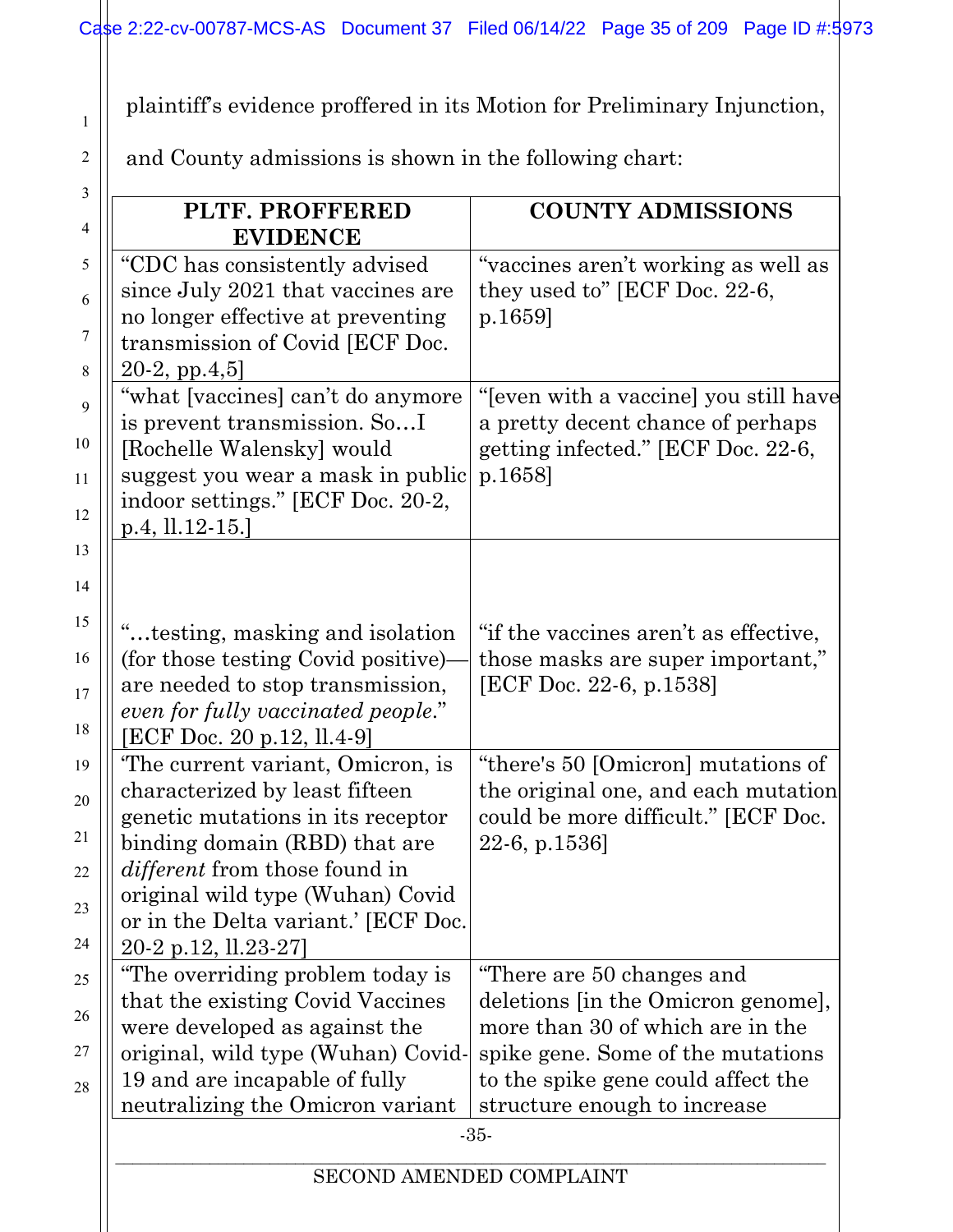|               | of Covid-19." [ARGUMENT: ECF<br>Doc. 20, p. 21, $11.27-28 - p.22$ . ln.1] | infectivity, evade immunity, and<br>impact response to monoclonal |
|---------------|---------------------------------------------------------------------------|-------------------------------------------------------------------|
| $\mathcal{L}$ |                                                                           | antibodies." [ECF Doc. 22-6, pp.                                  |
| 3             |                                                                           | 1513, 1514]                                                       |
|               |                                                                           |                                                                   |
|               | [R] eceipt of 2 doses of COVID-19                                         | "South African study demonstrated                                 |
|               | vaccines was not                                                          | that two doses of the Pfizer vaccine                              |
|               | protective against Omicron                                                | had 34% effectiveness at preventing                               |
|               | infection at any point in time                                            | Omicron infection, and that                                       |
|               | vaccine efficacy (VE) against                                             | receiving a booster raised vaccine                                |
| $\mathsf{R}$  | Omicron was 37% (95%CI, 19-                                               | effectiveness to 75%." [ECF Doc. 22-                              |
|               | $50\%) \geq 7$ days after receiving an                                    | 6, p.1611]                                                        |
|               | mRNA vaccine for the third                                                |                                                                   |
| 10            | Dose." [ECF Doc. 20-2 p.20, 11.3-                                         |                                                                   |
| 11            |                                                                           |                                                                   |

12

13

14

15

16

17

18

19

20

21

22

23

24

25

26

27

28

69. It is readily seen by a comparison of evidence proffered in support of Plaintiff's Motion for Preliminary Injunction, evaluated as against the County's admissions in its own Request for Judicial Notice, that the parties' respective views of the scientific evidence of Omicron are materially similar. This case does not involve factual disputes so much as legal disputes: the County claims unfettered right to impose its judgment on Firefighters on all matters related to Covid; while Firefighters claim constitutional rights must be taken into account by the County.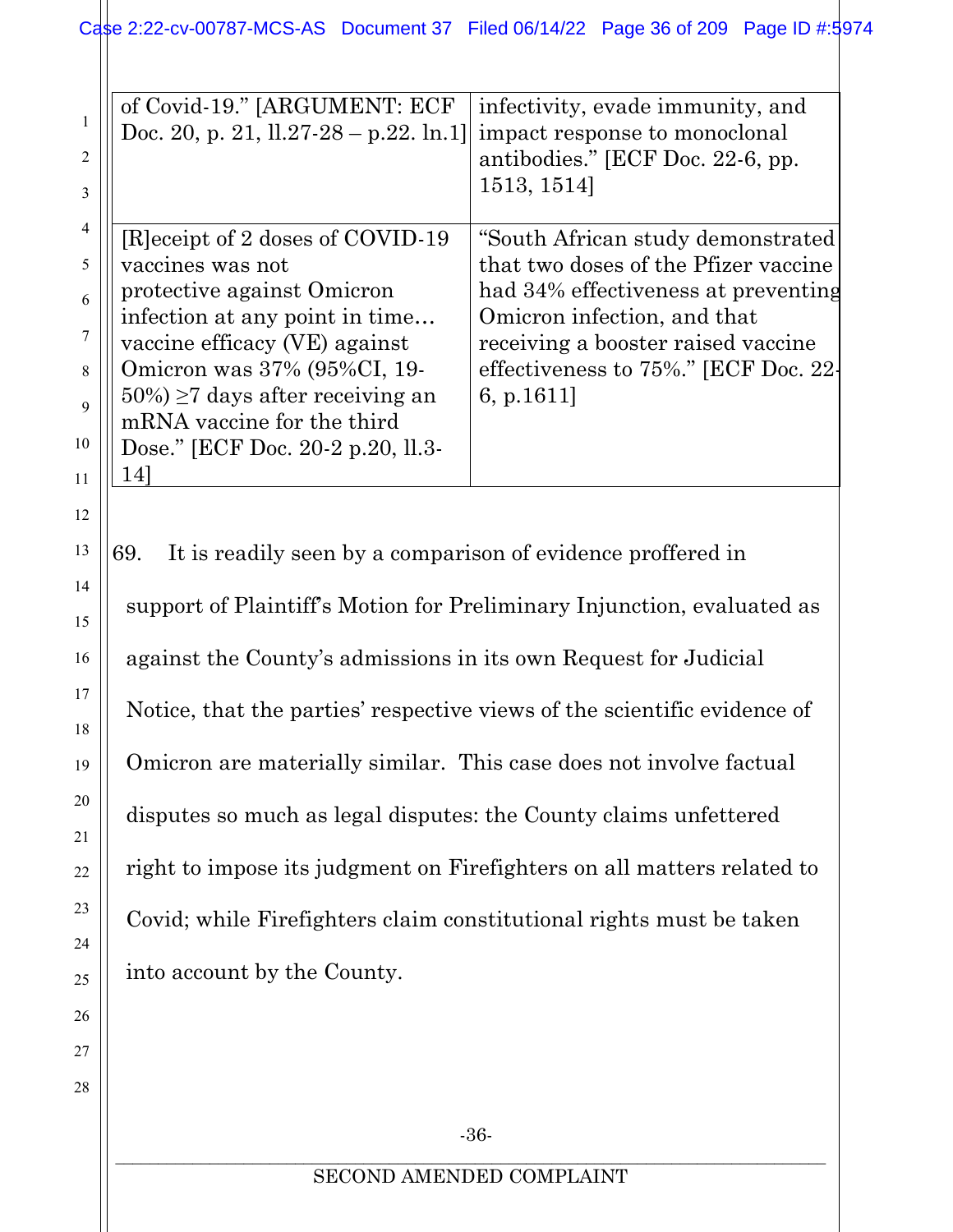# **UNKNOWN RISKS OF THE COVID VACCINES**

<span id="page-36-2"></span><span id="page-36-1"></span><span id="page-36-0"></span>

| As of June 3, 2022, the Vaccine Adverse Effects Reporting<br>70.                 |
|----------------------------------------------------------------------------------|
| System ("VAERS"), maintained by the US Dept. of Health & Human                   |
| Services (https://VAERS.hhs.gov) <sup>12</sup> , reports 873,276 adverse effects |
| following administration of a Covid Vaccine in the United States.                |
| Recovery rates were listed as follows:                                           |
| - Recovered: $265,631$                                                           |
| - Not Recovered: 291,532                                                         |
| - Unknown: 219,504                                                               |
| - No Data (assume Unknown): 96,609                                               |
| The total reported number of VAERS reports also includes the<br>71.              |
| following categories of serious health conditions<br>following                   |
| administration of a Covid Vaccine:                                               |
| - Deaths: 14,592                                                                 |
| - Hospitalizations: 62,398                                                       |
|                                                                                  |
|                                                                                  |
| <sup>12</sup> Data pulled from two VAERS datasets:                               |
| https://vaers.hhs.gov/eSubDownload/index.jsp?fn=2021VAERSData.zip and            |
| https://vaers.hhs.gov/eSubDownload/index.jsp?fn=2022VAERSData.zip                |
| $-37-$                                                                           |
| SECOND AMENDED COMPLAINT                                                         |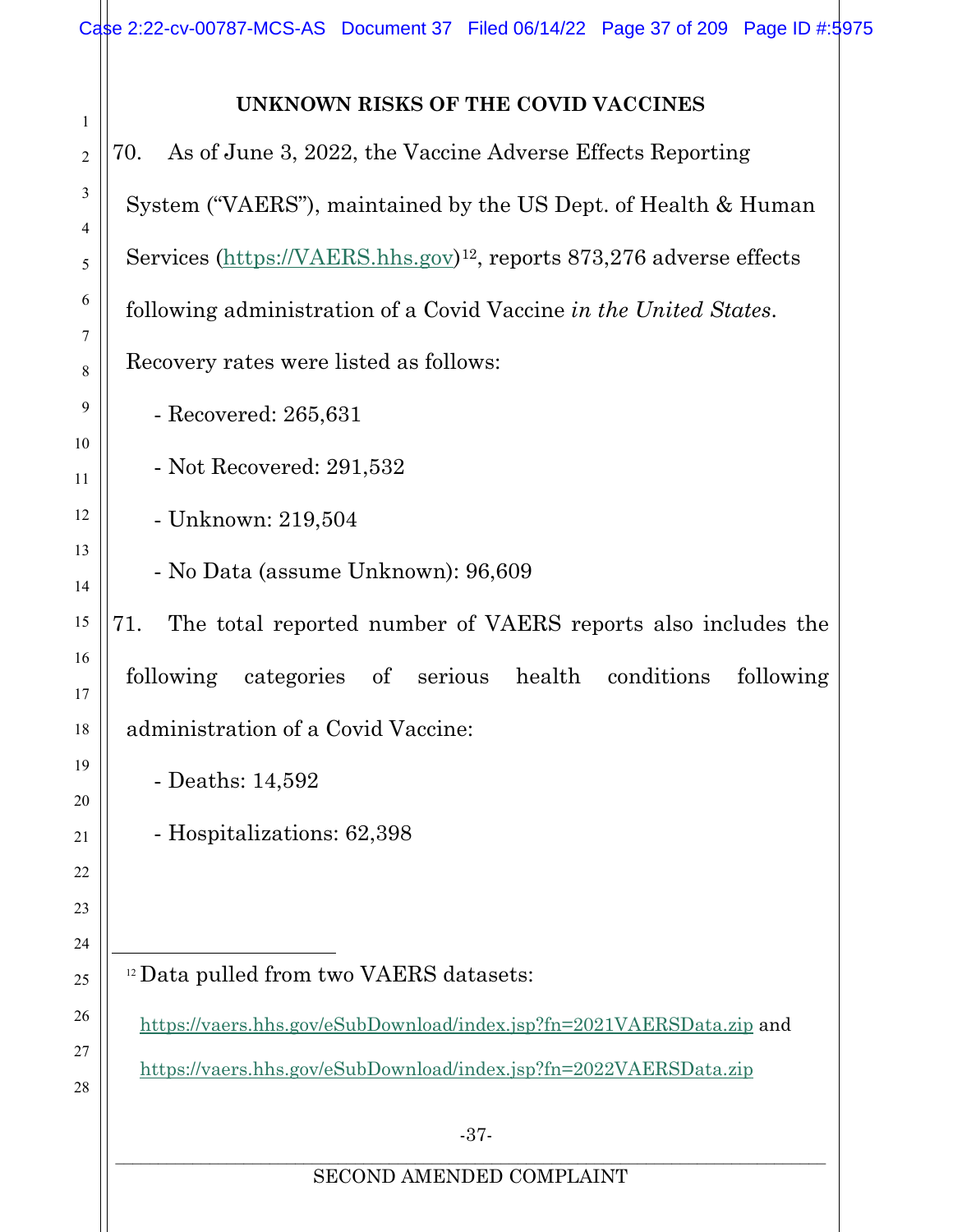<span id="page-37-0"></span>72. These June 2, 2022, VAERS data show an increase in vaccine adverse effects from the date of the First Amended Complaint

(January 7, 2022) to the last reported date (June 2, 2022), as follows:

|                         | Jan. 7, 2022 | June 2, 2022 | % increase |
|-------------------------|--------------|--------------|------------|
| <b>Reported cases</b>   | 698,177      | 873,276      | 25%        |
| Recovered               | 226,294      | 265,631      | 17%        |
| Not recovered           | 244,277      | 291,532      | 19%        |
| <b>Recovery Unknown</b> | 158,897      | 219,504      | 38%        |
| No Data                 | 68,709       | 96,609       | 41%        |
| <b>Deaths</b>           | 9,607        | 14,592       | 52%        |
| <b>Hospitalizations</b> | 45,819       | 62,398       | 36%        |

As shown above, in the five-month period from January to June 2022, adverse reports following a Covid vaccine *increased* by 25%. Deaths *increased by 52%* and hospitalizations *increased by 36%* following a Covid Vaccine.[13](#page-37-1) So, even though the number of fully vaccinated people in this country would be expected to level off, and likely have, the number of hospitalizations and deaths associated with Covid Vaccines continues to increase. This is yet another factor that calls into questions the safety of Covid Vaccines.

<span id="page-37-1"></span><sup>13</sup> VAERS data concerning recoveries has too much statistical noise to allow a reasonable inference.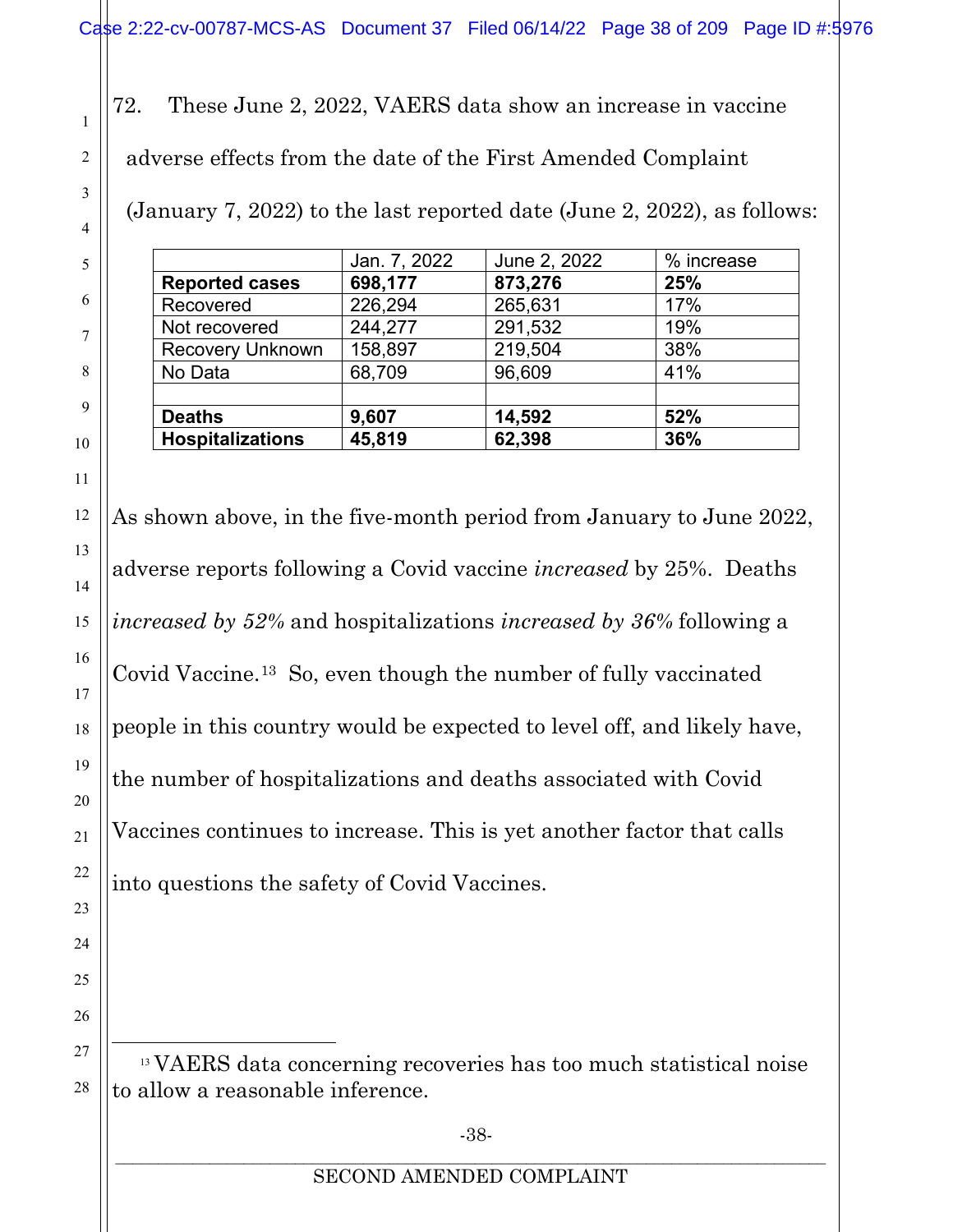# **SWINE FLU IN THE UNITED STATES: 1976-77**

<span id="page-38-0"></span>73. VAERS data for Covid vaccines can be compared to similar vaccine data from the swine flu epidemic in this country in 1976-77, when the government responded to that epidemic with mass vaccinations. (**Exhibit L** )[14](#page-38-1) 

74. From Oct. 1 to Dec. 18, 1976, a total of 41.9 million adult citizens in the United States were vaccinated with a swine flu virus vaccine. But during the same period more than 500 cases of Guillain-Barre syndrome occurred among the vaccinated persons, with *25 reported deaths*. As a result of the 500 reported cases of Guillain-Barre syndrome and 25 deaths—measured against 41.9 million vaccinations—a vaccination moratorium was declared in the United States on Dec. 18, 1977. Id.

75. In response to the recent Covid public health crisis,

approximately *5 times* more fully vaccinated people are counted today

<span id="page-38-1"></span>-39- <sup>14</sup> Exhibit L: Guillain-Barre syndrome: the swine influenza virus vaccine incident in the United States of America, 1976-7 <https://journals.sagepub.com/doi/pdf/10.1177/014107687907200908>

#### \_\_\_\_\_\_\_\_\_\_\_\_\_\_\_\_\_\_\_\_\_\_\_\_\_\_\_\_\_\_\_\_\_\_\_\_\_\_\_\_\_\_\_\_\_\_\_\_\_\_\_\_\_\_\_\_\_\_\_\_\_\_\_\_\_\_\_\_\_\_\_\_\_\_\_\_\_\_\_\_\_\_\_ SECOND AMENDED COMPLAINT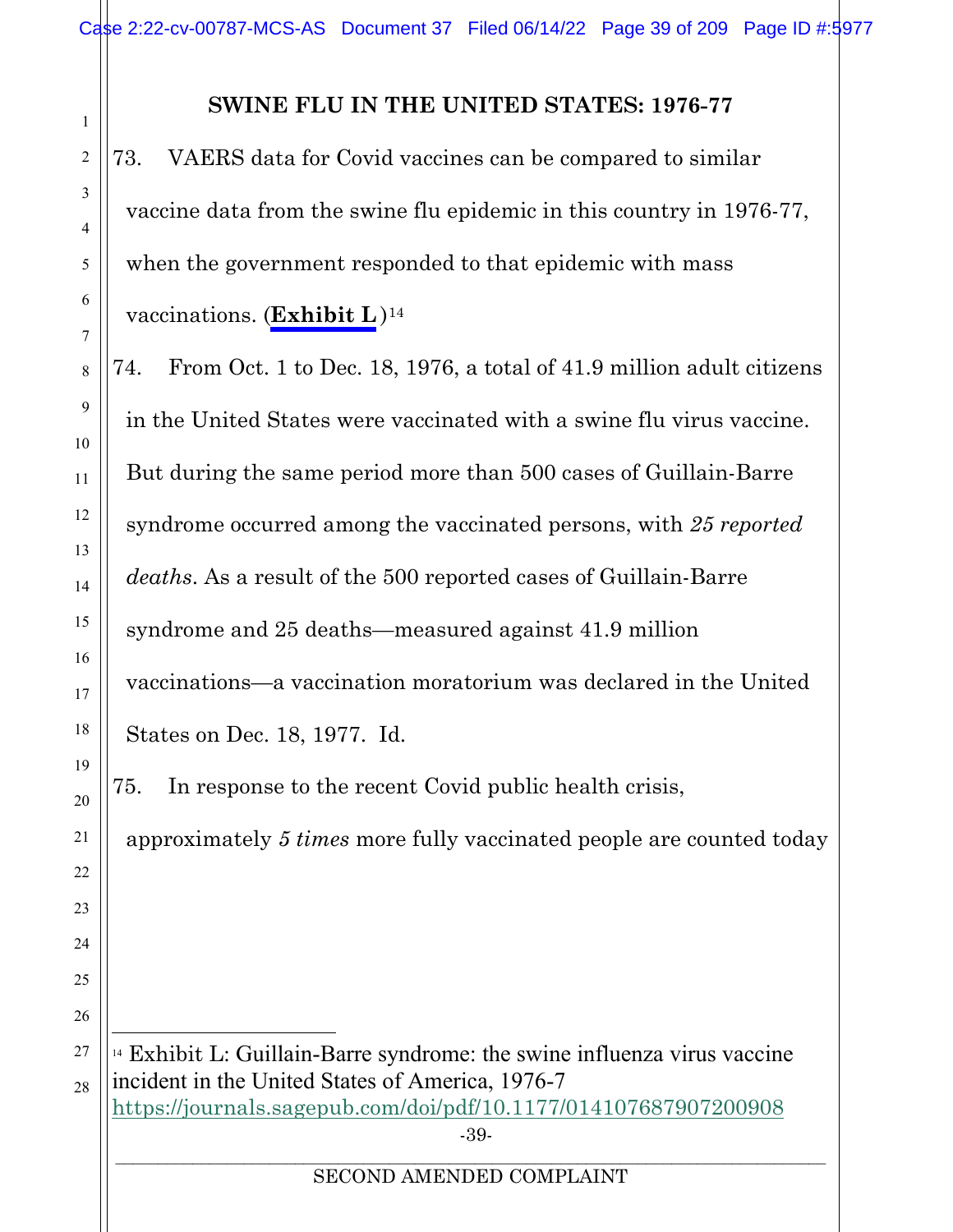than in the 1977 swine flu epidemic[15,](#page-39-0) but with *583 times more deaths* than in the 1976-77 epidemic.[16](#page-39-1)

76. The appropriate public policy for responding to mass deaths following mass vaccinations in a public health crisis is beyond the scope of this action. But five times more people have been fully vaccinated with Covid Vaccines since December 2020 than with swine flu vaccines in 1977—which has led to *583 times more deaths* after Covid Vaccines.

77. In stark contrast to the government's vaccination moratorium in 1977, after 25 deaths following swine flu vaccinations, the County continues to push its vaccination mandate today, even in the face of 14,592 US deaths following Covid vaccinations. This is one more evidentiary factor that something is seriously wrong with the Covid Vaccines, from virtually every angle of examination. And to any person who wishes to exercise informed consent regarding the Covid

<span id="page-39-0"></span><sup>15</sup> 221 million vaccinated people (Covid)  $\div$  41.9 million vaccinated people (swine flu) = 5.26 multiple increase.

<span id="page-39-1"></span> $16\,14,592$  Covid vaccine deaths  $\div$  25 swine flu vaccine deaths = 583.68 multiple increase.

-40-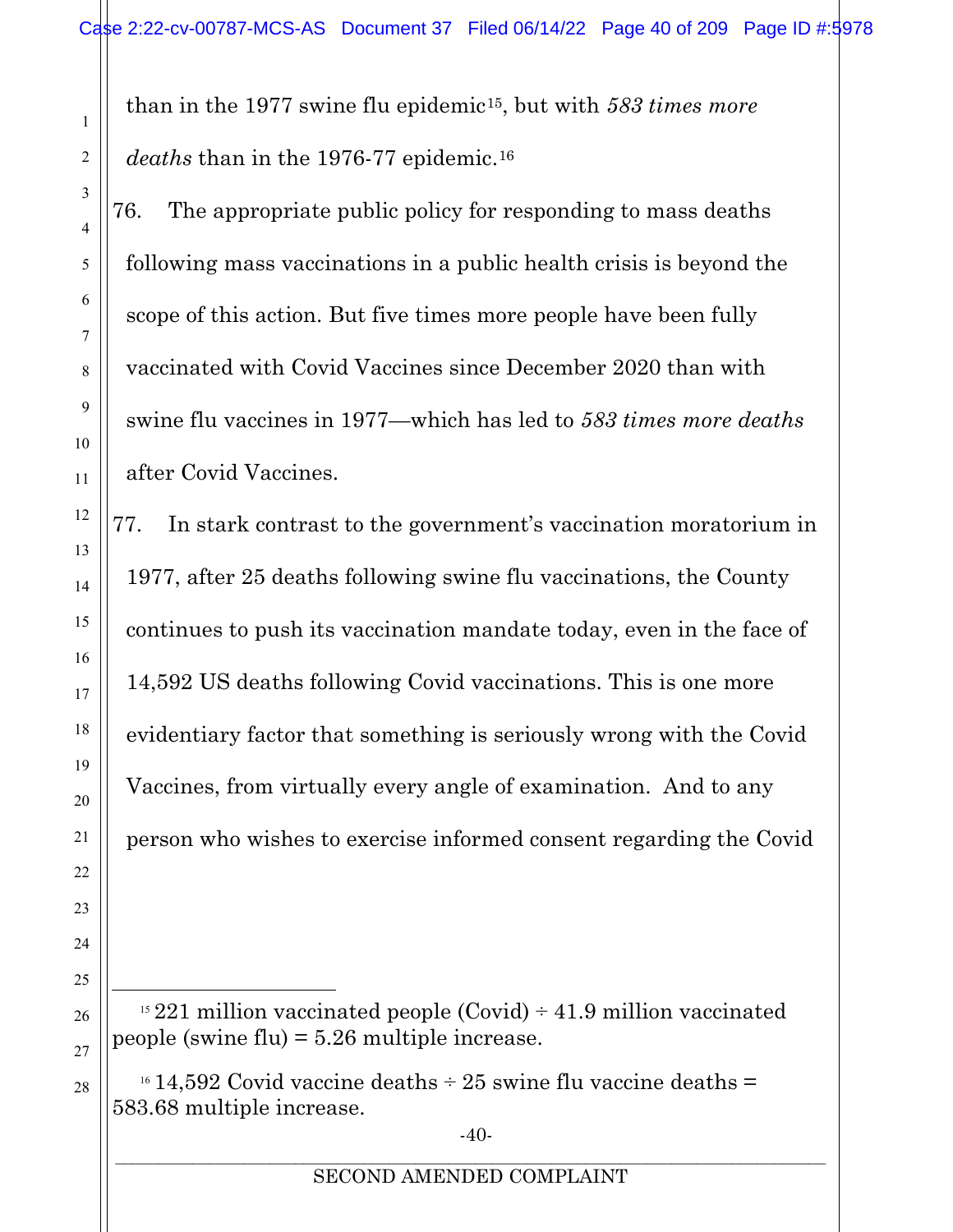Vaccines, the County's continued demand for Covid vaccination is not a reasonable governmental response to a (waning) epidemic.

# **SCREENING, TESTING AND MASKING**

<span id="page-40-0"></span>78. From at least October 1, 2021, to May 31, 2022, the Fire Department and County implemented policies of screening, testing and masking for all Fire Department employees. The first line of defense was screening; if a person felt ill or showed a high temperature, he or she quarantined and tested to minimize the risk of Covid transmission to others. This procedure worked reasonably well and was supported by Firefighters.

79. But in the early months of 2022, vaccine breakthrough became a serious challenge for the Fire Department, as fully vaccinated firefighters and lifeguards began to test positive for Covid—many of whom were asymptomatic. Vaccinated employees were testing positive for Covid at a higher rate than unvaccinated. Based on reports from multiple Firefighters to the undersigned counsel, in one fire station, for example, thirteen positive tests were reported: twelve were fully vaccinated firefighters and one was unvaccinated. This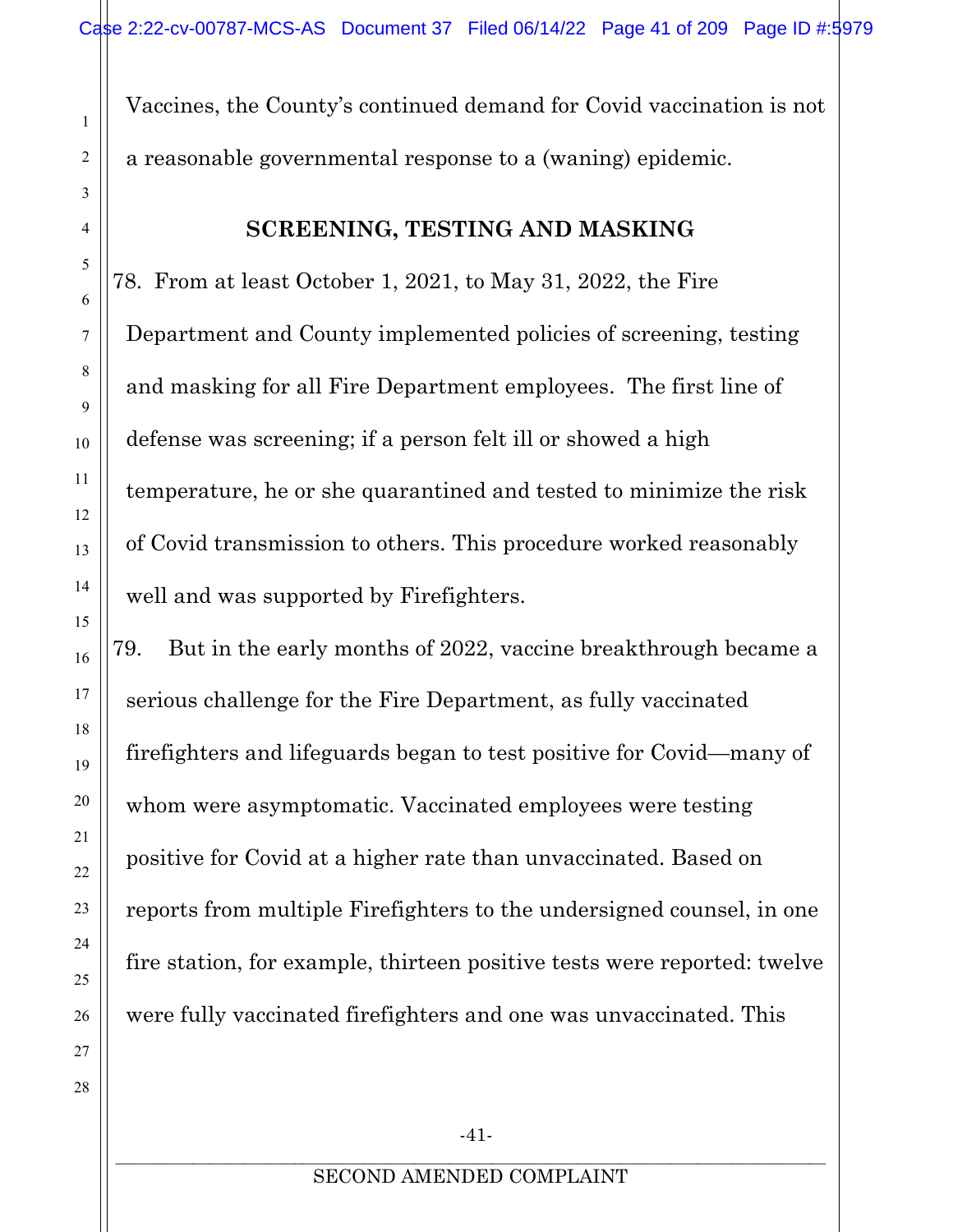means two things: vaccines do not prevent positive Covid tests and, as a result, a "vaccinate-or-test" policy is no longer effective. 80. The Fire Department's response to positive Covid tests from fully vaccinated firefighters was exactly the opposite of expected—fully vaccinated firefighters were excused from testing, even though they reflected the higher number of positive tests.

# **FIRE DEPARTMENT COVID TESTING**

81. Until June 1, 2022, the Fire Department policy was to test all employees weekly, or more often if required, under the County's Covid Test Notice. Firefighters accepted this policy; in that it was applied equally to vaccinated and unvaccinated Fire Department employees.

82. On June 1, 2022, the Fire Department issued a new testing policy (the "June 1, 2022 Test Policy") that requires only *unvaccinated* employees to weekly test. This is a flawed policy, since vaccines are unable to prevent Covid transmission. On information and belief, the June 1, 2022 Test Policy was adopted to deflect attention from a large number of positive tests that embarrassed the Fire Department and County, and their Vaccination Policy—the

1

2

3

4

5

6

7

8

<span id="page-41-0"></span>9

10

11

12

13

14

15

16

17

18

19

20

21

22

23

24

25

26

27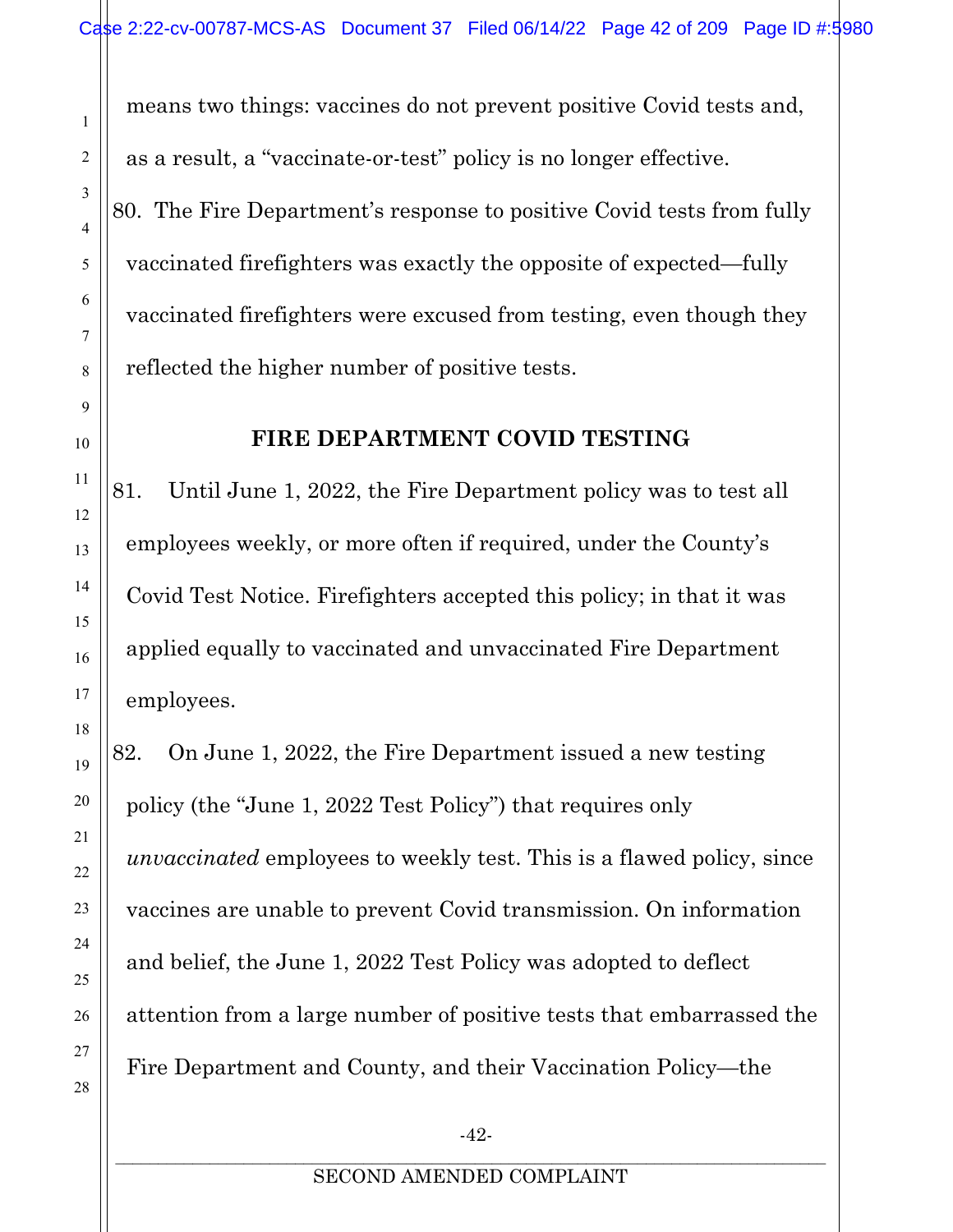County and Fire Department did not want a record of more vaccinated employees testing positive—so they eliminated the possibility of embarrassing records by instructing vaccinated employees not to test.

83. Not only is the June 1, 2022 Test Policy flawed from a public health standpoint (vaccinated firefighters might be spreading Covid unknowingly, since they are not required to test) it is also discriminatory against Firefighters, who are unvaccinated.

84. Furthermore, the implementation of the June 1, 2022 Test Policy is materially flawed, with the likelihood that false results will result, since the specimen delivery processes are random and uncontrolled. Plaintiff has put the County on notice with these concerns, with no response. (Exhibit  $M$ )<sup>[17](#page-42-0)</sup>

85. With fully vaccinated employees becoming asymptomatic transmitters of Covid-19, all Fire Department personnel should be subject to the same testing and protective policies.

86. The County's new policy to test only unvaccinated employees violates Firefighters explicit right to equal protection under the

<span id="page-42-0"></span>28

1

2

3

4

5

6

7

8

9

10

11

12

13

14

15

16

17

18

19

20

21

22

23

24

25

26

27

<sup>17</sup> McBride Letter dated May 24, 2022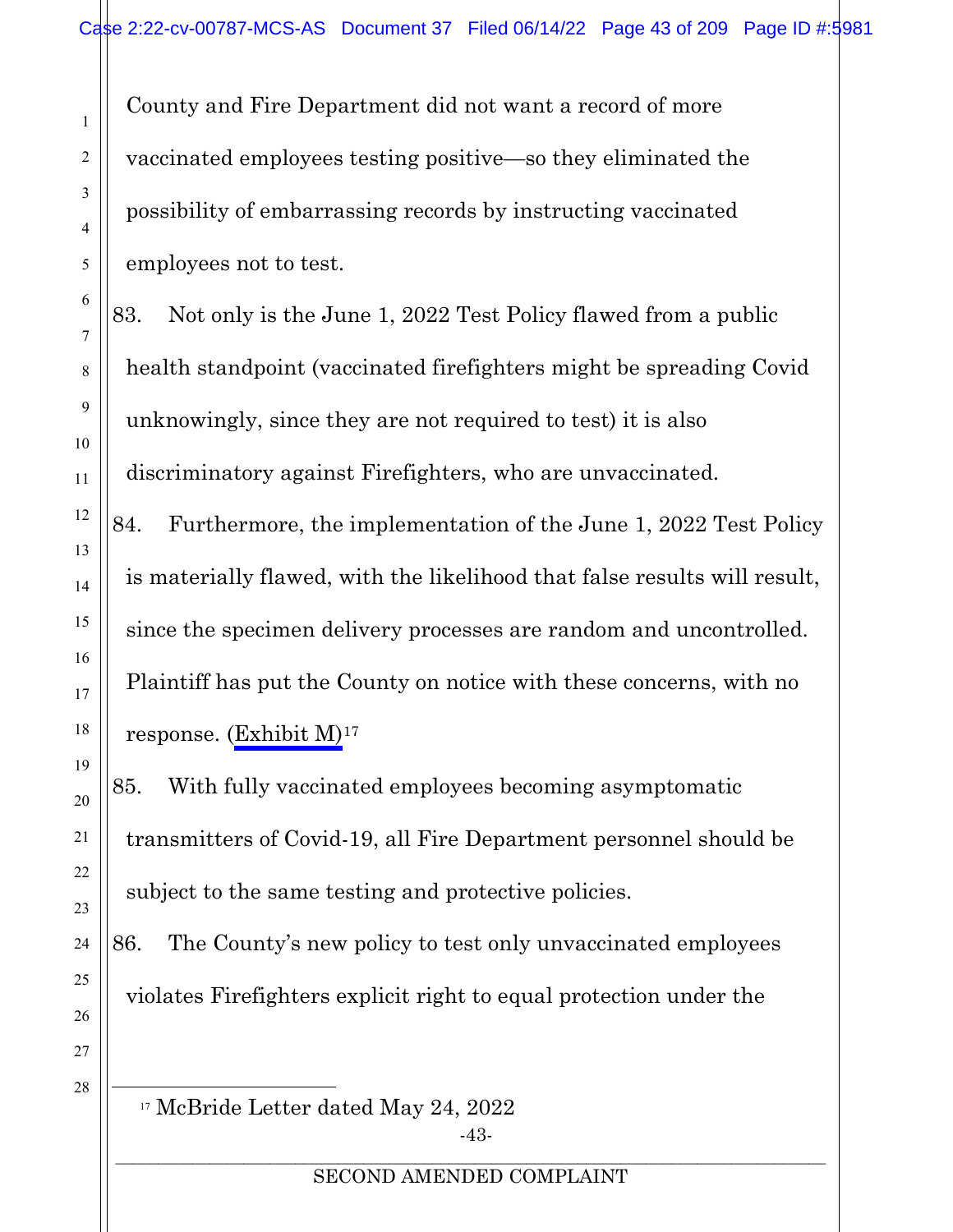Fourteenth Amendment to the US Constitution; and Firefighters' implicit right to privacy emanating from the Fourteenth Amendment.

# **FIRST CAUSE OF ACTION**

# <span id="page-43-0"></span>**(Violation of California Constitution— Autonomous Privacy Rights in Bodily Integrity and Personal Health)**

87. Plaintiff re-alleges Paragraphs 1-86, above as though fully set forth herein.

88. Article I, section 1 of the California Constitution is an enumeration of the inalienable rights of all Californians. Privacy is declared to be among those rights.

89. At issue here are Firefighters' constitutional rights to privacy in bodily integrity and personal health that are implicated by the County's Vaccination Policy because the Covid Vaccines are new, novel, and unproven.

-44- 90. Firefighters have a reasonable expectation of privacy with respect to the Vaccination Order and Vaccination Policy since, *inter alia*, the Covid Vaccines would be administered by force—not consent; Covid vaccination has never been a condition of employment for Firefighters; CDC guidance is that the Covid Vaccines are no longer effective in preventing transmission Covid; and the Covid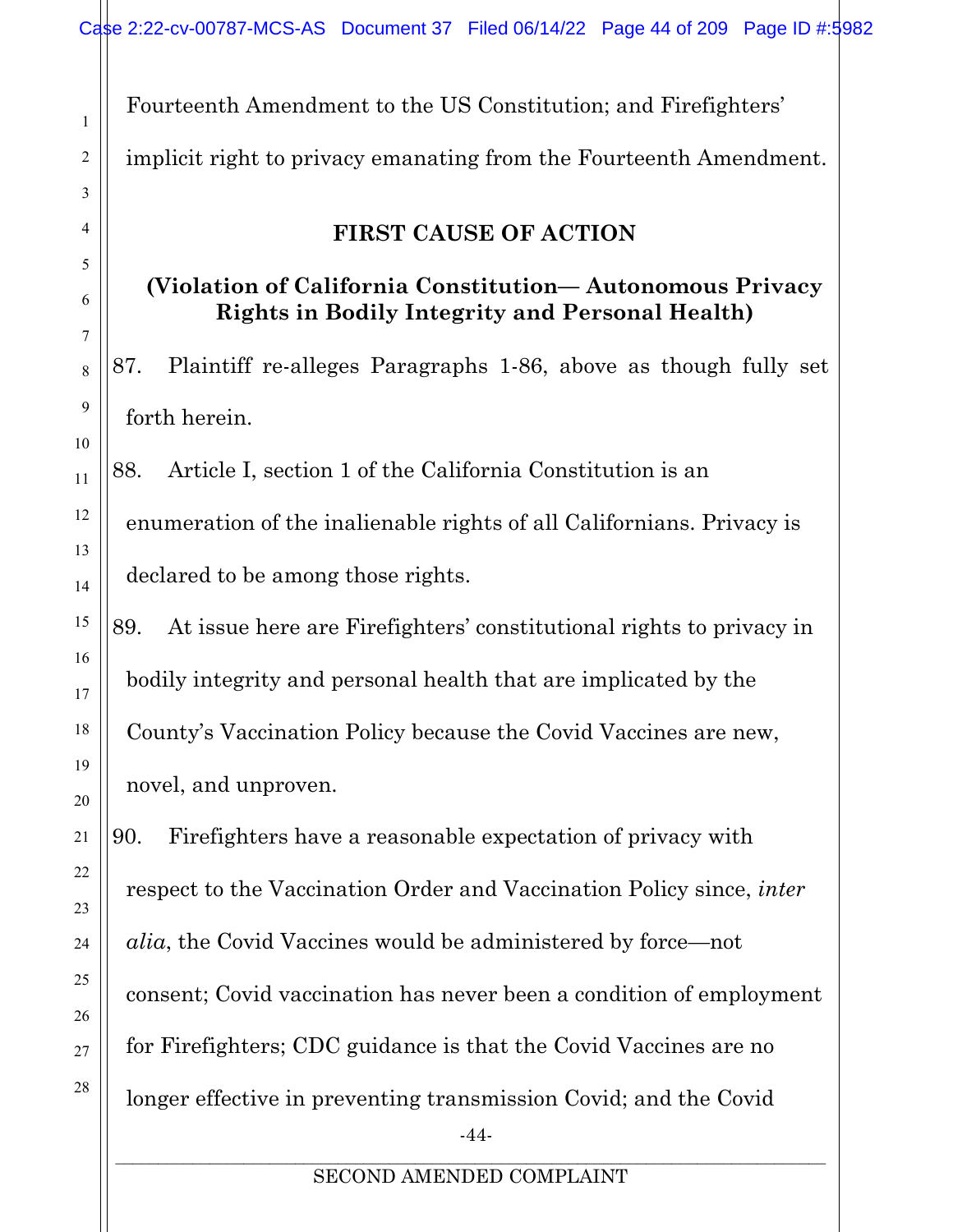<span id="page-44-0"></span>Vaccines have not been proven safe through clinical trials or otherwise.

91. The Vaccination Order and Vaccination Policy constitute a serious invasion of Firefighters' privacy since, *inter alia*, (a) the Covid Vaccines present potentially serious adverse effects, as documented in VAERS Data; (b) clinical trials do not yet demonstrate safety of the vaccines and (c) there is no scientific consensus that the Covid Vaccines, or boosters, are effective as against the Omicron variant as even the County Public Health Director, Dr. Barbara Ferrer, has alerted the Board of Supervisors as to known deficiencies of the Covid Vaccines as against the Omicron variant. [\(Supra, p. 32, ¶67\)](#page-31-1) With ongoing questions about safety and efficacy of the Covid Vaccines, the invasion of Firefighters' privacy rights becomes increasingly and correspondingly serious.

92. In a balance of interest test of Firefighters' constitutional privacy interests as against the County's interest in maintaining public health, Firefighters' interests must prevail, for at least the following reasons: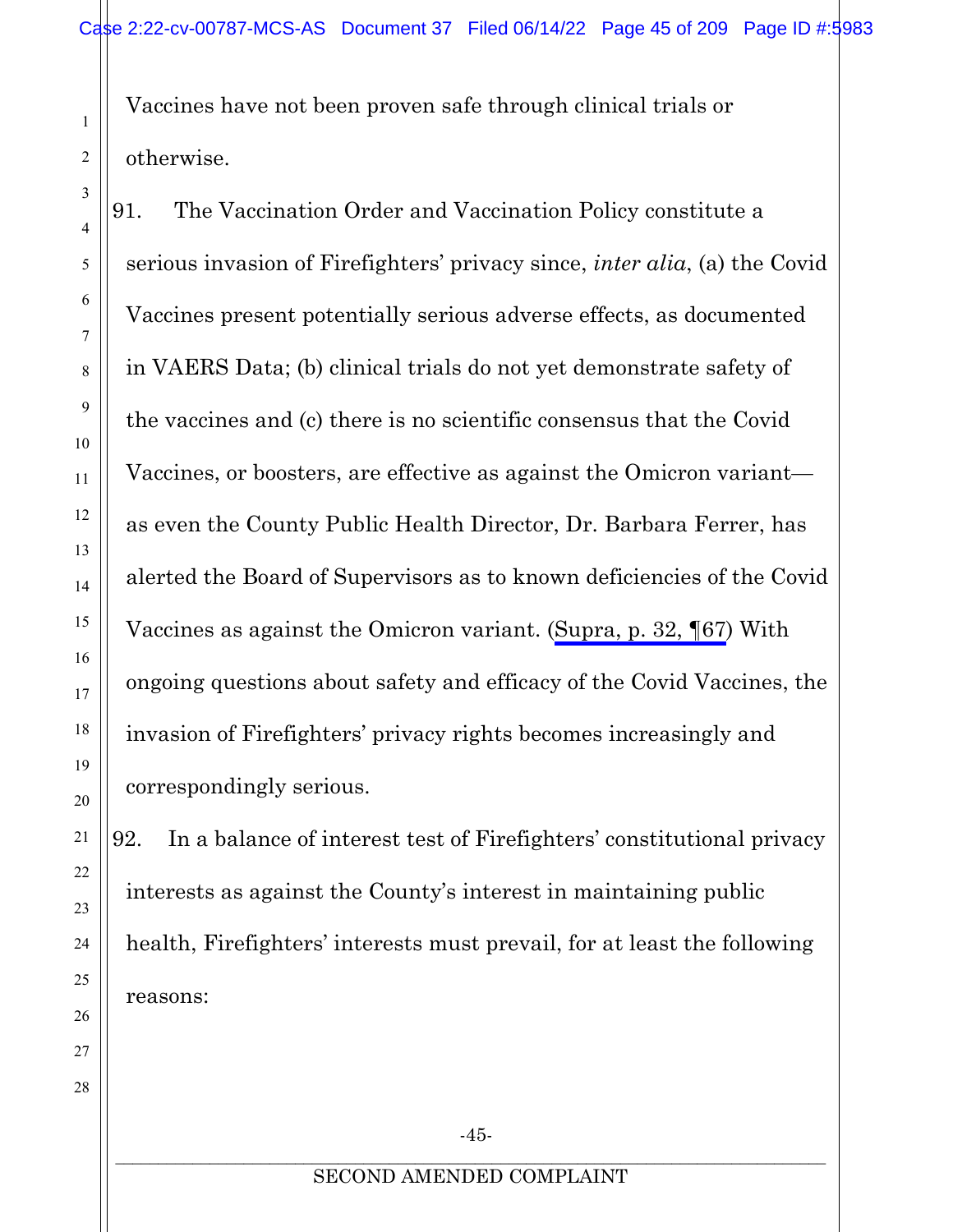$\mathbb{H}$ 

| $\mathbf{1}$   | a. The County relaxed its Covid restrictions countywide on         |
|----------------|--------------------------------------------------------------------|
| 2              | March 3, 2022, reflecting the diminished public risk posed         |
| 3              | by the Omicron variant. (Supra, p. 10, $\P$ 20)                    |
| 4              |                                                                    |
| 5              | b. The Board has known since at least a December 21, 2021          |
| 6<br>7         | briefing from Dr. Ferrer that "vaccines aren't working as          |
| $8\phantom{1}$ | well as they used to," and even with vaccines, people "still"      |
| 9              | have a pretty decent chance of being infected" with Covid.         |
| 10             |                                                                    |
| 11             | (Supra, p. 33, ¶67.B)                                              |
| 12             | c. The Covid Vaccines have not been shown to be safe or            |
| 13             |                                                                    |
| 14             | effective in long-term clinical trials (all of which remain        |
| 15             | unfinished). (Supra, pp. 22, 26; $\P\P$ 50, 51)                    |
| 16<br>17       | d. CDC guidance as early as July 2021 was that Covid               |
| 18             | Vaccines no longer stopped transmission. (Supra, p. 30,            |
| 19             |                                                                    |
| 20             | $\P(63)$                                                           |
| 21             | e. Deaths and hospitalizations following a Covid Vaccine           |
| 22             |                                                                    |
| 23             | continue to rise, as reported by June 2, 2022 VAERS data.          |
| 24             | (Supra, pp. 37, 38; $\P\P$ 70-72)                                  |
| 25             | Inpatient hospital beds occupied by Covid-19 patients in the<br>f. |
| 26             |                                                                    |
| 27             | county decreased from 5.5% on March 3, 2022 (the date the          |
| 28             |                                                                    |
|                | $-46-$                                                             |
|                | SECOND AMENDED COMPLAINT                                           |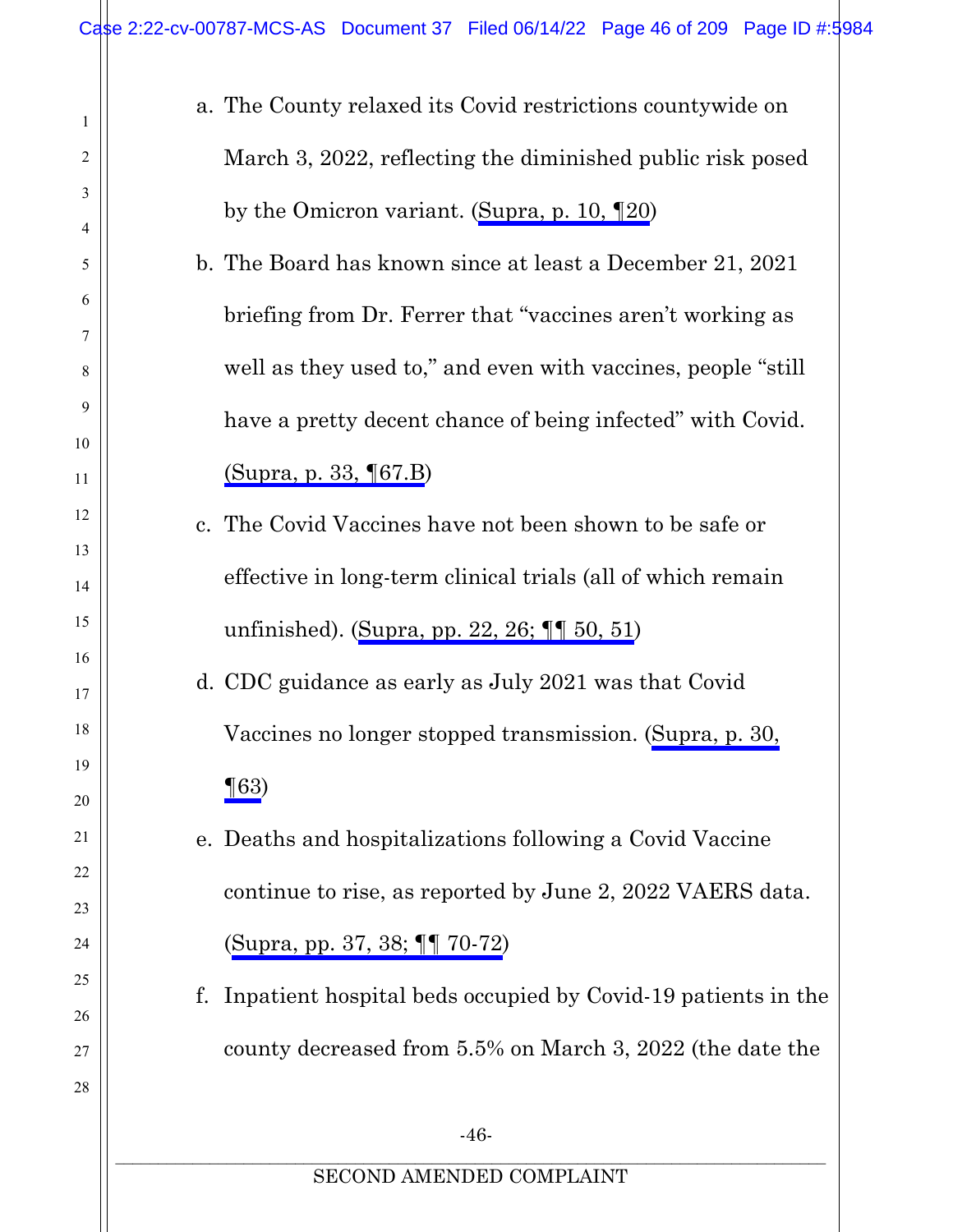County relaxed its Covid restrictions) to 3.1% on June 9, 2022. ([Supra, p. 10, ¶](#page-9-0) 20)

g. The County's policy effective June 1, 2022 to only test nonvaccinated Fire Department employees demonstrates arbitrary and discriminatory behavior designed to deprive Firefighters of equal protection under law. [\(Infra, p. 55,](#page-54-1) [Third Cause of Action](#page-54-1)) In addition to the June 1, 2022 Test Policy and its implementation an independent legal violation (the Third Cause of Action), it also weighs against the County in a balancing of interests under constitutional privacy.

93. Further, a reasonable alternative exists—screening, testing and masking for *all* Fire Department employees under a uniform policy similar to that employed by the Fire Department prior to the June 1, 2022 Test Policy implementation. Screening, testing, and wearing proactive gear are the only demonstrated effective ways to prevent transmission of Covid.

94. Firefighters are entitled to reasonable accommodations that allow them to continue employment without being forced to take a Covid Vaccine.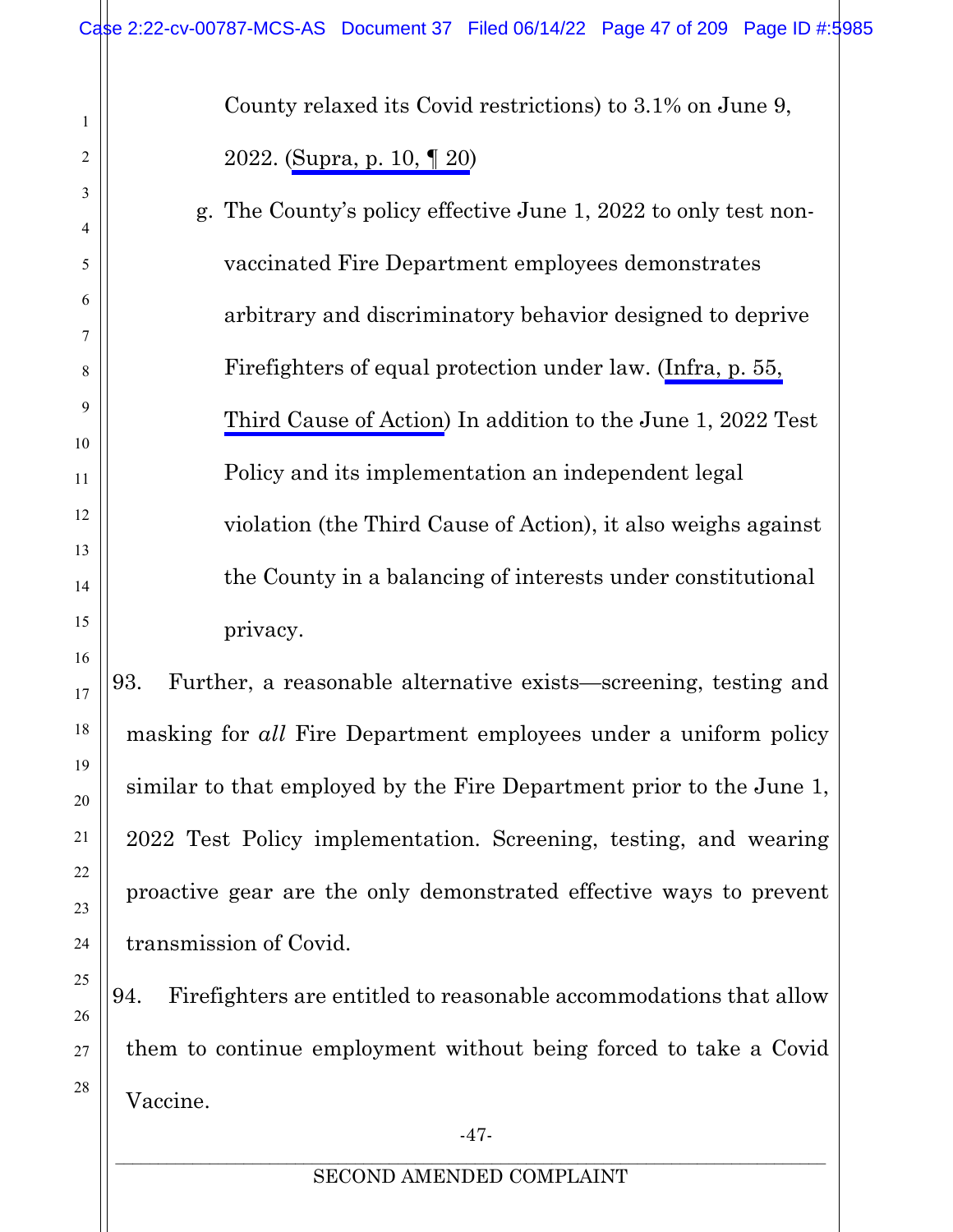95. An existing justiciable controversy exists under California Constitution, article I, section 1, between Firefighters and the County with respect to the County Vaccination Order and Vaccination Policy, and Firefighters' objections to the said order and policy.

96. Pursuant to FRCP Rule 57 and at common law, Firefighters are entitled to a declaratory judgment that:

a. the County Vaccination Order and Vaccination Policy violate Firefighters' constitutionally protected autonomous privacy rights under the California Constitution, article I, section 1, to make intimate personal decisions involving bodily integrity and personal health; and

b. accommodations are reasonably available to the County that would allow continued employment without requiring a Covid Vaccination.

97. Pursuant to FRCP Rule 65, Firefighters are entitled to preliminary and permanent injunctive relief:

a. prohibiting the County from enforcing the County Vaccination Order and Vaccination Policy as a condition of continued employment;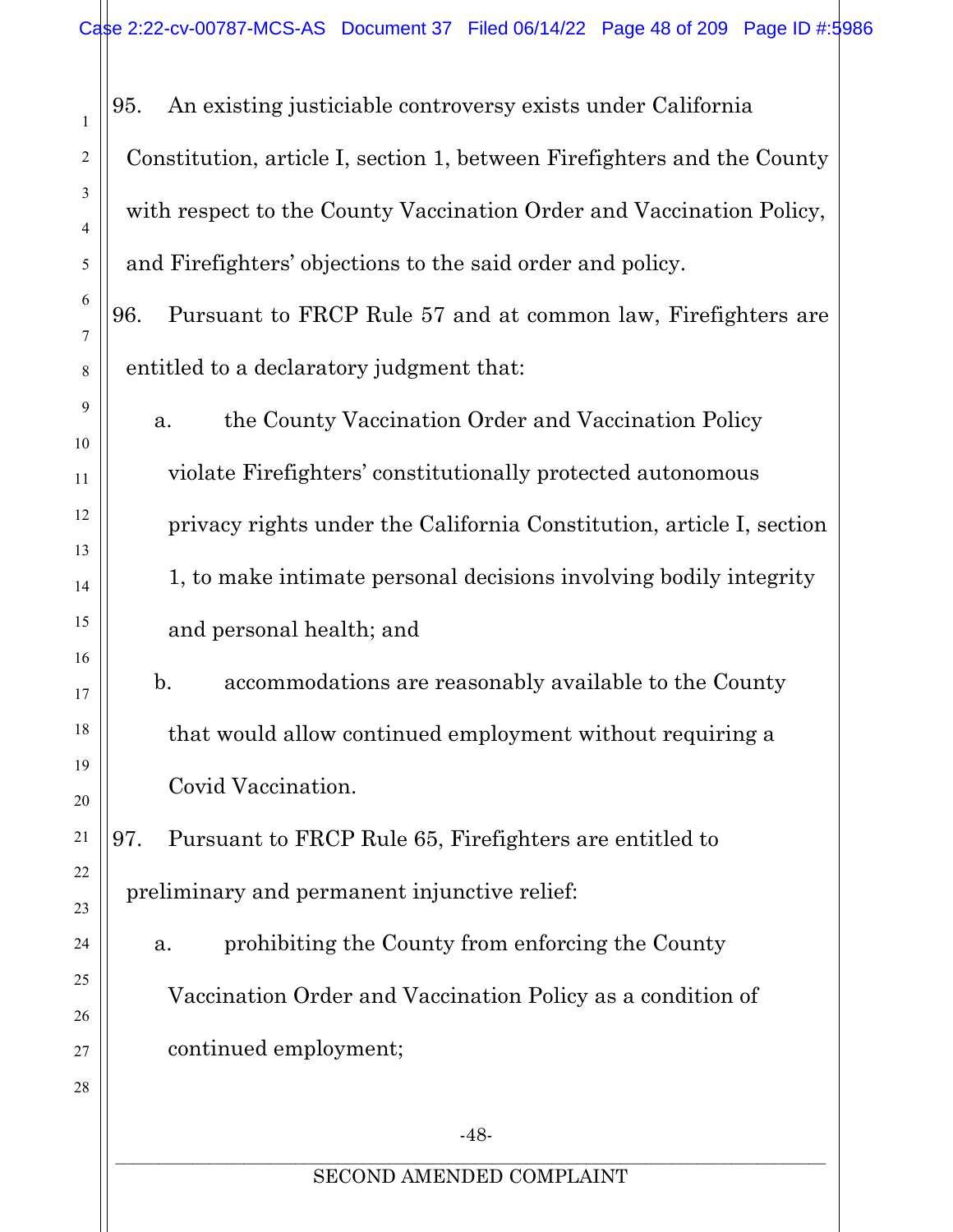b. requiring the County to offer reasonable accommodations to Firefighters to allow continued employment without a Covid vaccination requirement; and

c. prohibiting further discrimination or retaliation.

98. Pursuant to FRCP Rule 65, Firefighters are also entitled to a temporary restraining order prohibiting the County Vaccination Order and Vaccine Policy from being enforced against any Firefighter until a preliminary injunction hearing in this matter and further order of this Court.

<span id="page-48-0"></span>99. Firefighters are entitled to costs and attorneys' fees in this action pursuant to California Code of Civil Procedure §1021.5.

# **SECOND CAUSE OF ACTION**

# **(Violation of US Constitution— Privacy Rights in Bodily Integrity)**

100. Plaintiff realleges paragraphs 1 through 99, above, as though fully set forth herein.

101. A penumbra of rights emanating from the First and Fourteenth Amendments to United States Constitution, taken together, provide an *implicit right to privacy* in bodily integrity, personal choice, and

1

2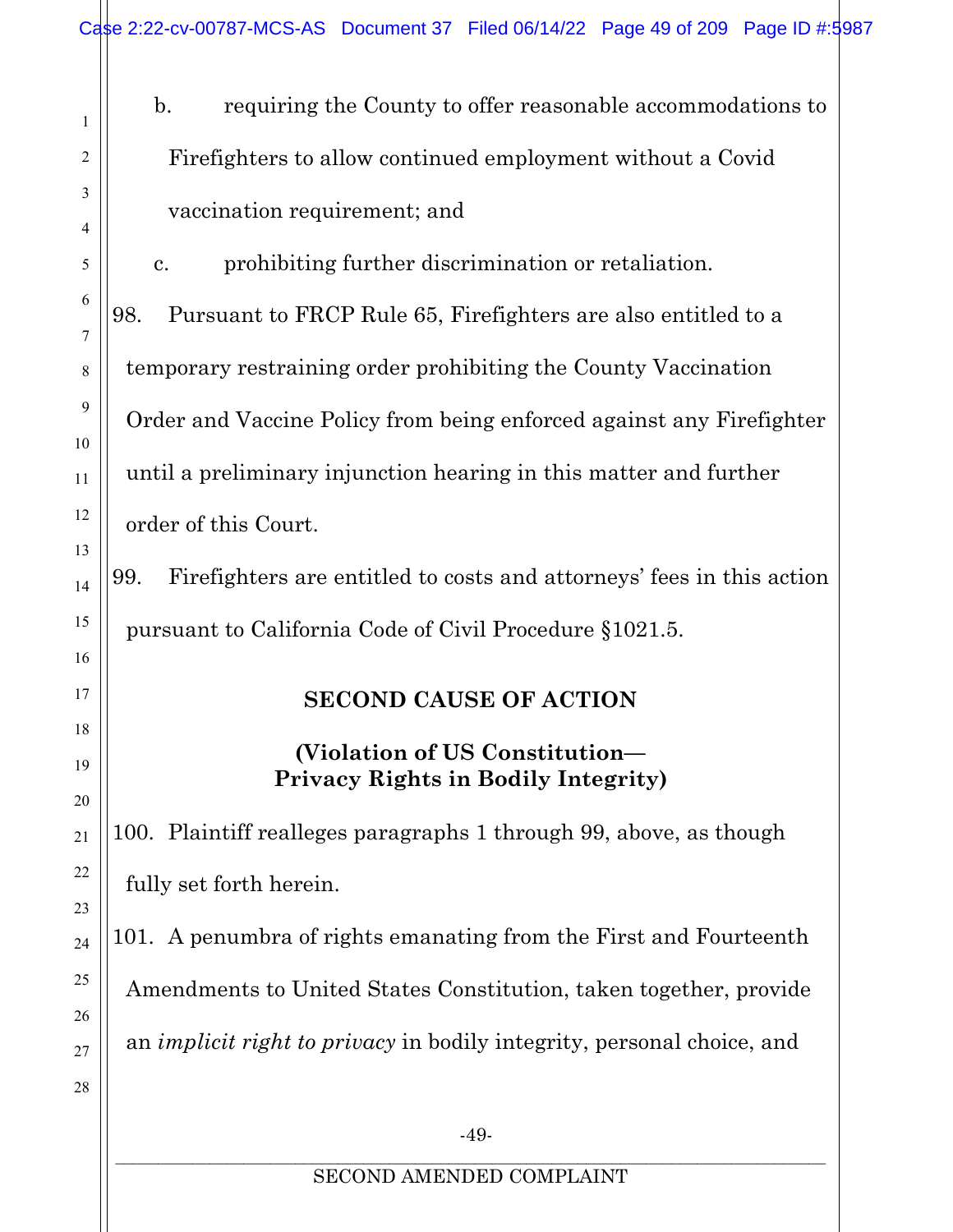liberty that protect Firefighters from being forced by the County to take a Covid Vaccine against their will.

102. Although the Constitution does not explicitly mention a right of privacy, the Supreme Court has recognized that one aspect of the "liberty" implicitly protected by the Due Process Clause of the Fourteenth Amendment is "a right of personal privacy, or a guarantee of certain areas or zones of privacy" that includes the autonomous privacy right to bodily integrity. *Roe v. Wade*, 410 U.S. 113, 152, 93 S.Ct. 705, 726, 35 L.Ed.2d 147 (1973).

103. This right of personal privacy also includes "the interest in independence in making certain kinds of important decisions." *Whalen v. Roe*, 429 U.S. 589, 599-600, 97S.Ct. 869, 876, 51 L.Ed.2d 64 (1977).

104. Several Penumbrae of constitutional privacy have been identified by the Ninth Circuit Court of Appeals in *Fleisher v. City of Signal Hill*, 829 F.2d 1491 (9th Cir. 1987).

-50- 105. The privacy right emanating from the guarantee of freedom of speech and expression under the First Amendment is the right to dissent, through words and actions, in the face of overwhelming institutional opposition from the County, the Board of Supervisors,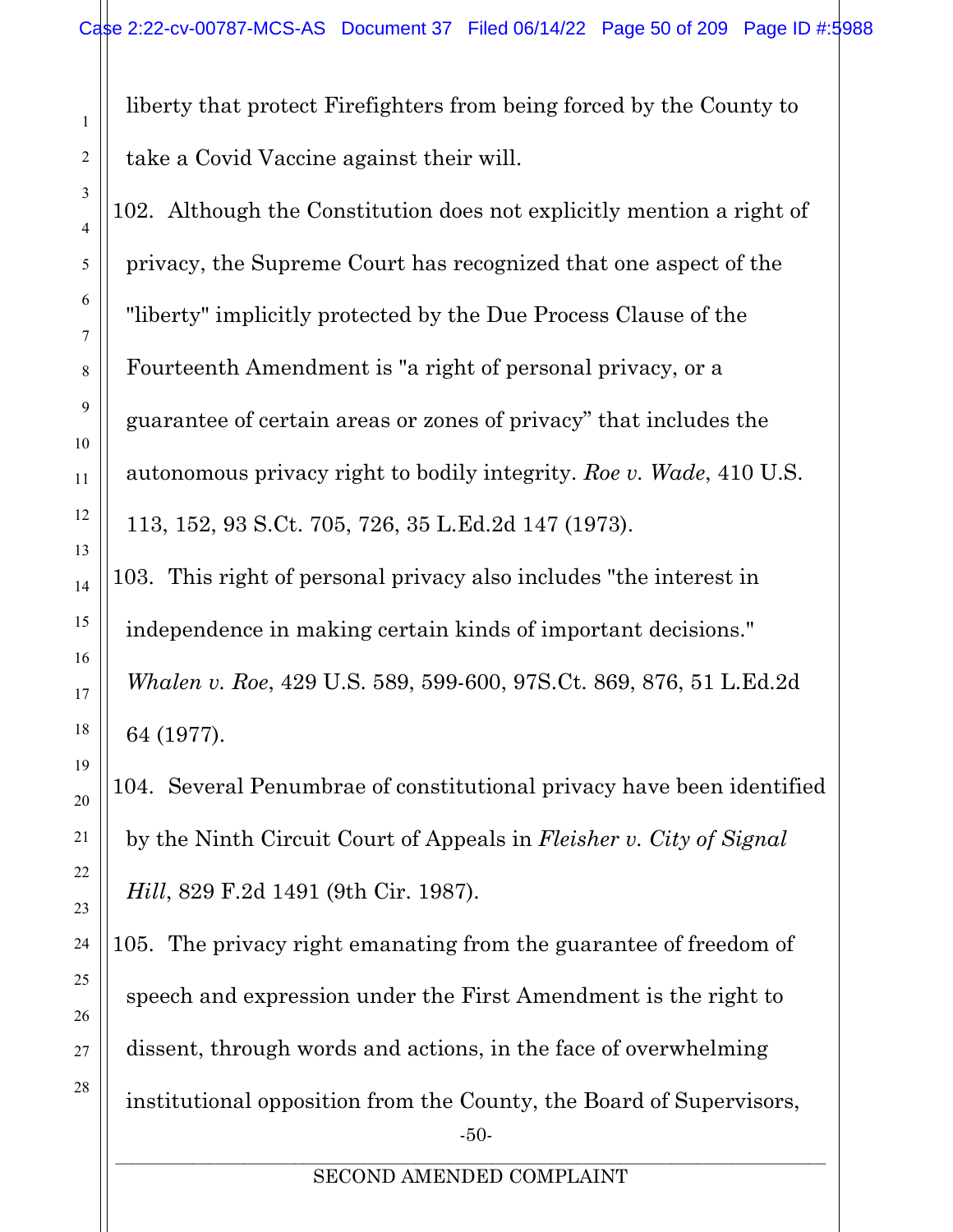the Fire Department, together with various agencies of the this State and the United States Government, including the FDA and CDC, and together with large corporate interests that include pharmaceutical drug manufacturers, driven by an obvious profit motive to push vaccination on the public.

106. The overwhelming weight of public pressure to be vaccinated, in spite of many questions about efficacy and safety of the Covid Vaccines, implicitly undermines the long-standing right in this country to express and abide by a minority point of view, irrespective of public pressure, subject to a reasonable balancing of interests under the Constitution. This privacy right emanates from the First Amendment.

-51- 107. The privacy right emanating from the Fourteenth Amendment is based in the prohibition for any State to deprive a person of life, liberty, or property, without due process; or deny equal protection of laws. Due process and equal protection—and implicitly privacy—are implicated by the County's threats and coercive behavior against Firefighters designed to deprive them of the right to exercise informed consent with respect to the Covid vaccines, and by the Fire Department's preferential treatment of vaccinated firefighters and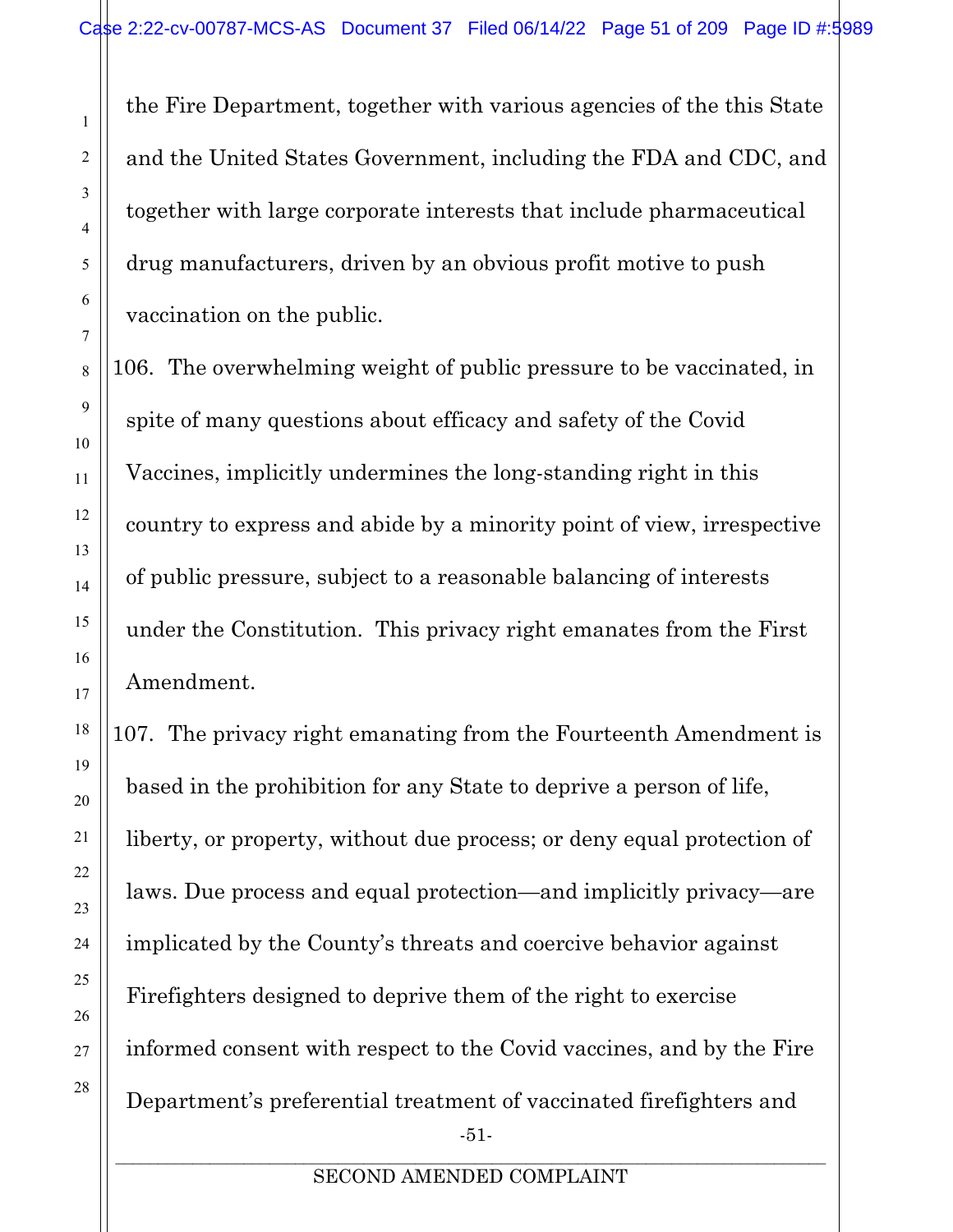other employees over the unvaccinated. This is most visibly seen in the Covid test requirements imposed by the County on June 1, 2022 that requires only weekly testing of vaccinated employees, notwithstanding the fact that fully vaccinated employees regularly test positive for Covid.

108. Taken together, the penumbra privacy emanating from the First and Fourteenth Amendments extend to the claims in this action: protecting Firefighters rights in bodily integrity (Fourteenth Amendment); protecting against institutional pressure to abandon the right to informed consent (First Amendment); protecting against property right in employment guaranteed to firefighters under California law (Fourteenth Amendment); and providing equal protection between vaccinated and unvaccinated employees in Fire Department testing procedures under the June 1, 2022 Test Policy (Fourteenth Amendment).

109. This penumbra of constitutional privacy should be extended to new, novel and unproven vaccines, such as the Covid Vaccines since the County's Vaccination policy is the government edict at the root of, and inextricably intertwined with, the entirety of violations by the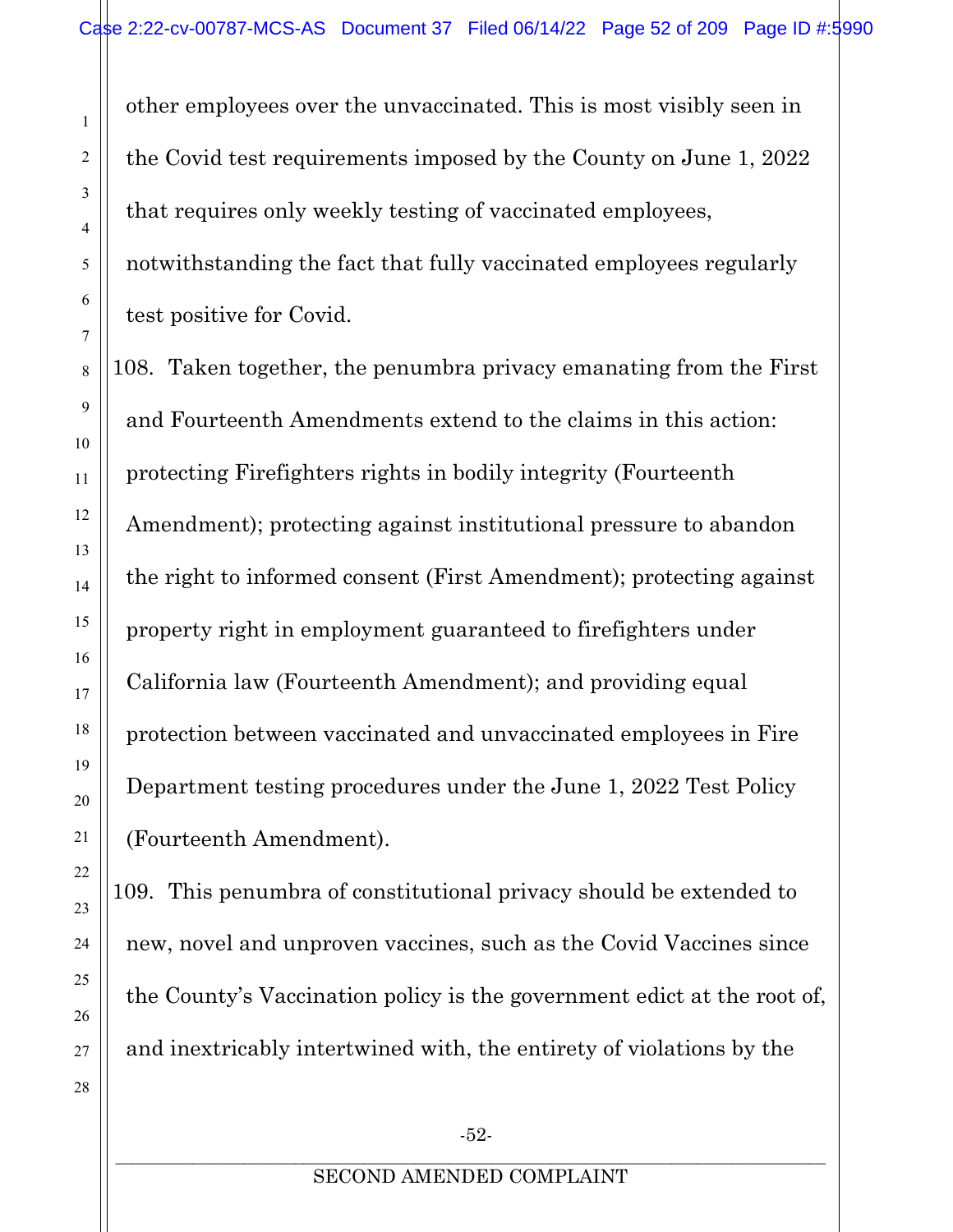County of the penumbra of Constitutional rights expressed in ¶105 - ¶108, above.

-53- 110. Additionally, the Covid Vaccines are materially different from smallpox vaccines that were addressed by the US Supreme Court in *Jacobsen v. Massachusetts*, 197 U.S. 11 (1905). Because the Covid Vaccines are, in fact, new, novel, and unproven; whereas the smallpox vaccines in Jacobsen were established and proven. The first smallpox vaccine was administered in England in 1796. The first smallpox vaccine was administered in the United States in 1800; and the first vaccine mandate for smallpox was implemented by Massachusetts in 1855. By the time the Jacobsen case was decided by the United States Supreme Court in 1905, the smallpox vaccines had 100 years of prior history, with known long-term effects. By that time, the smallpox vaccine was neither new nor novel—an established history existed and there was no guesswork involved in recommending, or requiring, a smallpox vaccine. (Exhibit F) 111. Claims of individual rights under the US Constitution as against government commands have been subject to a judicial balancing of interests since at least the 1940s. The same type of balancing test typically applied to constitutional questions by federal courts should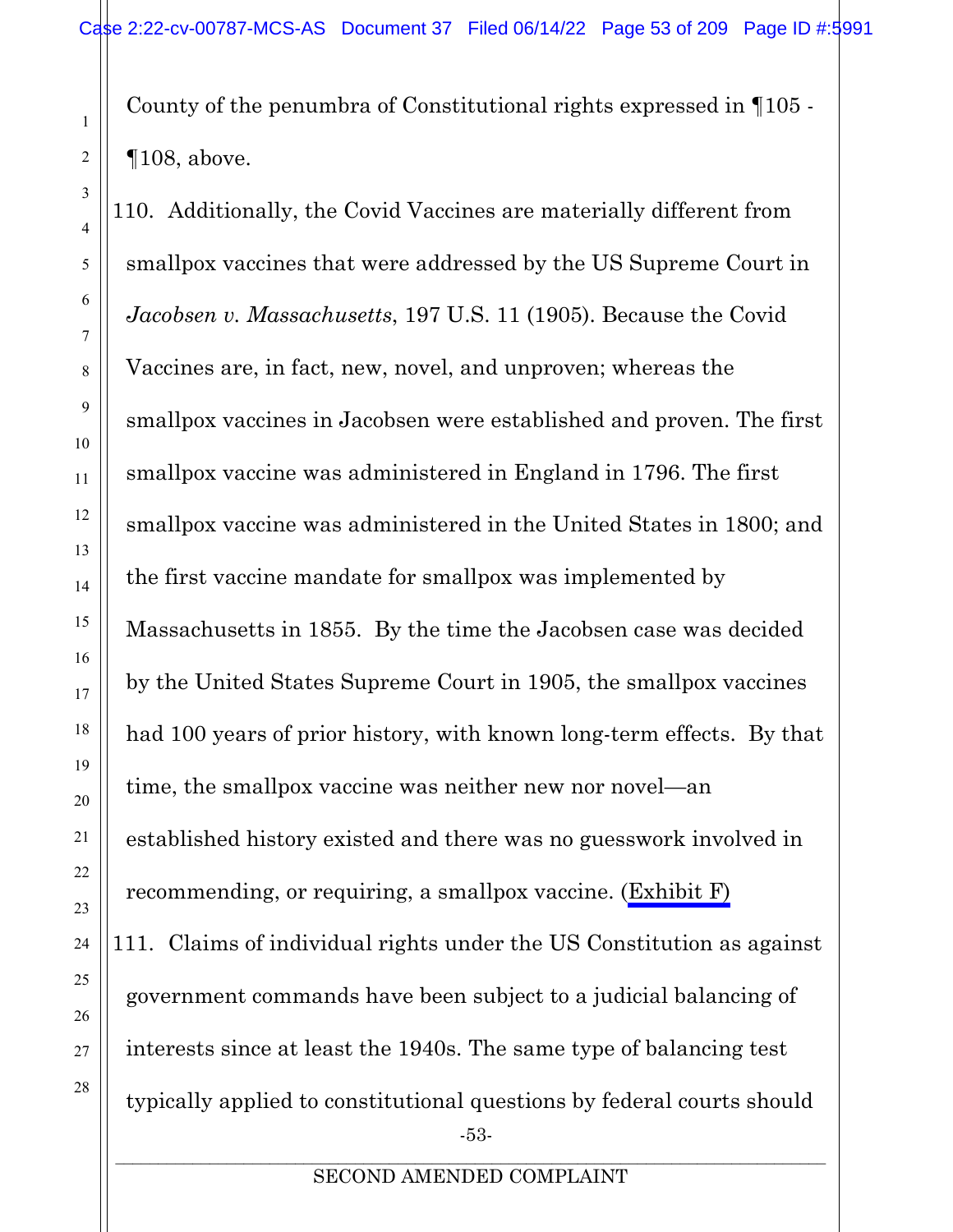apply here. The Court should recognize Firefighters' privacy claims under the penumbra of the First and Fourteenth Amendments, subject to a balancing test against the County's interests in protecting public health.

112. The balance of interests in this case decisively favors Firefighters for the same reasons that apply in analysis under the California Constitution as set forth in the First Cause of Action, [\(supra, pp. 45,](#page-44-0) 46; ¶¶91, 92) which plaintiff incorporates herein by reference. 113. Pursuant to FRCP Rule 57, and at common law, Firefighters are entitled to a declaratory judgment that:

> a. the County Vaccination Order and Vaccination Policy violate Firefighters' privacy rights under the penumbra of rights expressly granted under the First and Fourteenth Amendments to the US Constitution to make intimate personal decisions involving bodily integrity and personal health, and to do so without undue institutional pressure that would effectively render privacy rights moot; and

> b. accommodations are reasonably available to the County that would allow continued employment without requiring a Covid Vaccination.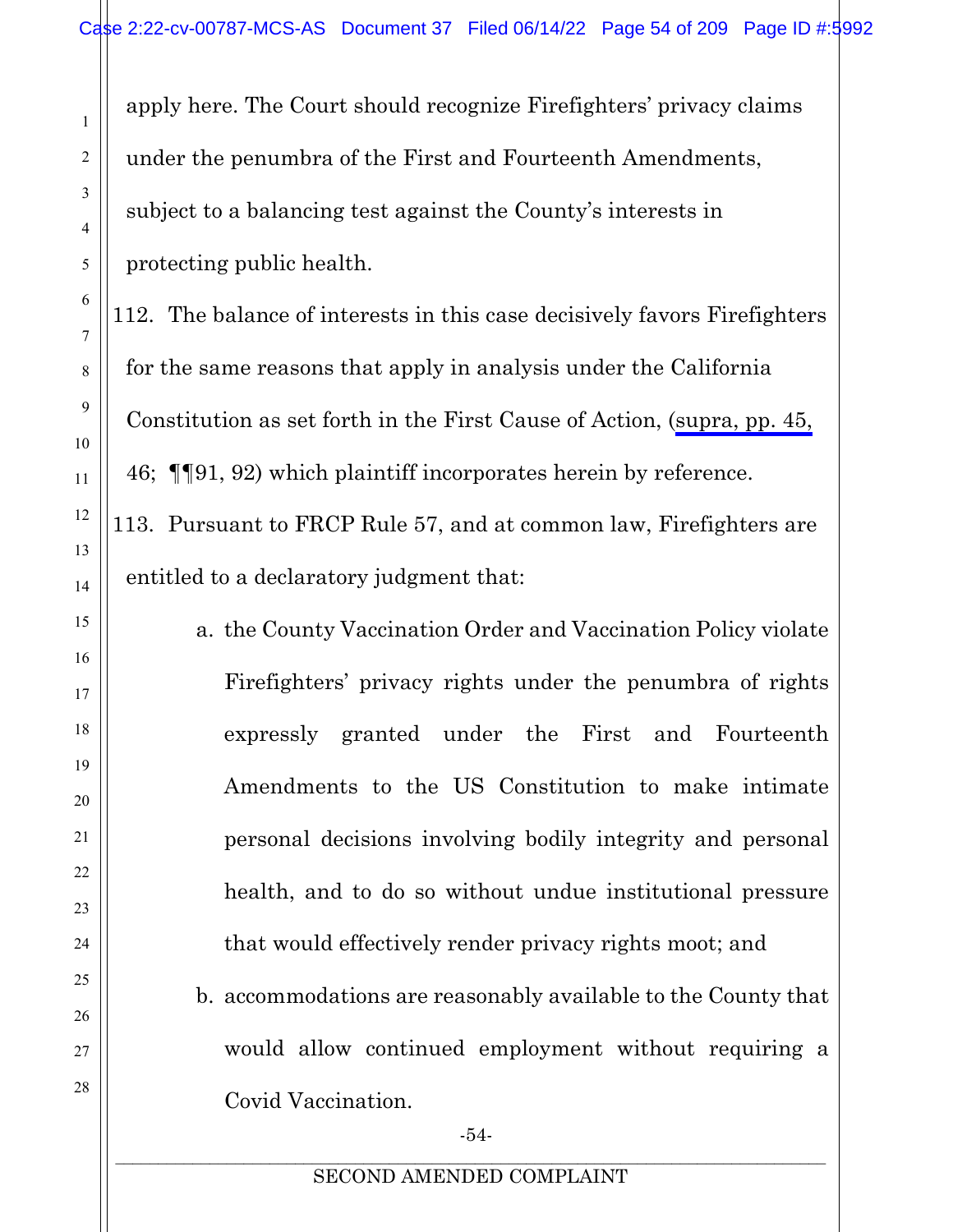<span id="page-54-1"></span>

| 1        | 114. Pursuant to FRCP Rule 65, Firefighters are entitled to                 |
|----------|-----------------------------------------------------------------------------|
| 2        | preliminary and permanent injunctive relief:                                |
| 3        | a prohibiting the County from enforcing the<br>County                       |
| 4        |                                                                             |
| 5        | Vaccination Order and Vaccination Policy as a condition of                  |
| 6        | continued employment;                                                       |
| 7<br>8   | b. requiring the County to offer reasonable accommodations to               |
| 9        |                                                                             |
| 10       | Firefighters to allow continued employment without the                      |
| 11       | Covid vaccination requirement; and                                          |
| 12       | c. prohibiting discrimination or retaliation.                               |
| 13       | 115. Pursuant to FRCP Rule 65, Firefighters are also entitled to a          |
| 14       |                                                                             |
| 15<br>16 | temporary restraining order prohibiting the County Vaccination Order        |
| 17       | and Vaccine Policy from being enforced against any Firefighter until a      |
| 18       | preliminary injunction hearing in this matter and further order of this     |
| 19<br>20 | Court.                                                                      |
| 21       | 116. Firefighters are entitled to costs and attorneys' fees in this action. |
| 22       |                                                                             |
| 23       | THIRD CAUSE OF ACTION                                                       |
| 24<br>25 | (Violation of Equal Protection)                                             |
| 26       | Plaintiff re-alleges Paragraphs 1-116, above as though fully<br>117.        |
| 27<br>28 | set forth herein.                                                           |
|          | $-55-$                                                                      |
|          | SECOND AMENDED COMPLAINT                                                    |

<span id="page-54-0"></span> $\parallel$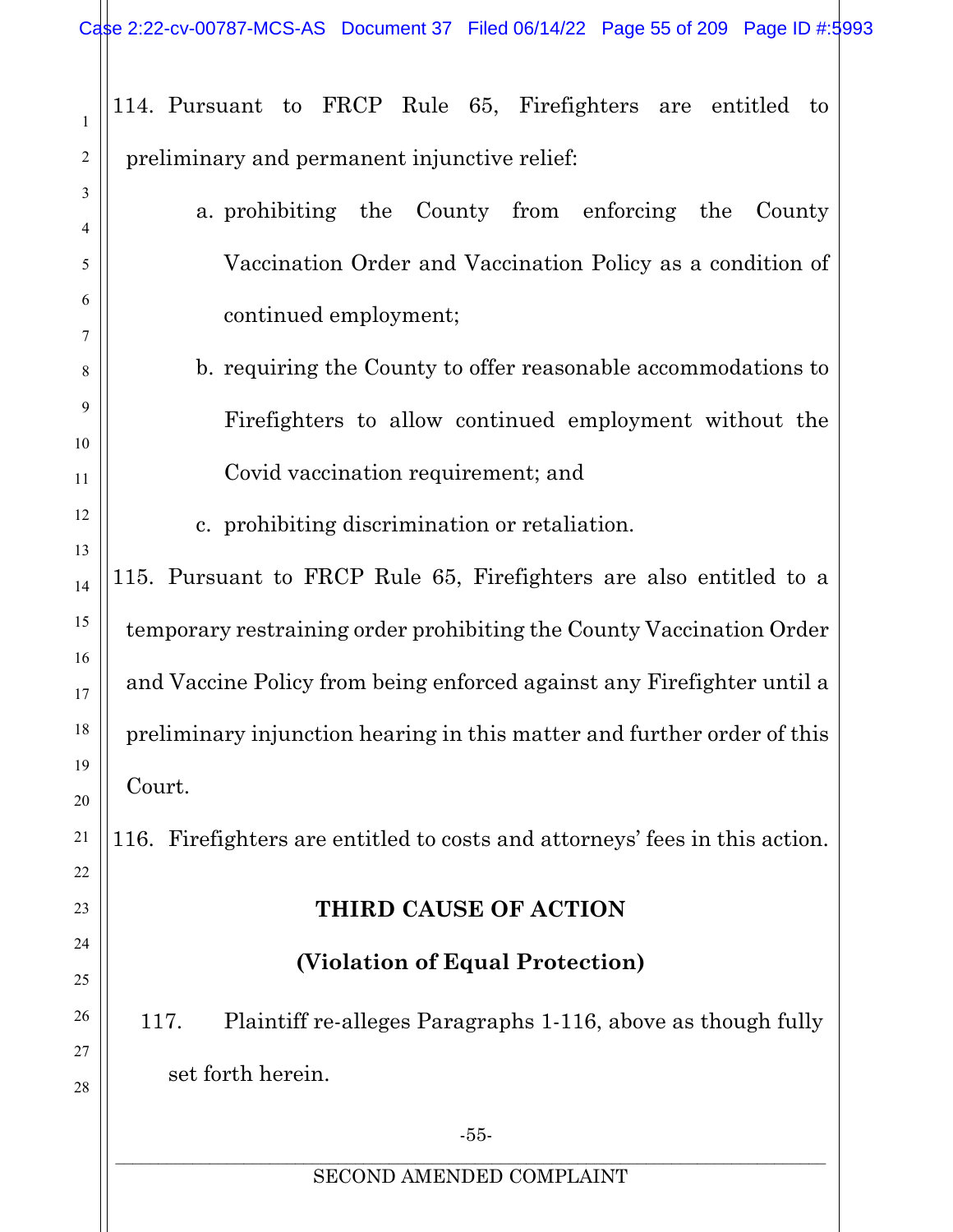118. On June 1, 2022, the Fire Department issued a new testing policy (the "June 1, 2022 Test Policy") that requires only *unvaccinated* employees to weekly test. Inexplicably, vaccinated Fire Department personnel are not required to test. Yet, on information and belief, results of Covid testing in the Fire Department before June 1, 2022, showed a materially high rate of positive tests for fully vaccinated personnel.

119. Further, the implementation of the June 1, 2022 Test Policy is materially flawed, with the likelihood that false results will result, since the specimen delivery processes are random and uncontrolled. Plaintiff has put the County on notice with these concerns. (Exhibit M)

120. On information and belief, the June 1, 2022 Test Policy was adopted to deflect attention from a large number of positive tests that embarrassed the Fire Department and County, and their Vaccination Policy—the County and Fire Department did not want a record of more vaccinated employees testing positive—so they simply eliminated the possibility of embarrassing tetst records by instructing vaccinated employees not to test.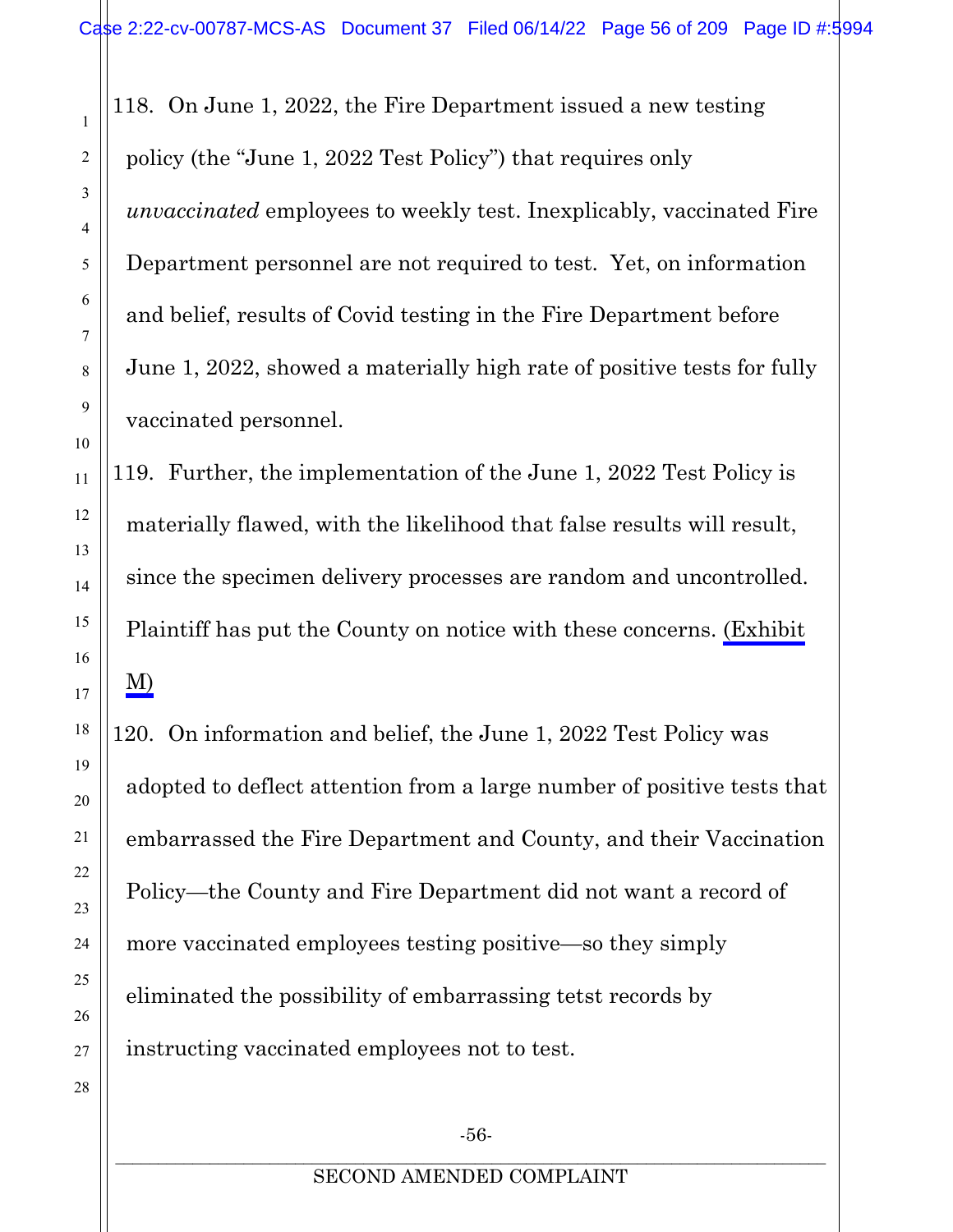121. The County's new policy to test only unvaccinated employees violates Firefighters right to equal protection under the Fourteenth Amendment in the following ways:

- a. Vaccinated employees with asymptomatic Covid are foreseeably likely to transmit the disease to Firefighters, since no precautionary measures will be in place to prevent that from happening.
	- b. Flawed test procedures and/or specimen maintenance are likely to occur that will adversely affect Firefighters' employment opportunities vis-à-vis vaccinated employees.
	- c. Testing of only unvaccinated Firefighters is likely to create an inequitable division of work assignments leading to an

increase in work-related stress and employee tension.

122. Firefighters are entitled to declaratory relief from this Court that the June 1, 2022 Test Policy violates their respective rights to equal protection under the Fourteenth Amendment

123. Firefighters are also entitled to injunctive relief requiring the Fire Department to implement Covid testing policies equally, for unvaccinated and vaccinated personnel.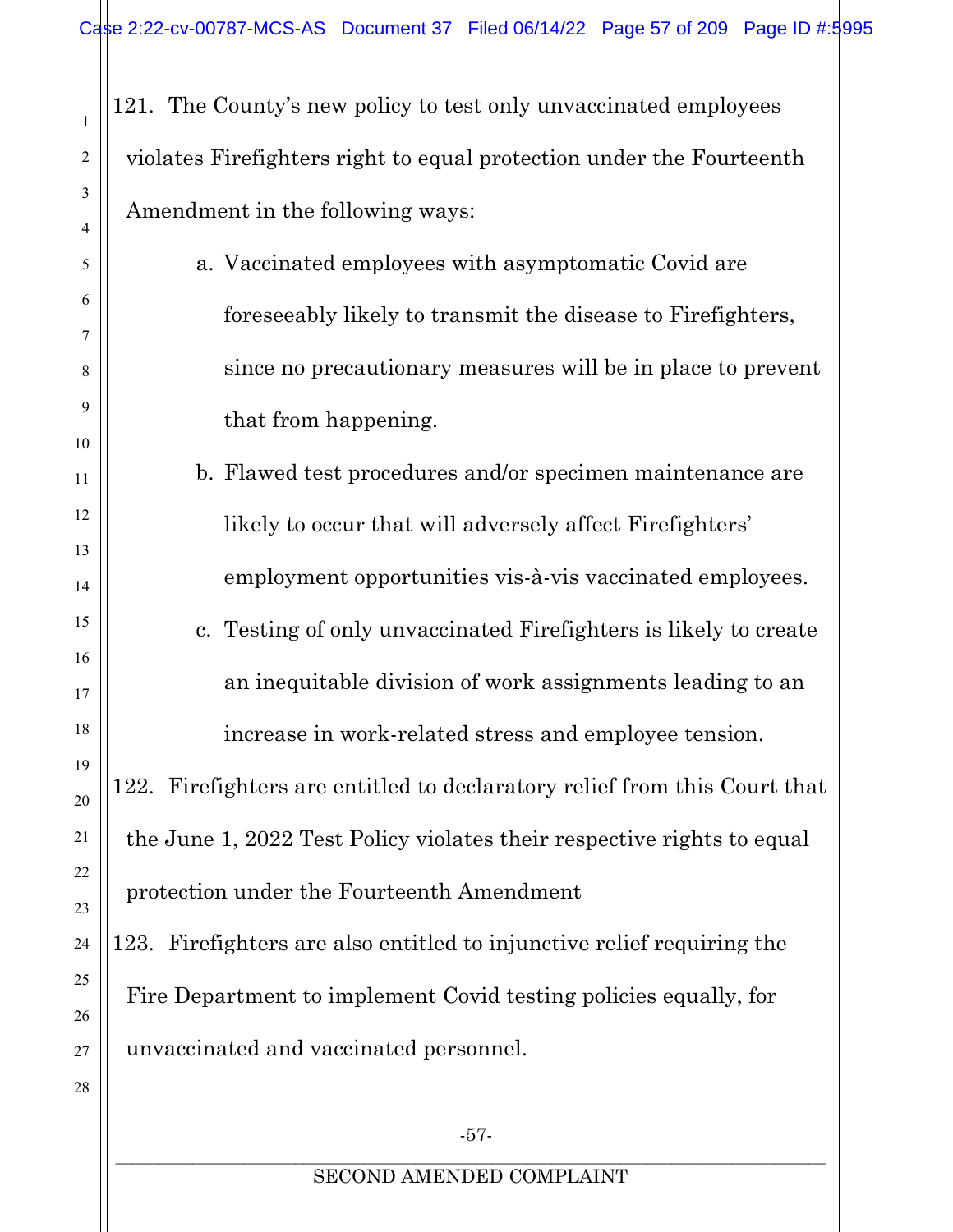# **FOURTH CAUSE OF ACTION**

# <span id="page-57-0"></span>**(Threatened Depravation of Due Process Rights)**

124. Plaintiff re-alleges Paragraphs 1-123, above as though fully set forth herein.

125. The County's Vaccination Policy was issued on Oct. 1, 2021, pursuant to the County Vaccination Order.

126. Among other things, the Vaccination Policy requires

unvaccinated employees to receive a Covid vaccination within 45 days of receiving a written Notice of Vaccination Requirement. Noncompliant employees will face staged disciplinary action, up to and including discharge from employment. (Exhibit D)

127. From and after February 11, 2022, two-hundred forty (240) Firefighters have received a 45-day Vaccination Demand Notice under the Vaccination Policy, to the best of plaintiff's knowledge, and the threat exists for the remaining Firefighters to also receive such a notice.

128. Each 45-Day Vaccination Demand Notice includes the following statement:

> -58- *This notice does not constitute discipline and will not be maintained in your personnel folder. However,*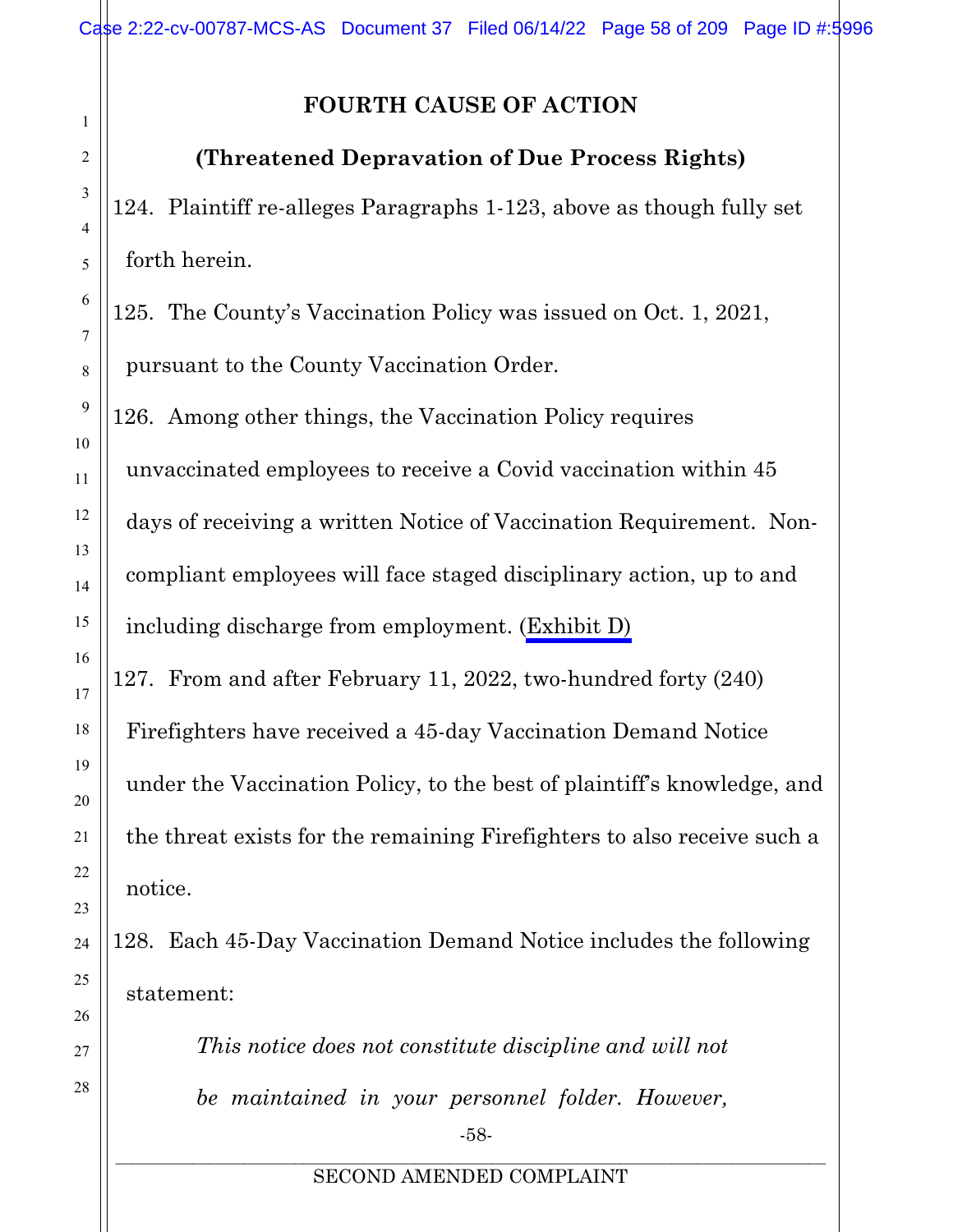*failure to comply with this order within the [45- day] timeframe outlined above may result in disciplinary action and continued noncompliance may result in further disciplinary action, up to and including discharge from County service*.

129. To Plaintiff's knowledge, no disciplinary action has yet been taken against any Firefighter, under any 45-Day Vaccination Demand Notice, as of the date of this pleading (June 14, 2022). However, the threat of disciplinary action is clearly spelled out in the language noted above (¶124): "*continued noncompliance may result in further disciplinary action, up to and including discharge from County service."*

130. Under the holding of *Skelly v. State Personnel Bd*., 124 Cal.Rptr. 14 (Cal. 1975) ("*Skelly*"), the County is required to provide full administrative due process rights, including a hearing, to any Firefighter threatened with discharge from employment.

131. The Firefighter Procedural Bill of Rights Act (Govt. Code §3250 *et seq*.) ("FIBOR") provides additional administrative due process protections for Firefighters.

1

2

3

4

5

6

7

8

9

10

11

12

13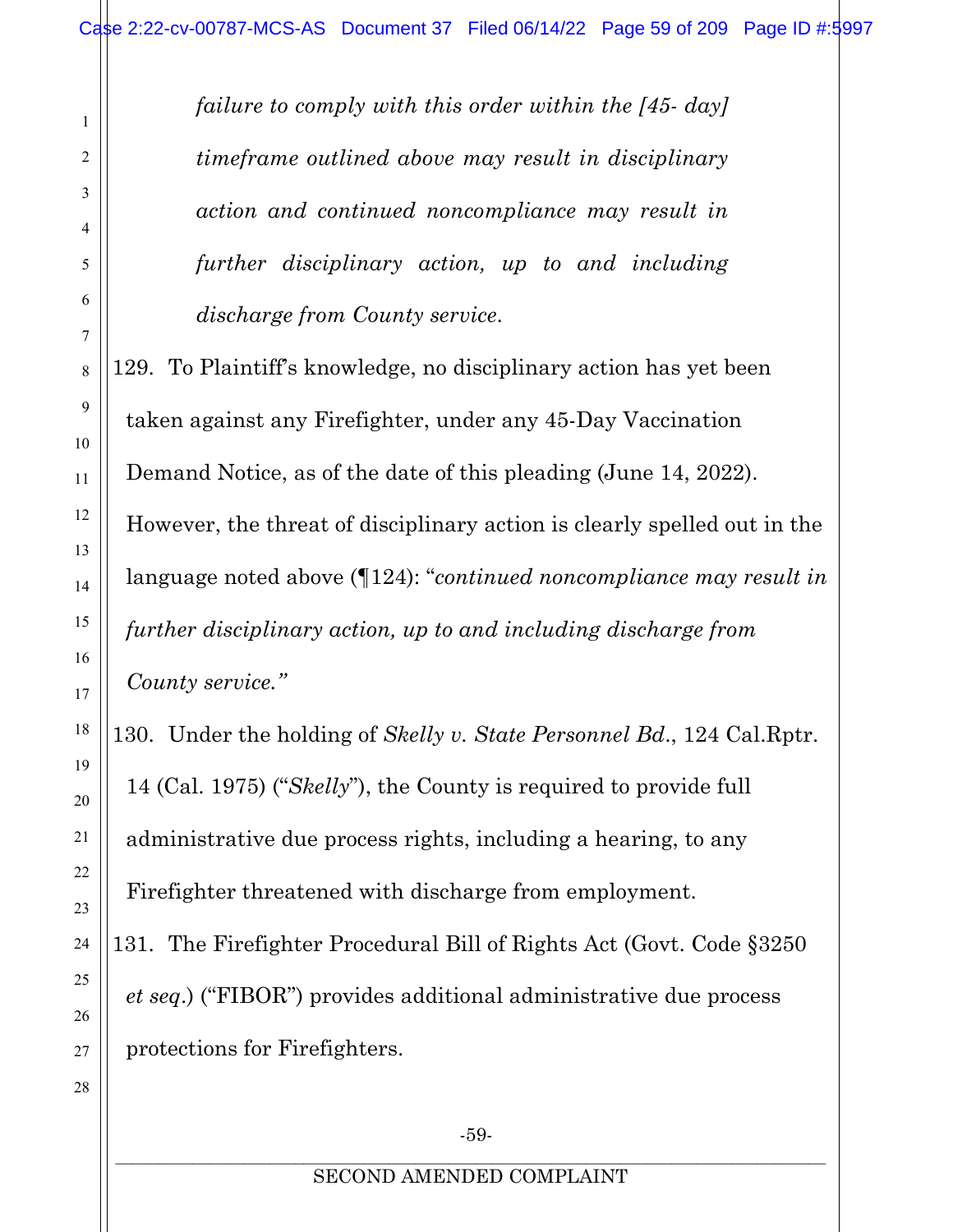132. The Vaccination Policy does not specify whether full *Skelly* rights and other due process rights under FIBOR will be recognized and granted in the event a Firefighter is discharged from employment. A justiciable controversy therefore exists between Plaintiff / Firefighters and the County to determine application of the Vaccination Policy under *Skelly* and FIBOR.

133. Based on actions of the County since this action was removed ([supra, ¶¶33-39\)](#page-15-2) there is a material likelihood that it may initiate disciplinary action against the 240 Firefighters, and others, before this Court addresses Plaintiff's pending Motion for Preliminary Injunction.

134. This Fourth Cause of Action provides necessary protection for Firefighters, in the event disciplinary action proceeds before further rulings by this Court and should be allowed to provisionally proceed on that basis.

135. Pursuant to FRCP Rule 57 and under California law, Firefighters are entitled to declaratory relief that:

-60-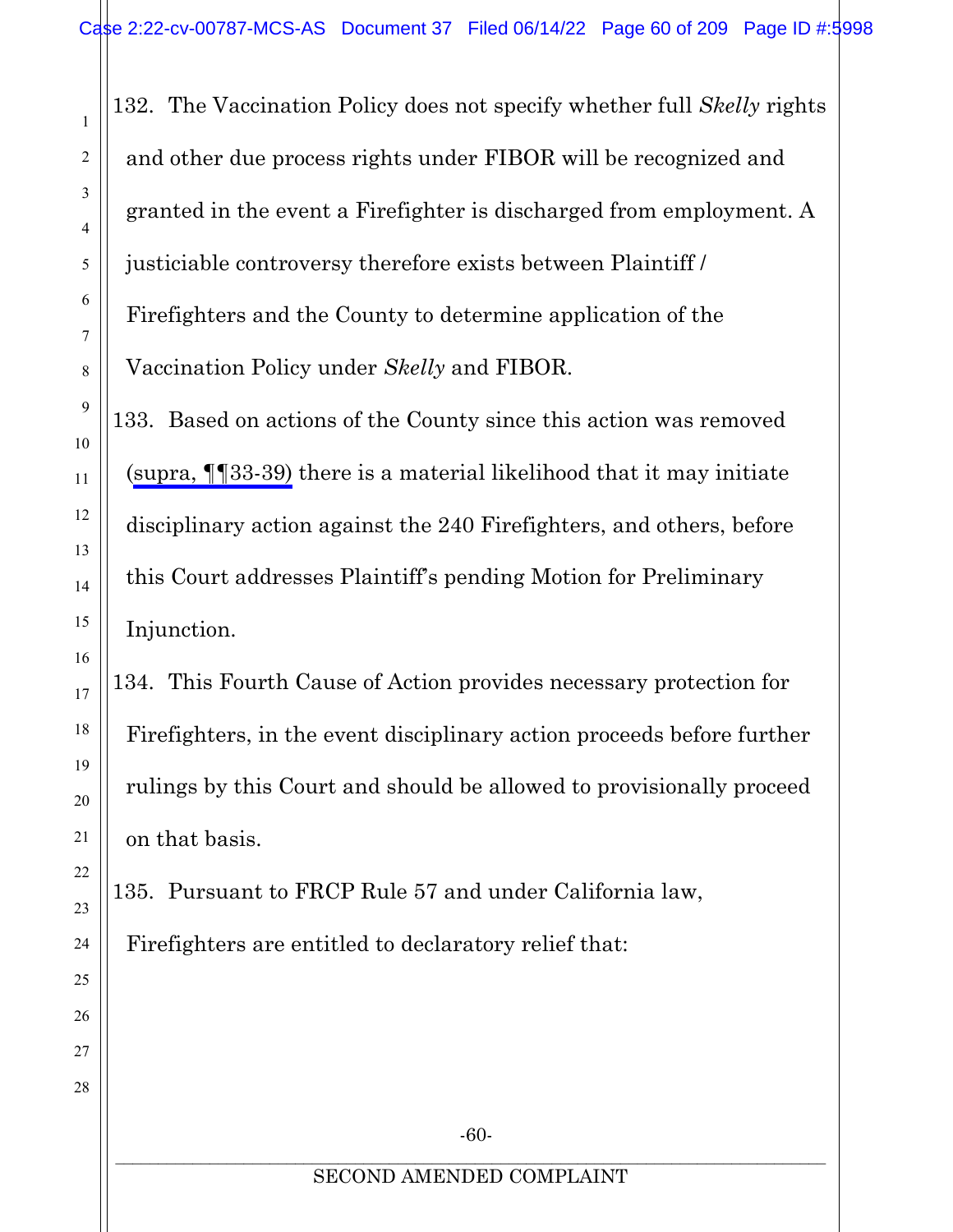a. Each Firefighter is entitled to full *Skelly* due process rights, including a hearing, prior to being discharged from County employment;

b. Each Firefighter is also entitled to full administrative due process rights under FIBOR prior to being discharged from County employment; and

c. If any Firefighter is placed on administrative leave or otherwise separated from employment pending completion of *Skelly* and FIBOR due process rights, he or she is entitled to full pay and benefits pending the outcome of administrative proceedings and appeals.

136. Firefighters are also entitled to preliminary and permanent injunctive relief that no Firefighter be separated from employment or be subjected to adverse employment actions without full administrative due process rights specified under *Skelly* and FIBOR, including full pay during any period of separation of employment. 137. Firefighters are entitled to a temporary restraining order preventing any adverse employment action pursuant to the County Vaccination Order or Vaccination Policy pending a hearing on a preliminary injunction and further orders of this Court.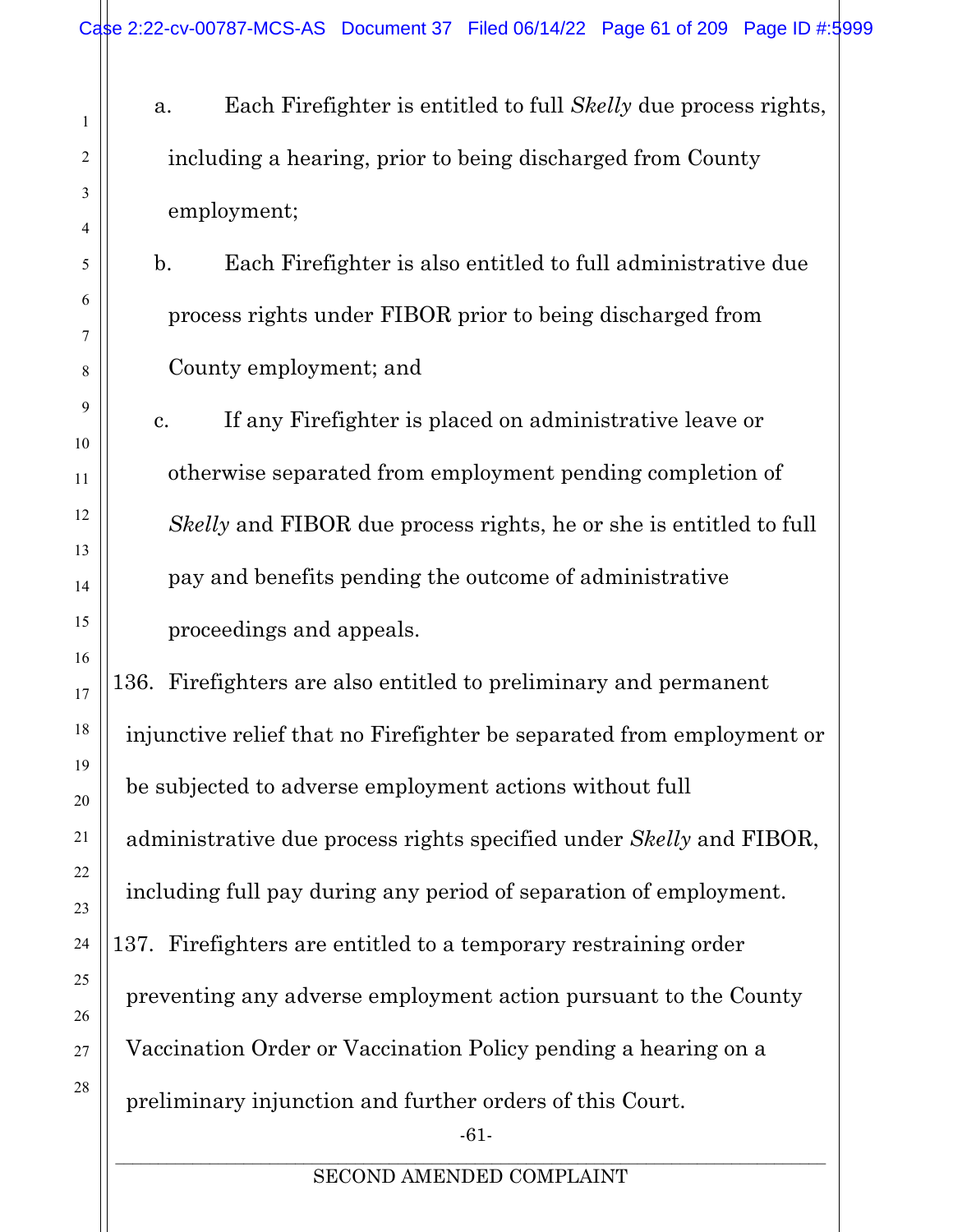| 1                             | 138. Fire fighters are entitled to costs and attorneys' fees in this action |
|-------------------------------|-----------------------------------------------------------------------------|
| 2                             | pursuant to California Code of Civil Procedure §1021.5.                     |
| 3<br>$\overline{\mathcal{L}}$ | <b>WHEREFORE,</b> Plaintiff prays for relief from this Court as follows:    |
| 5<br>6                        | On the First Cause of Action:                                               |
| 7                             | 1. Pursuant to FRCP Rule 57 and California Constitution, article I,         |
| 8                             | section 1, for a judicial declaration that:                                 |
| 9<br>10                       | a. the County Vaccination Order and Vaccination Policy violate              |
| 11                            | Firefighters' autonomous privacy rights protected under the                 |
| 12                            |                                                                             |
| 13                            | California Constitution to make intimate personal decisions                 |
| 14                            | involving bodily integrity and personal health; and                         |
| 15<br>16                      | b. accommodations are reasonably available to the County that               |
| 17                            | would allow continued employment without requiring a                        |
| 18                            | Covid Vaccination.                                                          |
| 19                            |                                                                             |
| 20                            | 2. Pursuant to FRCP Rule 65, for preliminary and permanent                  |
| 21<br>22                      | injunctive relief:                                                          |
| 23                            | a prohibiting the County from enforcing the<br>County                       |
| 24                            |                                                                             |
| 25                            | Vaccination Order and Vaccination Policy as a condition of                  |
| 26                            | continued employment;                                                       |
| 27                            |                                                                             |
| 28                            |                                                                             |
|                               | $-62-$                                                                      |
|                               | SECOND AMENDED COMPLAINT                                                    |
|                               |                                                                             |
|                               |                                                                             |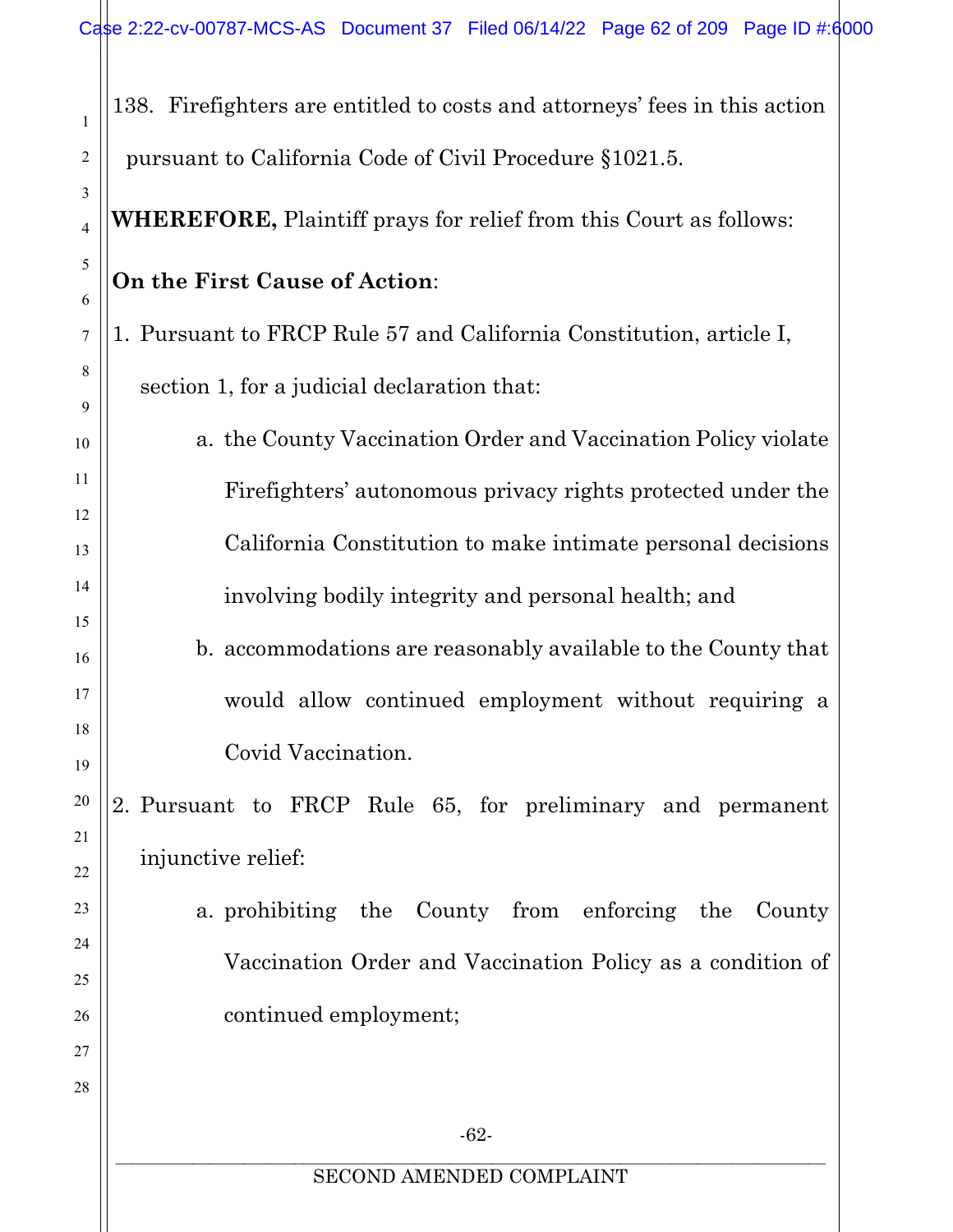| 1        | b. requiring the County to offer reasonable accommodations to        |
|----------|----------------------------------------------------------------------|
| 2        | Fire fighters to allow continued employment without the              |
| 3        | Covid vaccination requirement; and                                   |
| 4        |                                                                      |
| 5<br>6   | c. prohibiting discrimination or retaliation.                        |
| 7        | 3. For a temporary restraining order prohibiting the County          |
| 8        | Vaccination Order and Vaccination Policy from being enforced until   |
| 9        | a preliminary injunction hearing in this matter and further order of |
| 10<br>11 | this Court; and                                                      |
| 12       | 4. For costs and attorneys' fees in this action pursuant to CCP      |
| 13       |                                                                      |
| 14       | §1021.5, together with all other relief deemed just and proper by    |
| 15       | this Court.                                                          |
| 16<br>17 | <b>On the Second Cause of Action:</b>                                |
| 18       | 5. Pursuant to FRCP Rule 57 and at common law, a judicial            |
| 19<br>20 | declaration that:                                                    |
| 21       | a. the County Vaccination Order and Vaccination Policy               |
| 22       |                                                                      |
| 23       | violate Firefighters' autonomous privacy rights protected            |
| 24       | under the penumbra of rights emanating from the First and            |
| 25       | Fourteenth Amendments to the United States Constitution              |
| 26       |                                                                      |
| 27       | to make intimate personal decisions involving bodily                 |
| 28       |                                                                      |
|          | $-63-$                                                               |
|          | SECOND AMENDED COMPLAINT                                             |

 $\parallel$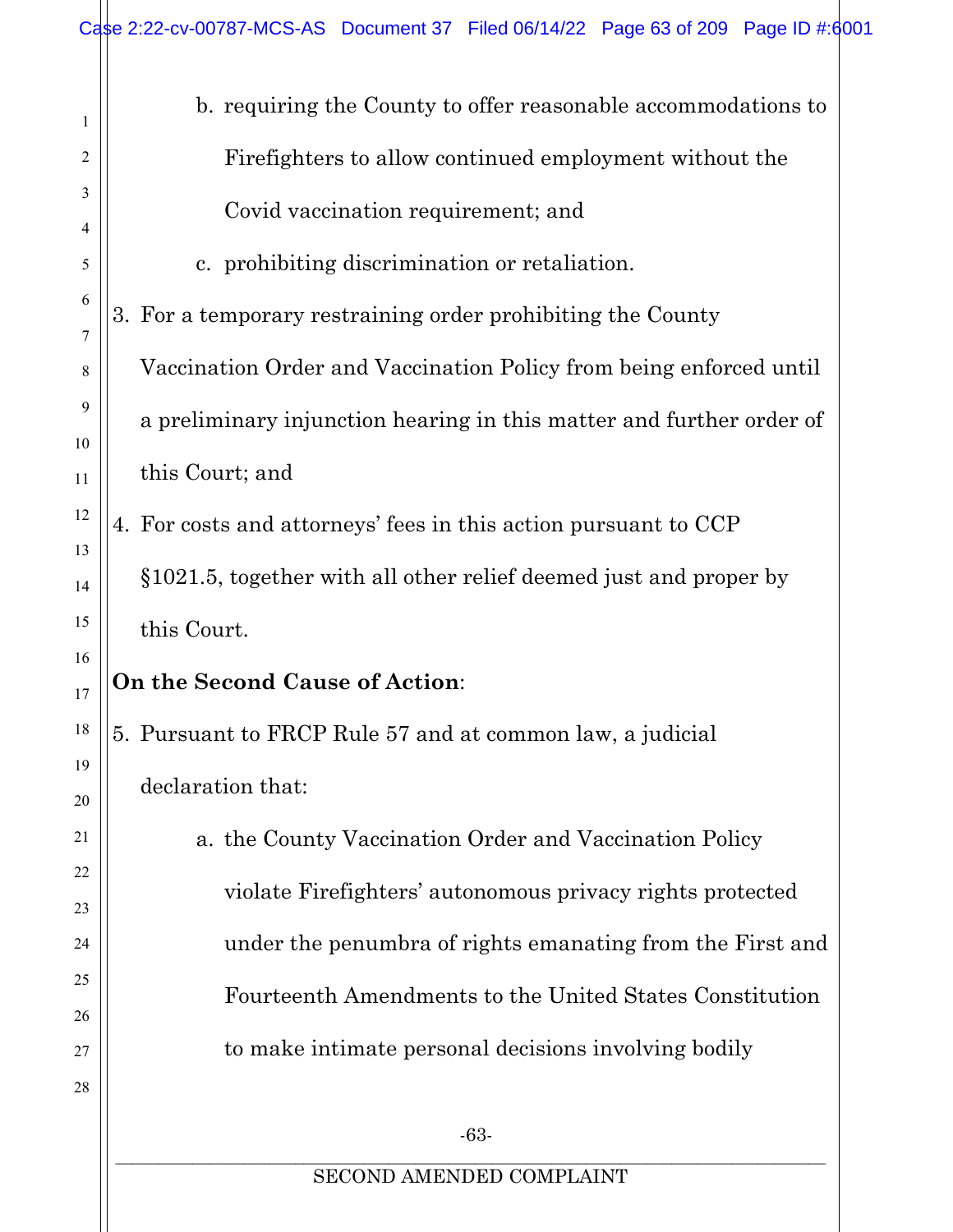|                                                                         | Case 2:22-cv-00787-MCS-AS Document 37 Filed 06/14/22 Page 64 of 209 Page ID #:6002                                                                                                                                                                                                                                                                           |
|-------------------------------------------------------------------------|--------------------------------------------------------------------------------------------------------------------------------------------------------------------------------------------------------------------------------------------------------------------------------------------------------------------------------------------------------------|
| $\mathbf{1}$<br>2<br>3<br>4<br>5<br>6<br>7<br>$8\phantom{.}$<br>9<br>10 | integrity, and to do so without undue institutional pressure<br>that would effectively render privacy rights moot; and<br>b. reasonable accommodations are available that would allow<br>continued employment without requiring<br>Covid<br>$\mathbf{a}$<br>Vaccination.<br>6. Pursuant to FRCP Rule 65, for preliminary and permanent<br>injunctive relief: |
| 11<br>12<br>13<br>14                                                    | a prohibiting the County from enforcing the<br>County<br>Vaccination Order and Vaccination Policy as a condition of<br>continued employment;                                                                                                                                                                                                                 |
| 15<br>16<br>17<br>18                                                    | b. requiring the County to offer reasonable accommodations<br>without requiring a Covid vaccination; and<br>c. prohibiting further discrimination or retaliation.                                                                                                                                                                                            |
| 19<br>20<br>21<br>22                                                    | 7. For a temporary restraining order prohibiting the County<br>Vaccination Order and Vaccination Policy from being enforced<br>against any Firefighter, pending a preliminary injunction hearing                                                                                                                                                             |
| 23<br>24<br>25<br>26                                                    | in this matter and further order of this Court.<br>8. For costs and attorneys' fees in this action.                                                                                                                                                                                                                                                          |
| 27<br>28                                                                | On the Third Cause of Action:<br>Pursuant to FRCP Rule 57, a declaratory declaration that:<br>9.<br>$-64-$                                                                                                                                                                                                                                                   |
|                                                                         | SECOND AMENDED COMPLAINT                                                                                                                                                                                                                                                                                                                                     |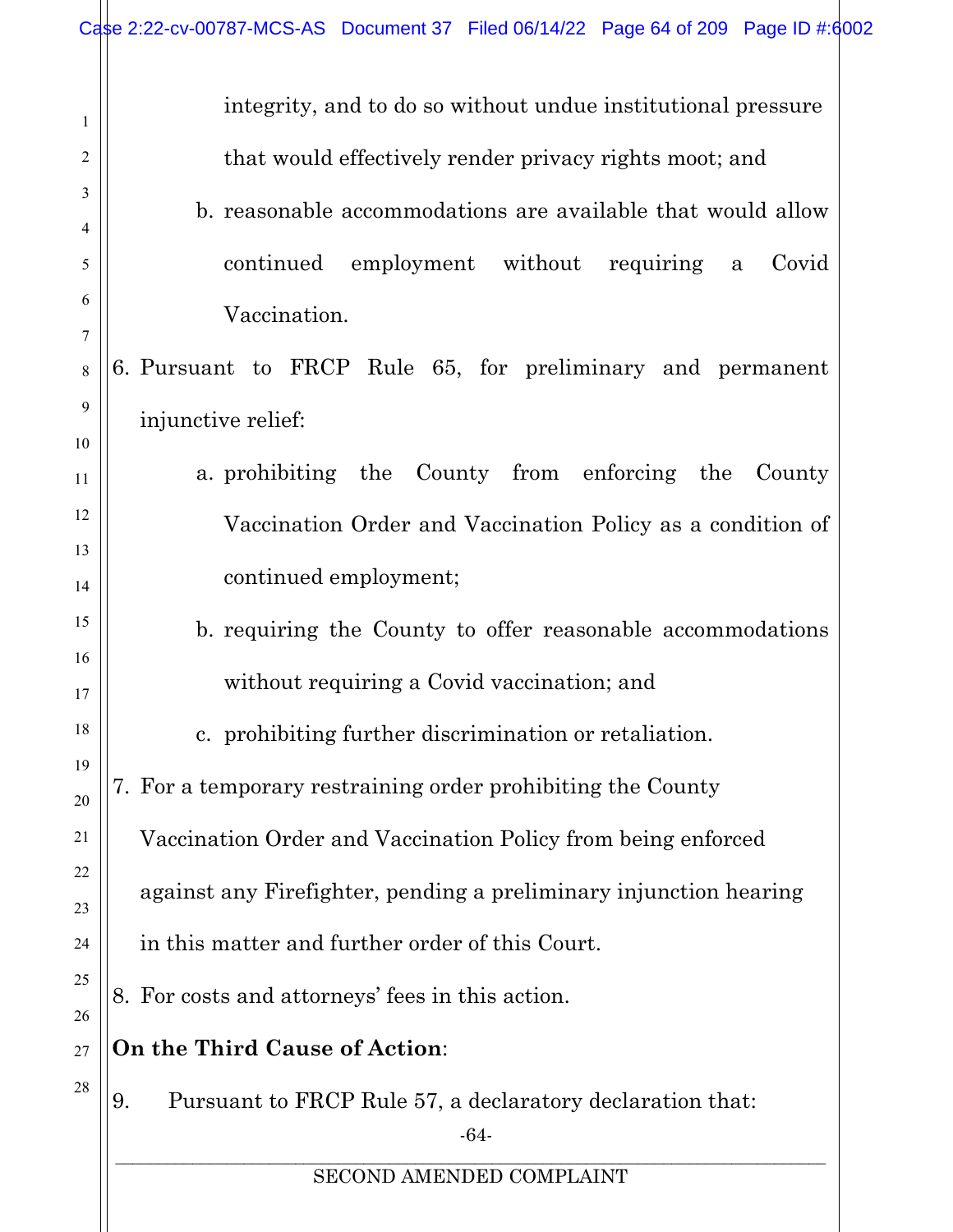$\mathbb{I}$ 

| 1        | a. that the June 1, 2022 Test Policy and implementation of                |
|----------|---------------------------------------------------------------------------|
| 2        | that policy, violate Firefighters equal protection rights                 |
| 3        | under the Fourteenth Amendment to the US Constitution;                    |
| 4        |                                                                           |
| 5        | and                                                                       |
| 6        | b. that reasonable accommodations are available without                   |
| 7<br>8   | requiring a Covid vaccination.                                            |
| 9        | Pursuant to FRCP Rule 65, preliminary and permanent<br>10.                |
| 10       |                                                                           |
| 11       | injunctive relief enjoining the Fire Department from enforcing the        |
| 12       | June 1, 2022 Test Policy as against Firefighters.                         |
| 13       | Cost and attorneys' fees in this action.<br>11.                           |
| 14       |                                                                           |
| 15<br>16 | On the Fourth Cause of Action:                                            |
| 17       | A judicial declaration that:<br>12.                                       |
| 18       | a. each Firefighter is entitled to full <i>Skelly</i> due process rights, |
| 19       | including a hearing, prior to being discharged from County                |
| 20       |                                                                           |
| 21       | employment;                                                               |
| 22       | b. each Firefighter is also entitled to full administrative due           |
| 23       |                                                                           |
| 24       | process rights under FIBOR prior to being discharged from                 |
| 25       | County employment; and                                                    |
| 26       | c. if any Firefighter is placed on administrative leave or                |
| 27<br>28 |                                                                           |
|          | otherwise separated from employment pending completion<br>$-65-$          |
|          | SECOND AMENDED COMPLAINT                                                  |
|          |                                                                           |
|          |                                                                           |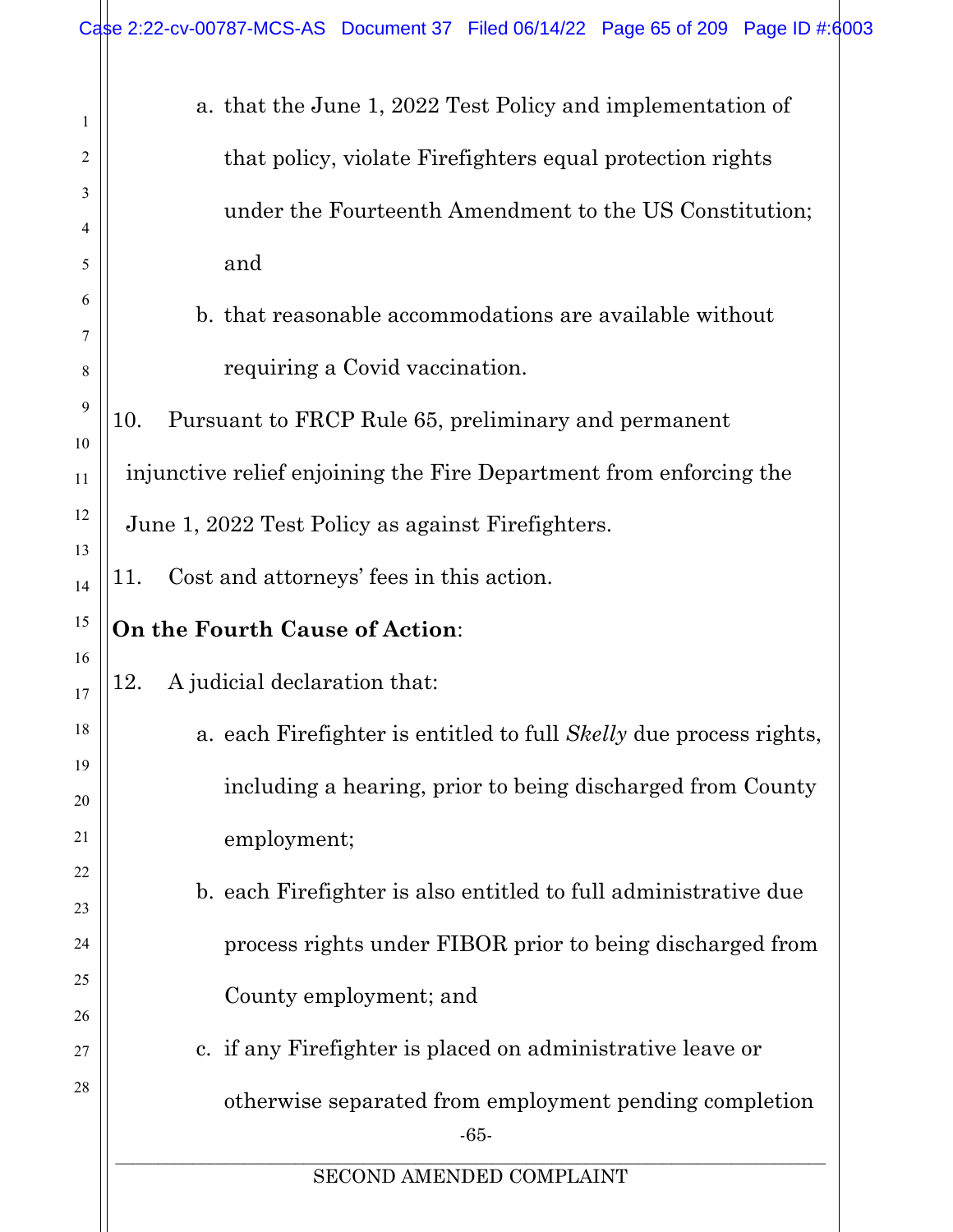of *Skelly* and FIBOR due process rights, he or she is entitled to full pay and benefits pending the outcome of administrative proceedings and appeals.

13. For Preliminary and permanent injunctive relief enjoining County from enforcing the County Vaccination Order and Vaccination Policy against any Firefighter without full *Skelly* due process rights, FIBOR rights, and full pay in the event any Firefighter is placed on administrative leave or temporarily separated from employment pending completion of these due process rights.

14. For a temporary restraining order prohibiting the County's vaccination mandate from going into effect until (a) *Skelly* and FIBOR due process is afforded each Firefighter and (b) a preliminary injunction hearing in this matter and further order of this Court; and 15. For costs and attorneys' fees in this action together with all other relief deemed just and proper by this Court.